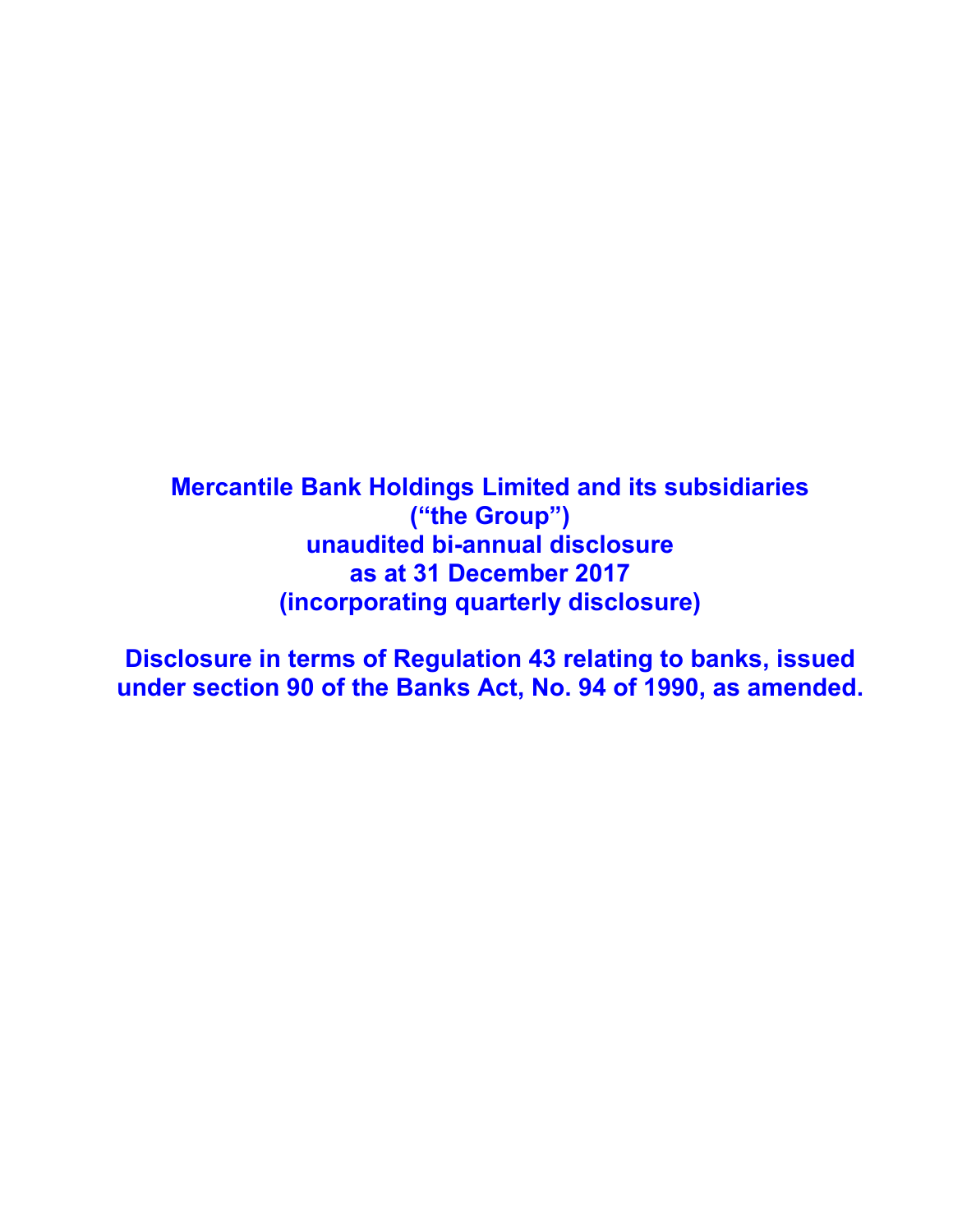#### **1. Basis of compilation**

The following information is compiled in terms of Regulation 43 relating to banks, issued under section 90 of the Banks Act, No 94 of 1990 (as amended) ("the Regulations"), which incorporates the Basel 3 Pillar Three requirements on market discipline.

All disclosures presented below are consistent with those disclosed in terms of International Financial Reporting Standards ("IFRS"), unless otherwise stated. In the main, differences between IFRS and information disclosed in terms of the Regulations relate to the definition of capital and the calculation and measurement thereof.

These disclosures have been prepared in compliance with the Group's disclosure policy.

Additional information providing context for disclosures contained herein is included in the following documents published by the Mercantile Holdings Group, available under the financial results link on the website https://www.mercantile.co.za/, which contains information as listed under each section.

Mercantile Bank Holding Limited Integrated Annual Report 2017

- □ Group review
- □ Strategy
- □ Sustainability
- Corporate governance
- □ Accounting policies
- $\Box$  Notes to the annual financial statements
- □ Risk management and control
- **2. Scope of reporting**

This report covers the consolidated results of Mercantile Bank Holdings Limited and its subsidiaries ("the Group") for the year ending 31 December 2017.

Mercantile Bank Holdings Limited is a registered bank-controlling and investment-holding company. Its 100% holding company is Caixa Geral de Depósitos S.A. ("CGD"), a company registered in Portugal.

The consolidated approach adopted for accounting purposes is consistent with the approach adopted for regulatory purposes. The descriptions and details of the consolidated entities within the Group are as follows: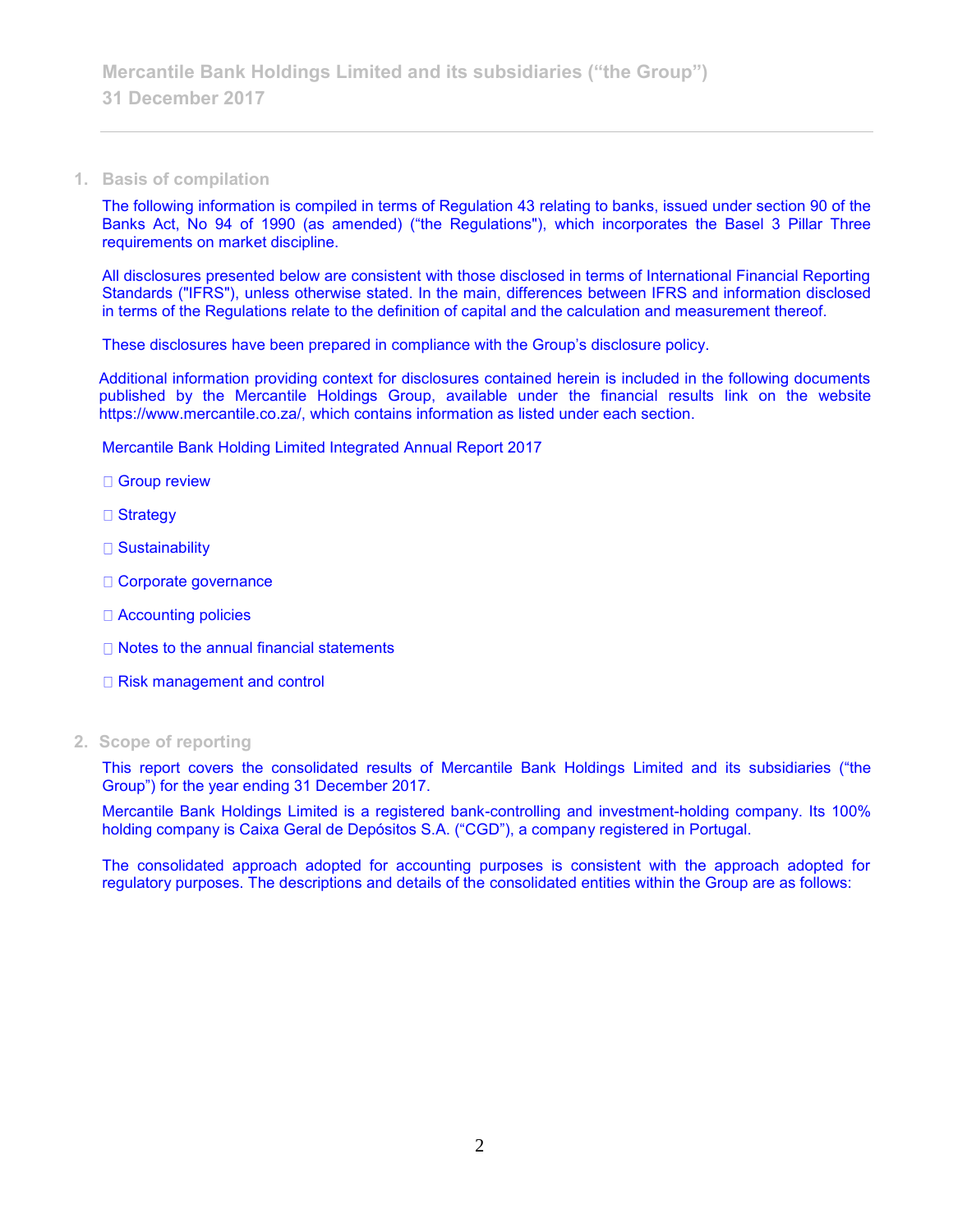|                                        | <b>Effective</b><br><b>Holding</b><br>$\frac{9}{6}$ | <b>Nature of</b><br><b>business</b> | <b>Fully</b><br>consolidated |
|----------------------------------------|-----------------------------------------------------|-------------------------------------|------------------------------|
| <b>Company name</b>                    |                                                     |                                     |                              |
| <b>Mercantile Bank Limited</b>         | 100                                                 | <b>Banking</b>                      | Yes                          |
| Mercantile Insurance Brokers (Pty) Ltd | 100                                                 | Insurance and assurance brokers     | <b>Yes</b>                   |
| Portion 2 of Lot 8 Sandown (Pty) Ltd   | 100                                                 | <b>Property holding</b>             | <b>Yes</b>                   |
| Mercantile Rental Finance (Pty) Ltd    | 100                                                 | <b>Rental finance</b>               | <b>Yes</b>                   |
| <b>Compass Securitisation (RF) Ltd</b> | 100                                                 | Securitisation vehicle              | <b>Yes</b>                   |

Other than Regulatory capital adequacy requirements, there are currently no restrictions or other major impediments on the transfer of funds or capital within the Group.

**Regulatory capital adequacy**

**3. Overview of risk weighted assets**

The following table provides an overview of the risk weighted asset requirements at the respective reporting date. The detailed qualitative information can be found under Capital Management on page 97 of the integrated annual report.

|              |                                                  |            | Mercantile Bank Holdings Limited |              | Mercantile Bank Limited |            |              |
|--------------|--------------------------------------------------|------------|----------------------------------|--------------|-------------------------|------------|--------------|
|              |                                                  |            |                                  | Minimum      |                         |            | Minimum      |
| Line         | R'000                                            |            | <b>RWA</b>                       | capital      | <b>RWA</b>              |            | capital      |
|              |                                                  |            |                                  | requirements |                         |            | requirements |
|              |                                                  |            |                                  | (1)          |                         |            | (1)          |
| #            |                                                  | $Dec-17$   | $Sep-17$                         | Dec-17       | Dec-17                  | $Sep-17$   | Dec-17       |
| $\mathbf{1}$ | Credit risk (excluding counterparty credit risk) |            |                                  |              |                         |            |              |
|              | (CCR)                                            | 8,913,615  | 8,779,269                        | 958,214      | 8,891,428               | 8,765,958  | 955,829      |
| 2            | Of which standardised approach (SA)              | 8,913,615  | 8,779,269                        | 958,214      | 8,891,428               | 8,765,958  | 955,829      |
| 3            | Of which internal rating-based (IRB) approach    |            |                                  |              |                         |            |              |
| 4            | Counterparty credit risk                         | 144,858    | 34,002                           | 15,572       | 144,858                 | 34,002     | 15,572       |
| 5            | Of which standardised approach for               |            |                                  |              |                         |            |              |
|              | counterparty credit risk (SA-CCR) <sup>(2)</sup> | 144,858    | 34,002                           | 15,572       | 144,858                 | 34,002     | 15,572       |
| 6            | Of which internal model method (IMM)             |            |                                  |              |                         |            |              |
| 16           | Market risk                                      | 55,863     | 45,338                           | 6,005        | 55,863                  | 45,338     | 6,005        |
| 17           | Of which standardised approach (SA)              | 55,863     | 45,338                           | 6,005        | 55,863                  | 45,338     | 6,005        |
| 18           | Of which internal model approaches (IMM)         |            |                                  |              |                         |            |              |
| 19           | Operational risk                                 | 1,524,915  | 1,416,419                        | 163,928      | 1,455,297               | 1,373,491  | 156,444      |
| 20           | Of which Basic Indicator Approach                |            |                                  |              |                         |            |              |
| 21           | Of which standardised Approach                   | 1,524,915  | 1,416,419                        | 163,928      | 1,455,297               | 1,373,491  | 156,444      |
| 22           | Of which Advanced Measurement Approach           |            |                                  |              |                         |            |              |
| 23           | Other risk                                       | 979,989    | 701,004                          | 105,349      | 1,113,573               | 809,166    | 119,709      |
| 25           | Total                                            | 11,619,240 | 10,976,032                       | 1,249,068    | 11,661,019              | 11,027,955 | 1,253,559    |

(1) The minimum capital requirement per risk category is 10.75%, which comprises the base minimum (8.000%), plus the pillar 2A systemic risk add-on (1.50%), plus the conservation buffer (1.25%).

(2) The Bank applies the current exposure method to calculate counterparty risk.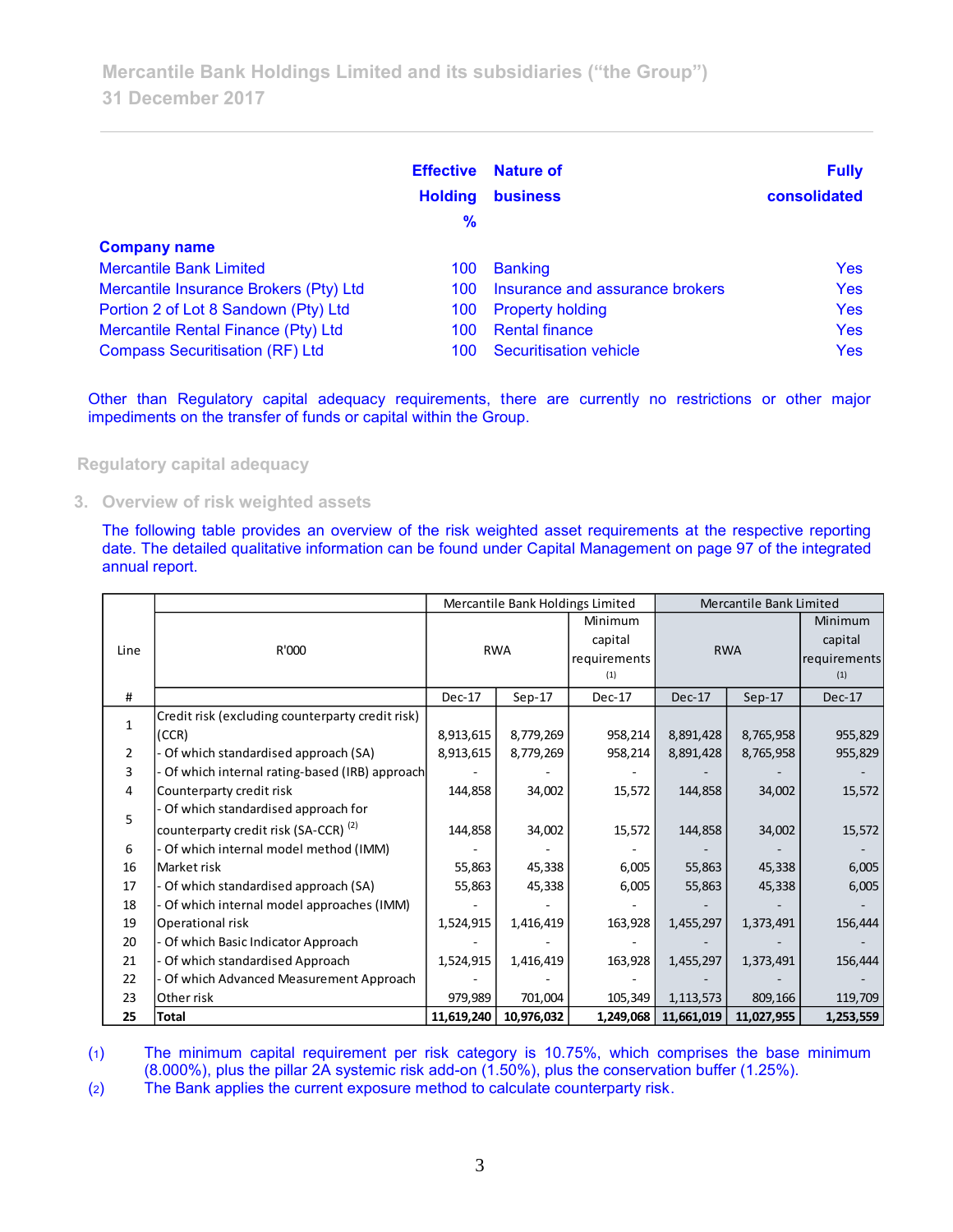**4. Linkages between financial statements and regulatory exposures**

This section outlines the treatment and the carrying values as published in the financial statements and used for the various regulatory risk categories and the carrying values of the items for the calculation of regulatory capital. Certain differences arise as a result of differing treatment under regulatory and IFRS rules as further explained below.

**4.1 Difference between accounting and regulatory scopes of consolidation and mapping of financial categories with regulatory risk categories**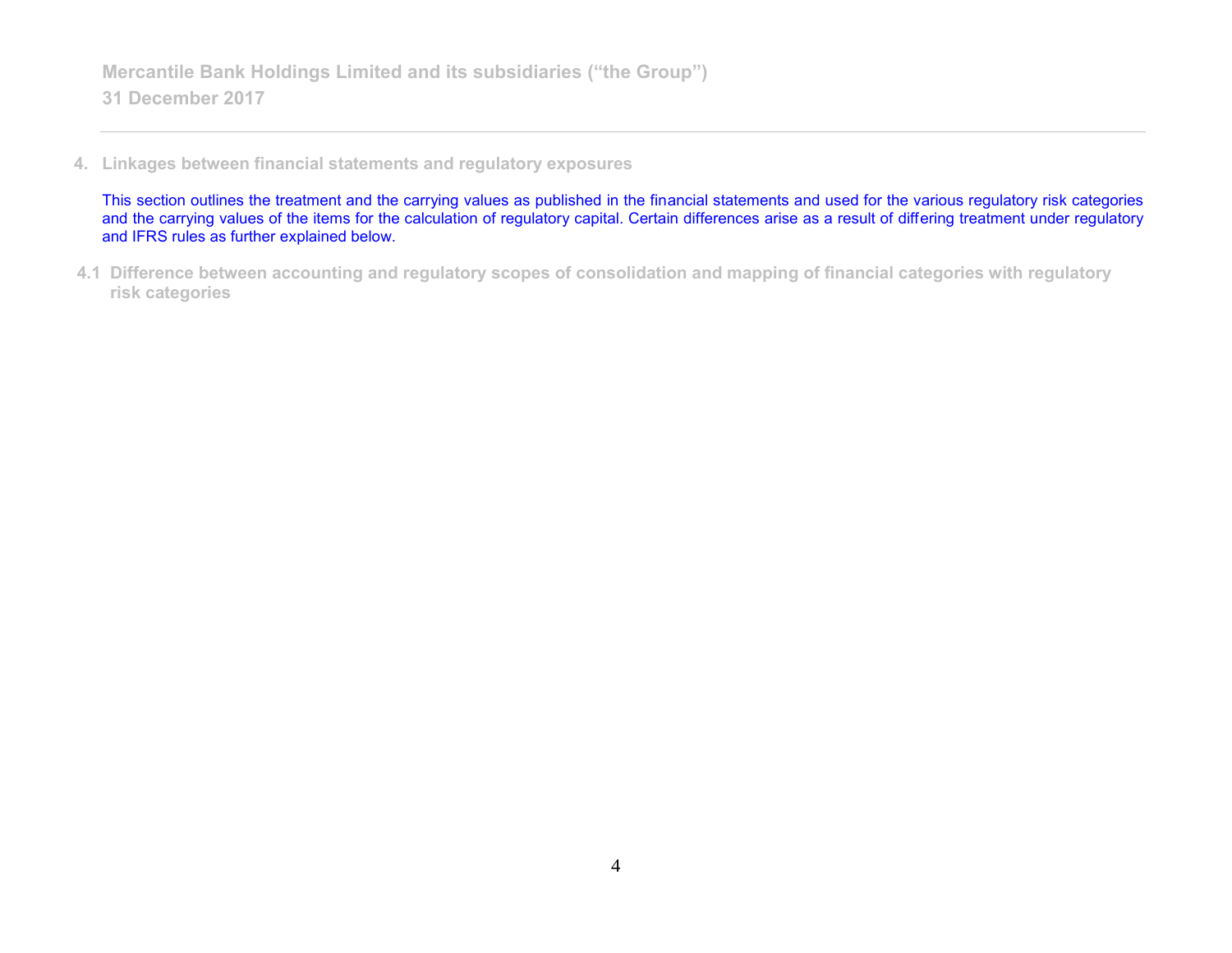|                                     | a                                                                                                          | $\mathsf{C}$                        | d                                                      | e                                                                          | $\mathbf{f}$                               | g                                                                                        | h                        |
|-------------------------------------|------------------------------------------------------------------------------------------------------------|-------------------------------------|--------------------------------------------------------|----------------------------------------------------------------------------|--------------------------------------------|------------------------------------------------------------------------------------------|--------------------------|
|                                     | Carrying vlaues                                                                                            |                                     |                                                        |                                                                            |                                            |                                                                                          |                          |
| R'000                               | as reported in<br>publishded<br>financial<br>statements &<br>under scope of<br>regulatory<br>consolidation | Subject to credit<br>risk framework | Subject to<br>counterparty<br>credit risk<br>framework | Carrying values of items:<br>Subject to the<br>securitisation<br>framework | Subject to the<br>market risk<br>framework | Not subject to<br>capital<br>requirements or<br>subject to<br>deductions<br>from capital | Subject to other<br>risk |
| <b>Assets</b>                       |                                                                                                            |                                     |                                                        |                                                                            |                                            |                                                                                          |                          |
| Cash and cash equivalents           | 1,750,165                                                                                                  | 1,514,131                           | 17,612                                                 |                                                                            |                                            | $\overline{a}$                                                                           | 363,559                  |
| Derivative financial instruments    | 104,016                                                                                                    |                                     | 108,786                                                |                                                                            | 4,469                                      | $\overline{\phantom{a}}$                                                                 |                          |
| Negotiable securities               | 904,166                                                                                                    | 904,166                             |                                                        |                                                                            |                                            | $\overline{\phantom{a}}$                                                                 |                          |
| Loans and advances                  | 9,459,819                                                                                                  | 9,848,153                           |                                                        |                                                                            |                                            | $\overline{\phantom{a}}$                                                                 | 121,993                  |
| Other investments                   | 6,985                                                                                                      |                                     |                                                        |                                                                            |                                            | $\overline{\phantom{a}}$                                                                 | 6,985                    |
| Other accounts receivable           | 689,688                                                                                                    |                                     |                                                        |                                                                            |                                            | $\overline{\phantom{a}}$                                                                 | 705,771                  |
| Non-current assets held for sale    | 22,500                                                                                                     |                                     |                                                        |                                                                            |                                            | $\overline{\phantom{a}}$                                                                 | 22,500                   |
| Current tax receivable              | 32                                                                                                         |                                     |                                                        |                                                                            |                                            | $\overline{\phantom{a}}$                                                                 | 32                       |
| Property and equipment              | 244,176                                                                                                    |                                     |                                                        |                                                                            |                                            |                                                                                          | 244,701                  |
| Intangible assets                   | 153,533                                                                                                    |                                     |                                                        |                                                                            |                                            | 153,533                                                                                  |                          |
| Deferred tax assets                 | 15,090                                                                                                     |                                     |                                                        |                                                                            |                                            |                                                                                          | 15,090                   |
| <b>Total assets</b>                 | 13,350,170                                                                                                 | 12,266,450                          | 126,398                                                | $\sim$                                                                     | 4,469                                      | 153,533                                                                                  | 1,480,631                |
| <b>Liabilities</b>                  |                                                                                                            |                                     |                                                        |                                                                            |                                            |                                                                                          |                          |
| Other accounts payable              | 511,712                                                                                                    |                                     |                                                        |                                                                            |                                            |                                                                                          |                          |
| Derivative financial instruments    | 128,044                                                                                                    |                                     |                                                        |                                                                            |                                            | ÷,                                                                                       |                          |
| Current tax payable                 | 6,280                                                                                                      |                                     |                                                        |                                                                            |                                            | $\overline{a}$                                                                           |                          |
| Provisions and other liabilities    | 119,723                                                                                                    |                                     |                                                        |                                                                            |                                            | $\overline{a}$                                                                           |                          |
| Deposits                            | 9,337,177                                                                                                  | 37,720                              |                                                        |                                                                            |                                            | $\overline{a}$                                                                           |                          |
| Debt securities                     | 241,594                                                                                                    |                                     |                                                        |                                                                            |                                            | $\overline{\phantom{a}}$                                                                 |                          |
| Long-term funding                   | 609,395                                                                                                    |                                     |                                                        |                                                                            |                                            |                                                                                          |                          |
| Deferred tax liabilities            | 60,219                                                                                                     |                                     |                                                        |                                                                            |                                            | ÷,                                                                                       |                          |
| <b>Total equity</b>                 |                                                                                                            |                                     |                                                        |                                                                            |                                            |                                                                                          |                          |
| Share capital and share premium     | 1,207,270                                                                                                  |                                     |                                                        |                                                                            |                                            |                                                                                          |                          |
| Employee benefits reserve           | (6, 218)                                                                                                   |                                     |                                                        |                                                                            |                                            |                                                                                          |                          |
| Property revaluation reserve        | 129,301                                                                                                    |                                     |                                                        |                                                                            |                                            |                                                                                          |                          |
| Available-for-sale reserve          | 5,186                                                                                                      |                                     |                                                        |                                                                            |                                            | $\overline{\phantom{a}}$                                                                 |                          |
| Retained earnings                   | 1,000,487                                                                                                  |                                     |                                                        |                                                                            |                                            | $\overline{\phantom{a}}$                                                                 |                          |
| <b>Total liabilities and equity</b> | 13,350,170                                                                                                 | 37,720                              |                                                        |                                                                            |                                            | $\sim$                                                                                   |                          |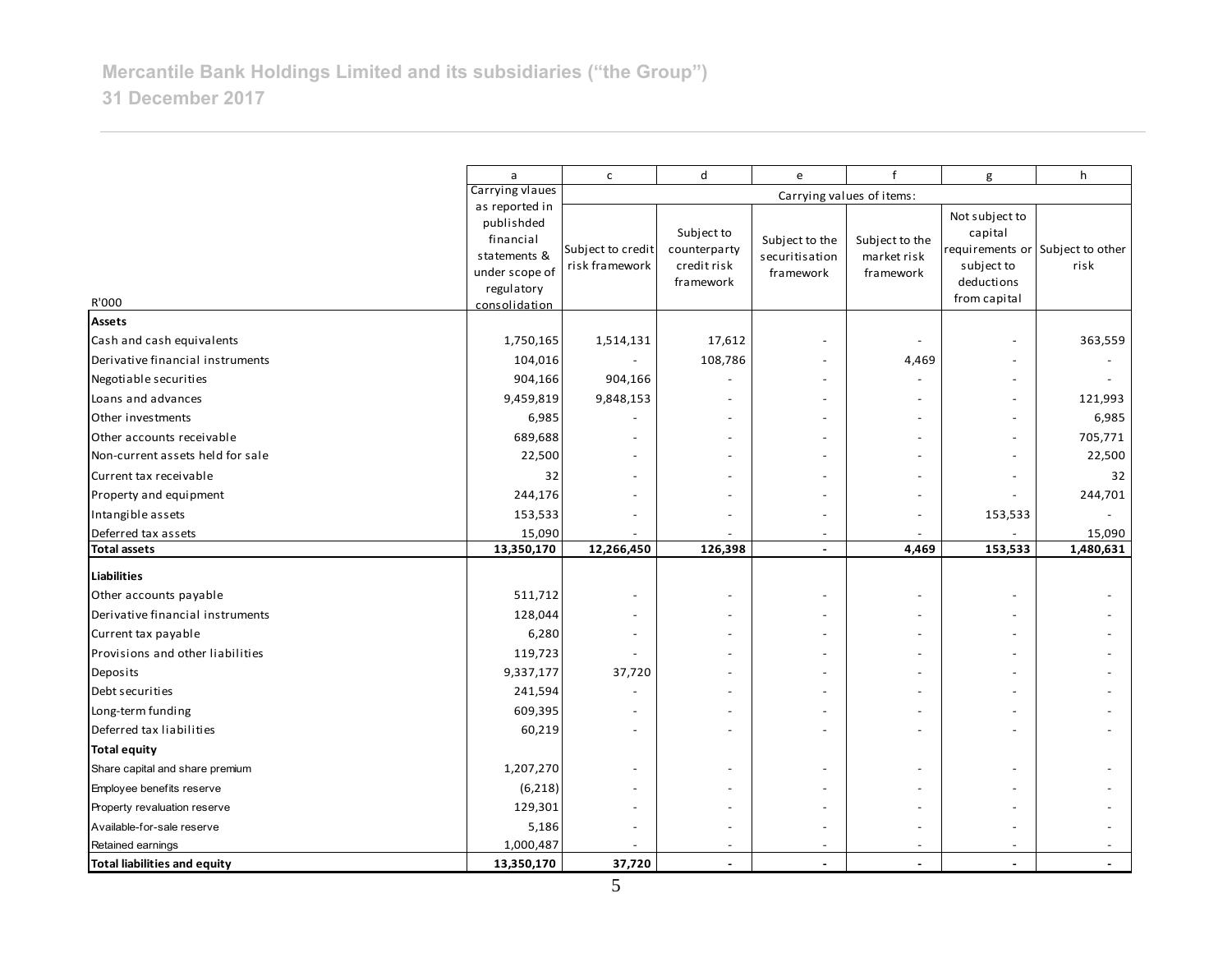(1) The carrying values of the items subject to the regulatory framework are based on average daily balances (where applicable) as required in terms of the Regulations relating to banks (Reg 23 & Reg 24). The Off-Balance Sheet amounts are post application of Credit Conversion Factors (CCF) and Credit Risk Mitigation (CRM) to derivative exposures under counterparty credit risk.

**4.2 Difference between accounting and regulatory scopes of consolidation and mapping of financial categories with regulatory risk categories**

|                                                                           |            |                          |                                          | Items subject to:           |                          |                         |
|---------------------------------------------------------------------------|------------|--------------------------|------------------------------------------|-----------------------------|--------------------------|-------------------------|
| R'000                                                                     | Total      | Credit risk<br>framework | Counterparty<br>credit risk<br>framework | Securitisation<br>framework | Market risk<br>framework | Other risk<br>framework |
| Asset carrying value amount under scope of regulatory consolidation       | 13,350,170 | 12,266,450               | 126,398                                  |                             | 4,469                    | 1,480,631               |
| Liabilities carrying value amount under scope of regulatory consolidation | 13,350,170 | 37,720                   | -                                        |                             |                          |                         |
| Total net amount under regulatory scope of consolidation                  |            | 12,228,730               | 126,398                                  |                             | 4,469                    | 1,480,631               |
| <b>I</b> Off-balance sheet amounts                                        | 1,822,822  | 400,958                  | $\overline{\phantom{a}}$                 |                             | $\overline{\phantom{0}}$ |                         |
| Exposure amounts considered for regulatory purposes                       | $\sim$     | 12,629,689               | 126,398                                  |                             | 4,469                    | 1,480,631               |

#### **5. Credit risk**

This section outlines the regulatory view of the risk associated with advances. These balances are reflected on the Mercantile Bank Holdings Limited balance sheet. The Group primarily advances funds to unrated counterparties. In the case of exposures to rated counterparties, the process for risk weighting these exposures is in accordance with the requirements of the Regulations.

For an overview of credit risk for the Group as well as related qualitative information, please refer to "risk management and control", which can be found on pages 86 to 89 of the Mercantile Bank Holdings Limited Integrated Annual Financial Statements for the year ended 31 December 2017.

The Group has adopted the standardised approach to determine the capital requirement for credit risk on all portfolios.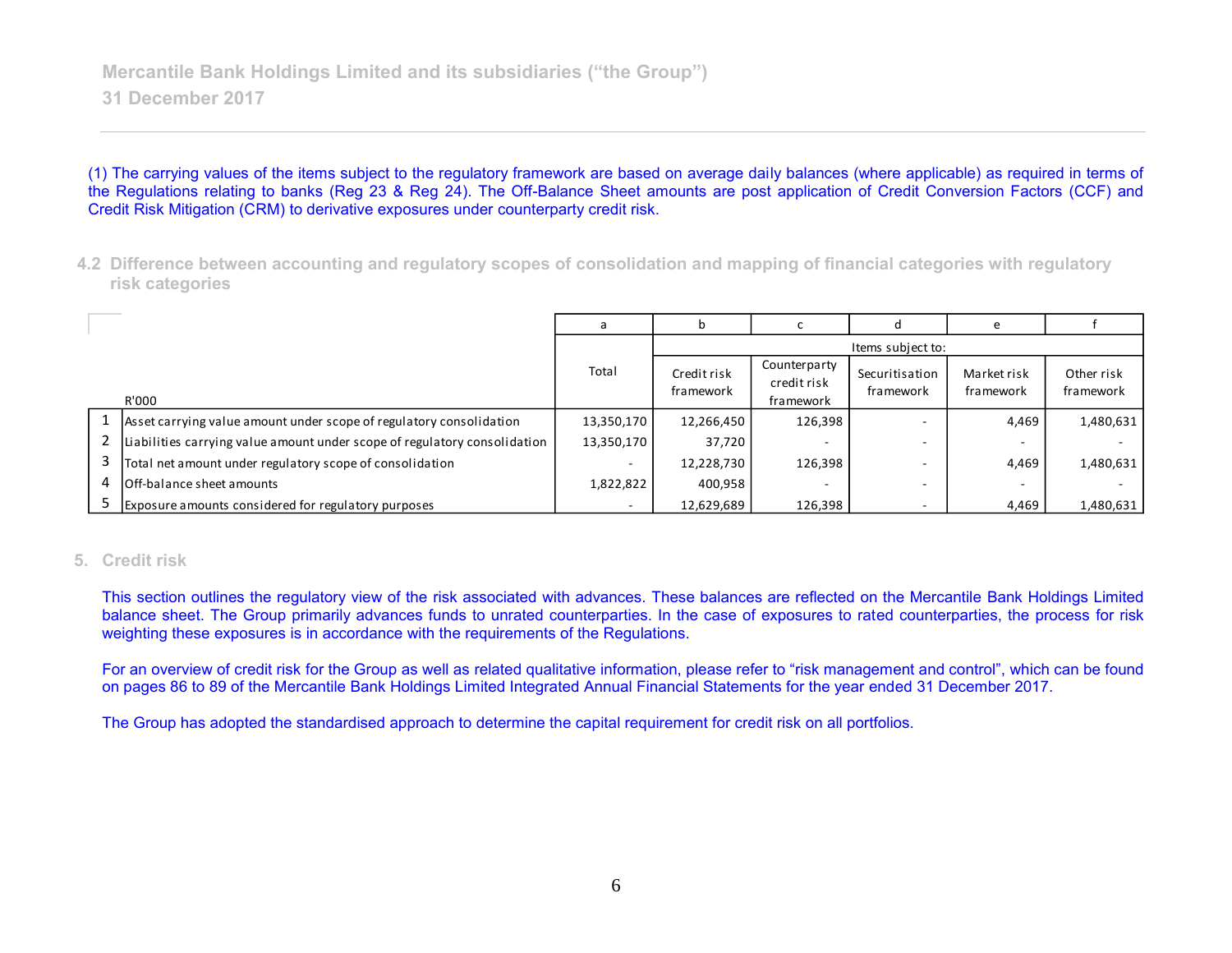## **5.1 Credit quality of assets**

The following table shows the classification of the gross carrying value of the total of advances and interbank deposits split between defaulted and nondefaulted exposures, as well as the impairments raised in respect of the defaulted exposures.

|                             |                          | Gross carrying values of<br>Allowances/ |             |               |
|-----------------------------|--------------------------|-----------------------------------------|-------------|---------------|
|                             | Defaulted exposures      | Non-defaulted exposures                 | Impairments | $(a + b - c)$ |
| Loans                       | 321,871                  | 12, 166, 379                            | 120,966     | 12,367,284    |
| Debt securities             |                          |                                         |             |               |
| Off-balance sheet exposures | $\overline{\phantom{0}}$ | 1,822,822                               |             | 1,822,822     |
| Total                       | 321,871                  | 13,989,201                              | 120,966     | 14,190,106    |

## **5.2 Changes in stock of defaulted loans and debt securities**

|   | R'000                                                                         | a         |
|---|-------------------------------------------------------------------------------|-----------|
|   | Defaulted loans and debt securities at end of the previous reporting period   | 181,434   |
|   | Loans and debt securities that have defaulted since the last reporting period | 167,380   |
| 3 | Returned to non-defaulted status                                              | (3, 498)  |
| 4 | Amounts written off                                                           | (13, 155) |
| 5 | Other changes                                                                 | (10, 290) |
| 6 | Defaulted loans and debt securities at end of the reporting period            | 321,871   |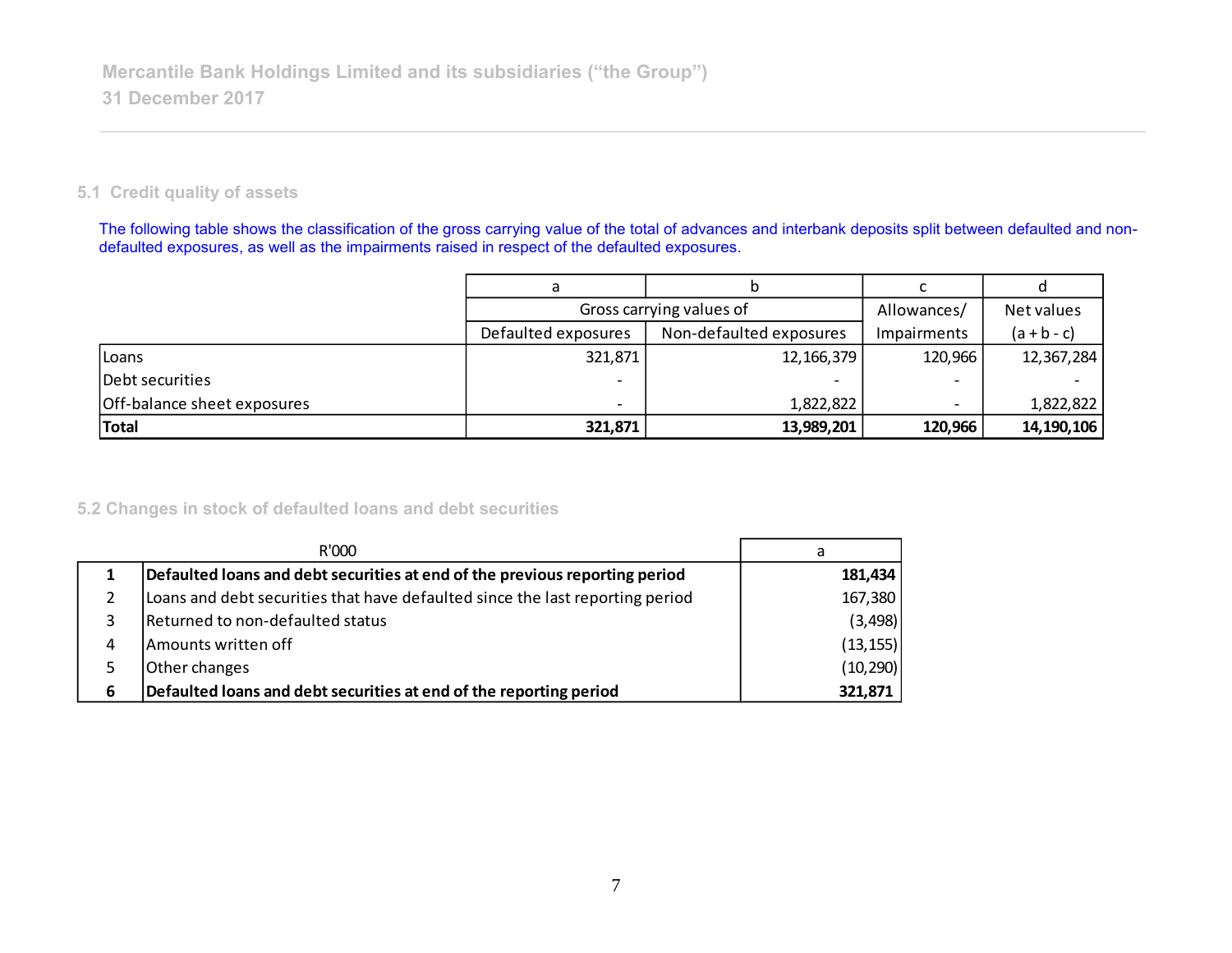## **5.3 Breakdown of gross credit exposure by geographic areas**

|                              | On balance<br>sheet exposure<br><b>R'000</b> | <b>Off balance</b><br>sheet exposure<br><b>R'000</b> | <b>Derivative</b><br><b>instruments</b><br><b>R'000</b> | <b>Total</b><br><b>R'000</b> |
|------------------------------|----------------------------------------------|------------------------------------------------------|---------------------------------------------------------|------------------------------|
| <b>Geographical area</b>     |                                              |                                                      |                                                         |                              |
| <b>South Africa</b>          | 11 550 990                                   | 1822822                                              | 126 398                                                 | 13 500 210                   |
| Other                        | 810 862                                      |                                                      |                                                         | 810 862                      |
| - Africa (excl South Africa) | 3 0 2 2                                      |                                                      |                                                         | 3 0 2 2                      |
| - Asia                       | 222                                          |                                                      |                                                         | 222                          |
| - Australia                  | 23 932                                       | $\overline{\phantom{0}}$                             |                                                         | 23 932                       |
| - Europe                     | 169 394                                      |                                                      |                                                         | 169 394                      |
| - North America              | 614 292                                      |                                                      |                                                         | 614 292                      |
|                              |                                              |                                                      |                                                         |                              |
| <b>Total</b>                 | 12 361 852                                   | 1822822                                              | 126 398                                                 | 14 311 072                   |

**5.4 Breakdown of gross credit exposure by industry sector**

|                                   | <b>On balance</b><br>sheet exposure | <b>Off balance</b><br>sheet exposure | <b>Derivative</b><br><b>instruments</b> | <b>Total</b> |
|-----------------------------------|-------------------------------------|--------------------------------------|-----------------------------------------|--------------|
|                                   | <b>R'000</b>                        | <b>R'000</b>                         | <b>R'000</b>                            | <b>R'000</b> |
| <b>Industry sector</b>            |                                     |                                      |                                         |              |
| Agriculture, hunting, forestry    |                                     |                                      |                                         |              |
| and fishing                       | 251 173                             | 38 844                               | 6                                       | 290 023      |
| Mining and quarrying              | 144 550                             | 80 646                               |                                         | 225 196      |
| <b>Manufacturing</b>              | 1 081 302                           | 337 674                              | 9056                                    | 1 428 032    |
| Electricity, gas and water supply | 25 1 20                             | 22 830                               | 1 1 0 2                                 | 49 0 52      |
| Construction                      | 434 789                             | 94 755                               | 969                                     | 530 513      |
| Wholesale and retail trade,       |                                     |                                      |                                         |              |
| repair of specified items, hotels |                                     |                                      |                                         |              |
| and restaurants                   | 1 229 300                           | 429 158                              | 56 611                                  | 1715069      |
| Transport, storage and            |                                     |                                      |                                         |              |
| communication                     | 101 344                             | 26 439                               | 2 3 8 3                                 | 130 166      |
| Financial intermediation and      |                                     |                                      |                                         |              |
| insurance                         | 3 613 725                           | 53 897                               | 17 796                                  | 3 685 418    |
| <b>Real estate</b>                | 2 600 610                           | 167 973                              | 921                                     | 2 769 504    |
| <b>Business services</b>          | 392 571                             | 56 303                               | 2 7 2 1                                 | 451 595      |
| Community, social and personal    |                                     |                                      |                                         |              |
| <b>services</b>                   | 371 509                             | 95 449                               | 346                                     | 467 304      |
| <b>Private households</b>         | 1 390 173                           | 174 016                              | 120                                     | 1 564 309    |
| <b>Other</b>                      | 725 686                             | 244 838                              | 34 367                                  | 1004 892     |
|                                   |                                     |                                      |                                         |              |
| <b>Total</b>                      | 12 361 852                          | 1822822                              | 126 398                                 | 14 311 072   |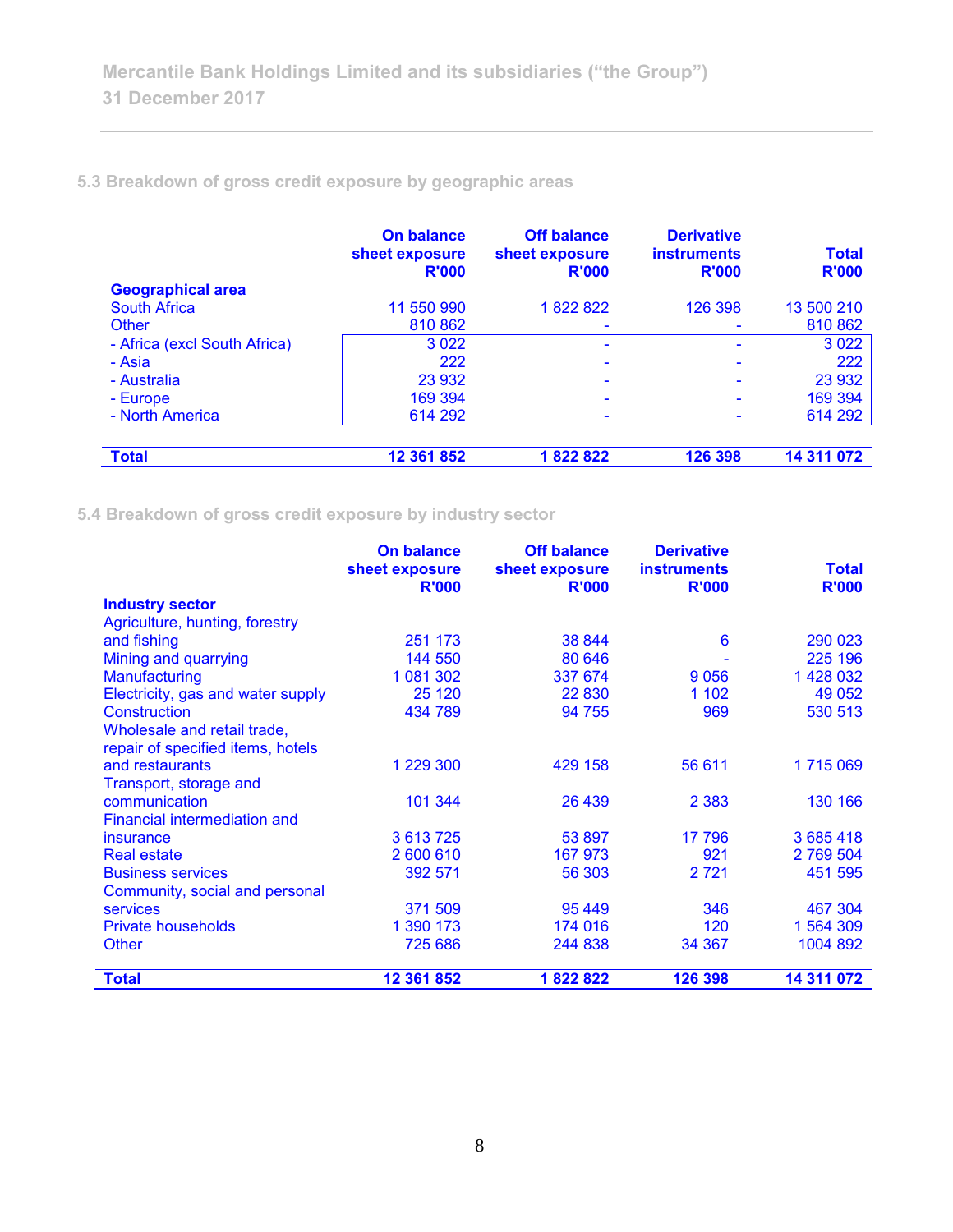**5.5 Impaired and past due loans and advances by geographical area**

|                                          | <b>South</b><br><b>Africa</b><br><b>Gross amount</b><br>R'000 | <b>Other</b><br><b>Gross amount</b><br>R'000 |
|------------------------------------------|---------------------------------------------------------------|----------------------------------------------|
| Individually impaired loans and advances | 321 871                                                       |                                              |
| <b>Impairments for credit losses</b>     |                                                               |                                              |
| Portfolio impairments                    | 24 4 39                                                       | $\blacksquare$                               |
| <b>Specific impairments</b>              | 96 527                                                        |                                              |
|                                          | 120 966                                                       |                                              |

**5.6 Category age analysis of loans and advances that are past due but not individually impaired** 

| Past due for:       | $1 - 30$ days<br><b>R'000</b> | 31 - 60 days<br><b>R'000</b> | 61 -90 days<br><b>R'000</b> | <b>Total</b><br>gross<br>amount<br><b>R'000</b> |
|---------------------|-------------------------------|------------------------------|-----------------------------|-------------------------------------------------|
| <b>South Africa</b> | 12 4 29                       | 57 4 26                      | 2 1 1 3                     | 71 968                                          |
| <b>Other</b>        | $\blacksquare$                | $\blacksquare$               | $\blacksquare$              | $\blacksquare$                                  |

A financial asset is past due when the counterparty has failed to make a payment that is contractually due; this is based on appropriate rules and assumptions per product type. An impairment loss is recognised if there is objective evidence that a financial asset or group of financial assets is impaired. Impaired exposure relates to assets that are individually determined to be impaired at reporting date.

#### **5.7 Impairments for credit losses**

| <b>Reconciliation of credit impairment balances</b> | <b>Portfolio</b><br><b>impairment</b><br>R'000 | <b>Specific</b><br><b>impairment</b><br>R'000 | Total<br>R'000 |
|-----------------------------------------------------|------------------------------------------------|-----------------------------------------------|----------------|
| Credit impairments: balance at the beginning        |                                                |                                               |                |
| of the year                                         | 26 583                                         | 62882                                         | 89 4 65        |
| <b>Movements for the year</b>                       |                                                |                                               |                |
| <b>Credit losses written-off</b>                    |                                                | (3742)                                        | (3742)         |
| Net impairments raised/(released)                   | (2144)                                         | 37 387                                        | 35 243         |
| Credit impairments: balance at the end of the       |                                                |                                               |                |
| <b>vear</b>                                         | 24 439                                         | 96 527                                        | 120 966        |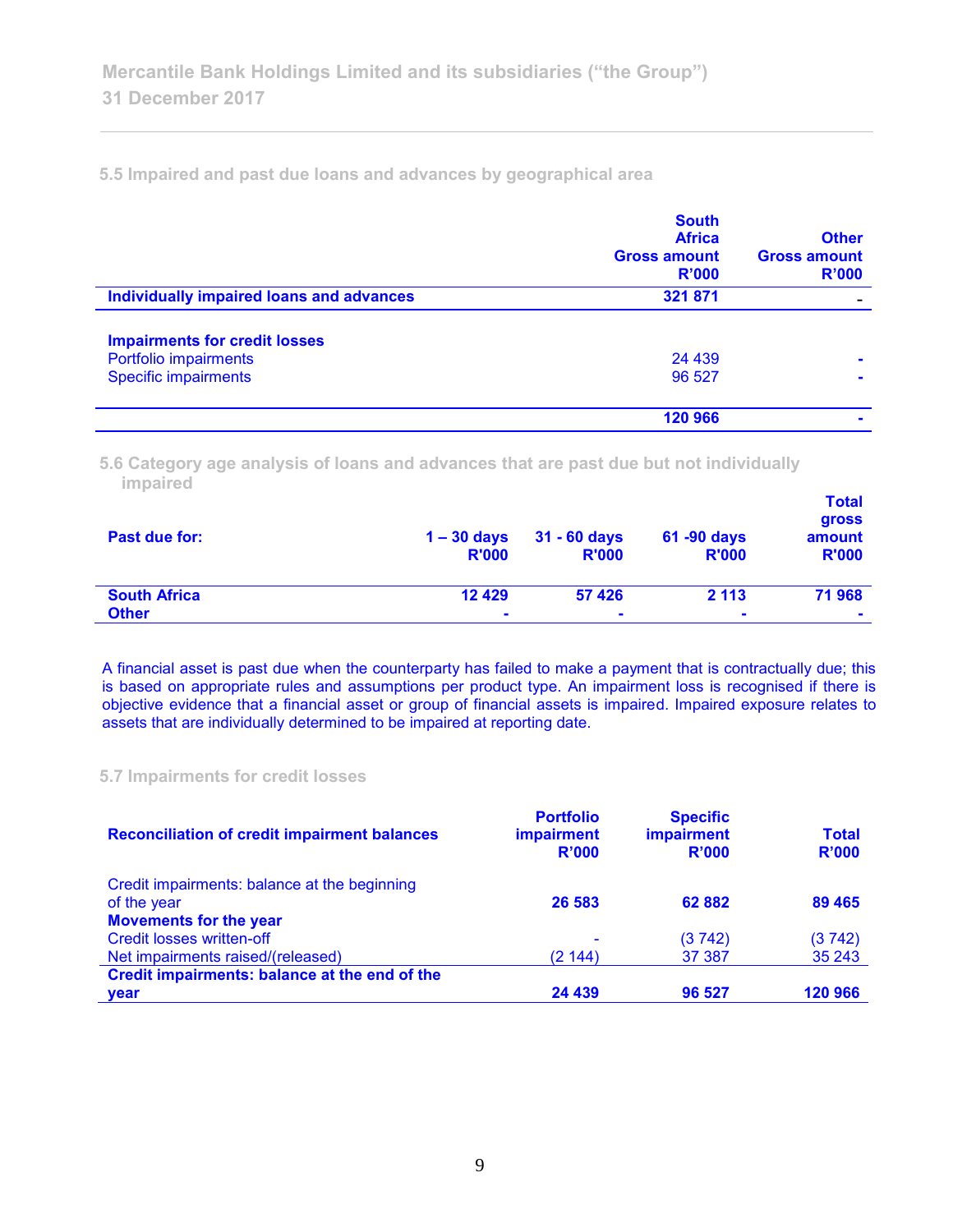**5.8 Ageing analysis of gross advances**

|                        | <b>Gross</b> |
|------------------------|--------------|
|                        | <b>R'000</b> |
| Not past due           | 13,669,713   |
| Past due 31-90 days    | 318,222      |
| Past due 91 - 182 days | 153,265      |
| Past due > 182 days    | 169,872      |
| <b>Total</b>           | 14,311,072   |

**5.9 Credit risk mitigation techniques**

|                           | а                                                         |               |                                                                       | d                                                  | e                                                                                                                                                 |                                                 |                                                                                     |
|---------------------------|-----------------------------------------------------------|---------------|-----------------------------------------------------------------------|----------------------------------------------------|---------------------------------------------------------------------------------------------------------------------------------------------------|-------------------------------------------------|-------------------------------------------------------------------------------------|
|                           | Exposures Unsecured: Exposures secured<br>carrying amount | by collateral | Exposures<br>secured by<br>collateral, of<br>which: secured<br>amount | Exposures<br>secured by<br>financial<br>guarantees | Exposures<br>secured by<br>financial<br>guarantees,<br>of which:<br>secured<br>amount                                                             | Exposure<br>secured by<br>credit<br>derivatives | Exposures<br>secured by<br>credit<br>derivatives,<br>of which:<br>secured<br>amount |
| Loans                     | 7,827,181                                                 | 6,483,891     | 260,109                                                               | $\overline{\phantom{0}}$                           | $\overline{\phantom{a}}$                                                                                                                          | $\overline{\phantom{0}}$                        |                                                                                     |
| Debt securities           |                                                           |               |                                                                       | $\overline{\phantom{0}}$                           | $\overline{\phantom{0}}$                                                                                                                          | $\overline{\phantom{0}}$                        |                                                                                     |
| <b>Total</b>              | 7,827,181                                                 | 6,483,891     | 260,109                                                               | $\overline{\phantom{0}}$                           | $\hskip1.6pt\hskip1.6pt\hskip1.6pt\hskip1.6pt\hskip1.6pt\hskip1.6pt\hskip1.6pt\hskip1.6pt\hskip1.6pt\hskip1.6pt\hskip1.6pt\hskip1.6pt\hskip1.6pt$ | $\overline{\phantom{0}}$                        |                                                                                     |
| <b>Of which defaulted</b> | 24,650                                                    | 298,487       | 6,774                                                                 | $\overline{\phantom{0}}$                           | $\overline{\phantom{a}}$                                                                                                                          | $\overline{\phantom{a}}$                        |                                                                                     |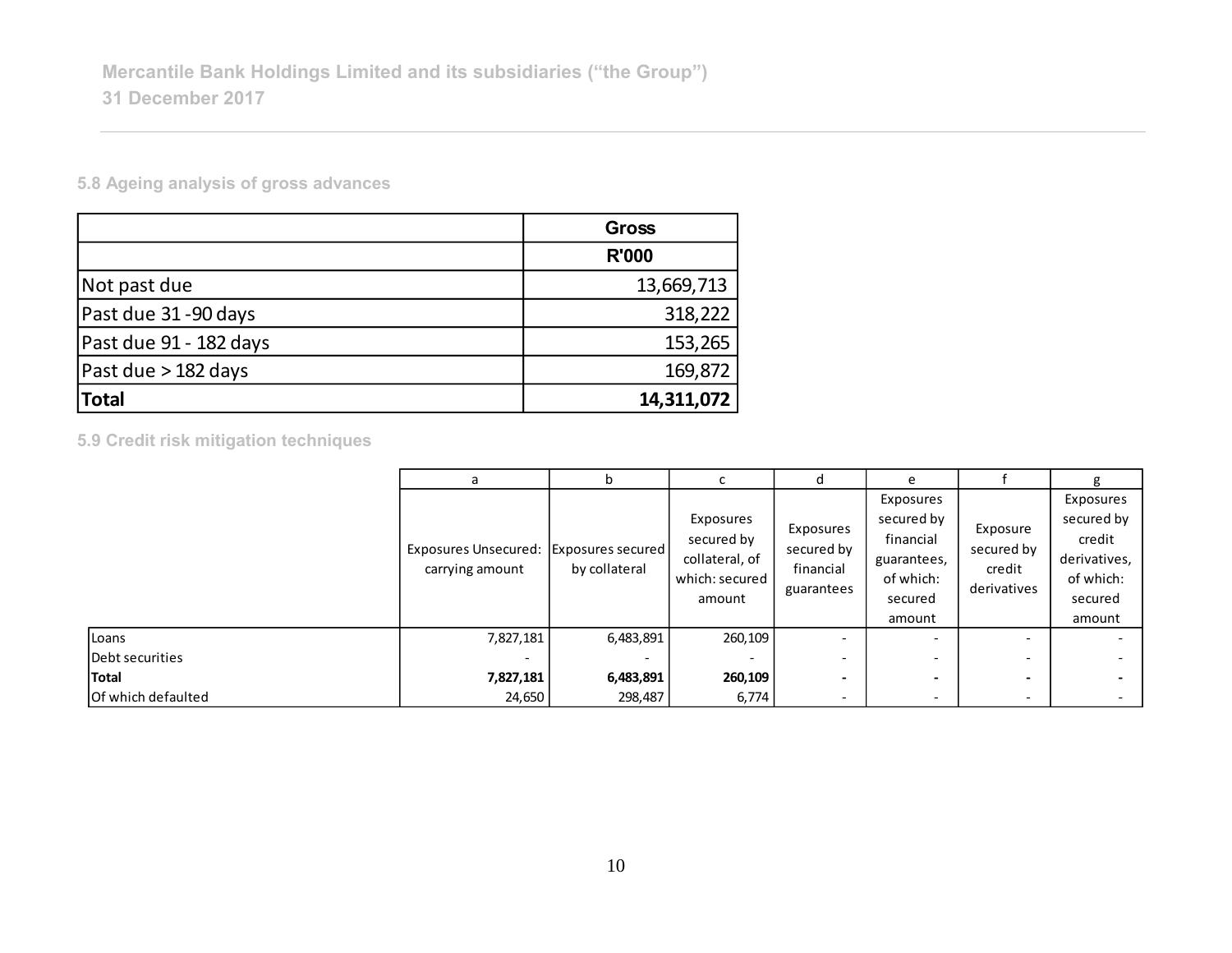|    |                                               | a                | b                            |                  | d                          | e          |                     |  |
|----|-----------------------------------------------|------------------|------------------------------|------------------|----------------------------|------------|---------------------|--|
|    |                                               |                  | Exposures before CCF and CRM |                  | Exposures post CCF and CRM |            | RWA and RWA density |  |
|    | Asset classes                                 | On-balance sheet | Off-balance sheet            | On-balance sheet | Off-balance sheet          | <b>RWA</b> | RWA density         |  |
|    |                                               | amount           | amount                       | amount           | amount                     |            |                     |  |
|    | Sovereign and their central banks             | 904,166          | $\qquad \qquad -$            | 904,166          |                            |            | 0.00%               |  |
|    | Non-central government public sector entities | 2,701            | $\overline{\phantom{a}}$     | 2,701            |                            | 1,351      | 50.00%              |  |
|    | Multilateral development banks                |                  | $\overline{\phantom{a}}$     |                  |                            |            | 0.00%               |  |
| 4  | Banks                                         | 1,531,743        | 8,502                        | 1,531,742        | 4,110                      | 323,892    | 21.09%              |  |
|    | Securities firms                              | 61               | <b>200</b>                   |                  |                            | 50         | 0.00%               |  |
| 6  | <b>Corporates</b>                             | 2,648,306        | 827,311                      | 2,747,291        | 111,383                    | 2,768,664  | 96.85%              |  |
|    | Regulatory retail portfolios                  | 2,191,981        | 806,603                      | 2,538,403        | 134,692                    | 1,837,419  | 68.74%              |  |
| 8  | Secured by residential property               | 2,157,634        | 47,895                       | 1,718,191        | 47,251                     | 1,026,687  | 58.15%              |  |
| 9  | Secured by commercial real estate             | 2,728,947        | 131,885                      | 2,685,297        | 103,519                    | 2,828,373  | 101.42%             |  |
| 10 | Equity                                        |                  | $\qquad \qquad -$            |                  |                            |            | 0.00%               |  |
| 11 | Past-due loans                                | 322,711          | 427                          | 227,335          | 4                          | 244,359    | 107.49%             |  |
| 12 | Higher-risk categories                        |                  | $\overline{\phantom{a}}$     |                  |                            |            | 0.00%               |  |
| 13 | Other assets                                  | 1,523,341        | $\overline{\phantom{0}}$     | 1,056,143        |                            | 626,249    | 59.30%              |  |
| 14 | Total                                         | 14,011,591       | 1,822,822                    | 13,411,270       | 400,958                    | 9,657,046  | 69.92%              |  |

**5.10 Aggregate credit exposure after set off but before and after credit mitigation techniques**

- Included in 'Corporates' and 'Banks' exposures are money market funds of R458 million and R699 million, respectively.
- Included in the above are securitised rental assets to the value of R344 million held in Compass Securitisation (RF) Ltd, which is consolidated for Group purposes.
- Only inward bank guarantees and eligible pledged investments and/or liquid funds are taken into account as credit risk mitigation (CRM). Inward guarantees are mainly received from CGD. Other forms of credit risk mitigation are non-qualifying collateral items in terms of the Regulations and are commented on below.

The Group uses on- and off-balance sheet netting to restrict its exposure to credit losses. When a client maintains both debit and credit balances with the Group and the Group enters into a netting agreement in respect of the relevant loans and deposits with the said counterparty, the Group may regard the exposure as a collateralised exposure in accordance with Regulation 23 of the Regulations. As at 31 December 2017, the Group did not recognise any netting arrangements to reduce its credit risk exposures for capital adequacy requirements.

**Policies and processes for collateral valuation and management**

Dependent upon the risk profile of the client and their track record/payment history, and the risk inherent in the product offering, varying types and levels of security are taken to reduce credit-related risks. These include, inter alia, pledges of investments, mortgage and notarial bonds, guarantees and cession of debtors. Various levels of security value are attached to the different categories of security taken. The value of the security is reviewed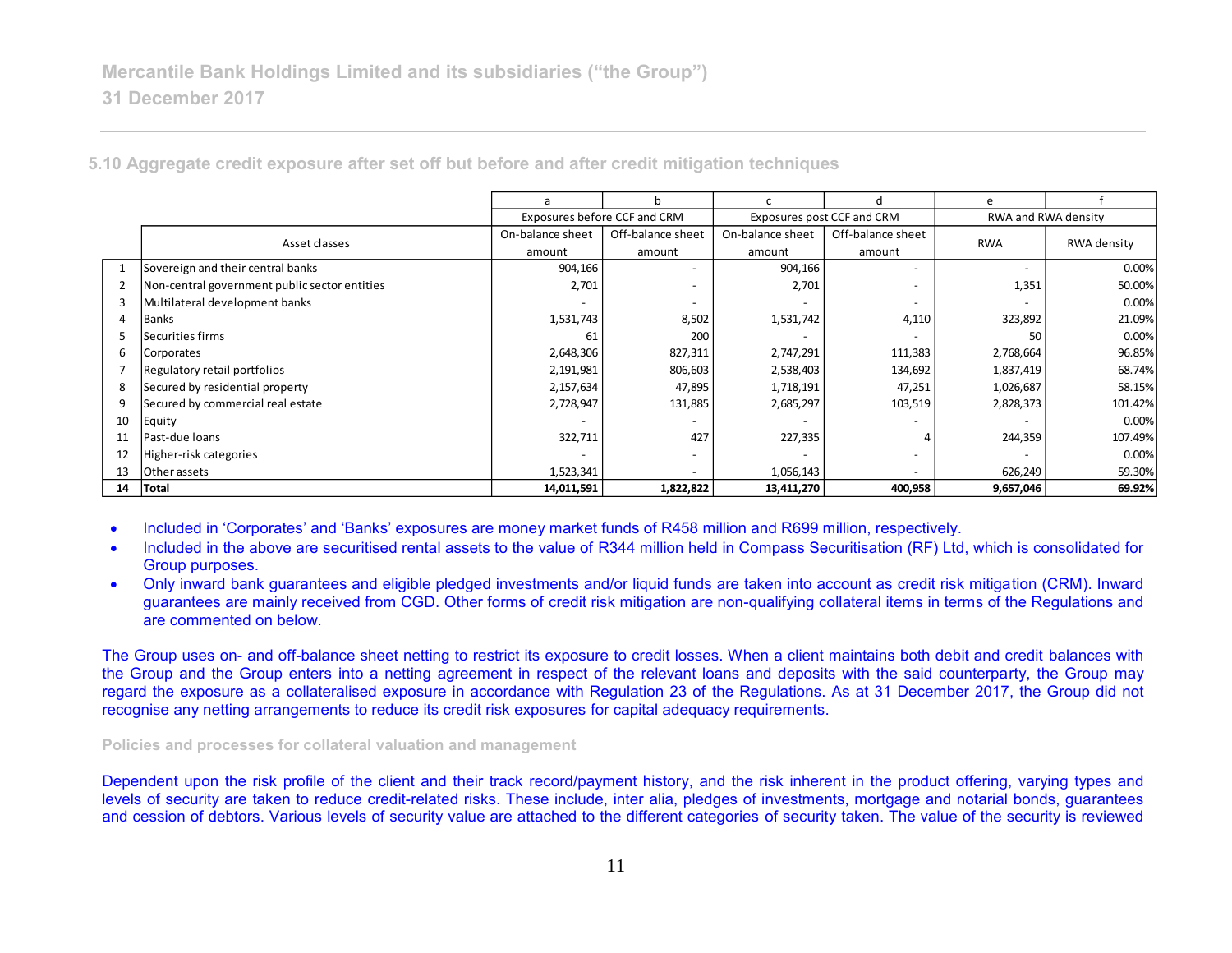#### regularly and the Group does not have any material concentration risk in respect of collateral used to reduce credit risk. Clean or unsecured lending will only be considered for financially strong borrowers. Refer to note 5.10 on page 64 of the integrated annual report.

#### **5.11 Exposures by asset class and risk weights**

| R'000                                             | a                        | b      | C                        | d         | e                        |                          | g          | h.     |        |                  |
|---------------------------------------------------|--------------------------|--------|--------------------------|-----------|--------------------------|--------------------------|------------|--------|--------|------------------|
|                                                   |                          |        |                          |           |                          |                          |            |        |        | Total credit     |
| Asset classes by Risk weights                     | 0%                       | 10%    | 20%                      | 35%       | 50%                      | 75%                      | 100%       | 150%   | Others | exposures        |
|                                                   |                          |        |                          |           |                          |                          |            |        |        | amount (post CCF |
|                                                   |                          |        |                          |           |                          |                          |            |        |        | and post-CRM)    |
| Sovereign and their central banks                 | 904,166                  |        |                          |           | ٠                        | $\overline{\phantom{a}}$ |            |        |        | 904,166          |
| Non-central government public sector entities (PS | ٠                        |        |                          |           | 2,701                    | ٠                        |            | ٠      |        | 2,701            |
| Multilateral development banks (MDBs)             | ٠                        | $\sim$ |                          | $\sim$    | $\overline{\phantom{a}}$ | ٠                        |            | ٠      | $\sim$ |                  |
| <b>Banks</b>                                      | ٠                        | $\sim$ | 1,486,920                | ۰.        | 44,849                   | ٠                        | 4,082      |        | $\sim$ | 1,535,852        |
| Securities firms                                  | ٠                        | $\sim$ | ٠                        | ٠         | $\sim$                   | ٠                        |            | ٠      | ٠      |                  |
| Corporates                                        | ٠                        | $\sim$ | ٠                        | ۰.        | $\sim$                   | $\blacksquare$           | 2,858,674  | ۰      | ٠      | 2,858,674        |
| Regulatory retail portfolios                      | ٠                        | $\sim$ | $\overline{\phantom{a}}$ |           | $\sim$                   | 1,909,388                | 763,707.61 | ۰      | $\sim$ | 2,673,095        |
| Secured by residential property                   | $\overline{\phantom{a}}$ | $\sim$ | $\overline{\phantom{a}}$ | 1,765,442 | $\overline{\phantom{a}}$ | ٠                        |            | ٠      | $\sim$ | 1,765,442        |
| Secured by commercial real estate                 | ٠                        |        | ٠                        |           | $\overline{\phantom{a}}$ | ٠                        | 2,788,816  | ٠      |        | 2,788,816        |
| Equity                                            |                          |        |                          |           |                          | ٠                        |            |        |        |                  |
| Past-due loans                                    | ٠                        |        |                          |           | 17,348                   | $\overline{\phantom{a}}$ | 158,502    | 51,489 |        | 227,339          |
| Higher-risk categories                            |                          | $\sim$ |                          | ٠         | $\overline{\phantom{a}}$ | ٠                        |            |        |        |                  |
| Other assets                                      | 429,893                  | $\sim$ | ٠                        | ٠         | $\sim$                   | ٠                        | 626,249    | ۰.     | $\sim$ | 1,056,143        |
| <b>Total</b>                                      | 1,334,059                | $\sim$ | 1,486,920                | 1,765,442 | 64,898                   | 1,909,388                | 7,200,031  | 51,490 | $\sim$ | 13,812,228       |
|                                                   |                          |        |                          |           |                          |                          |            |        |        |                  |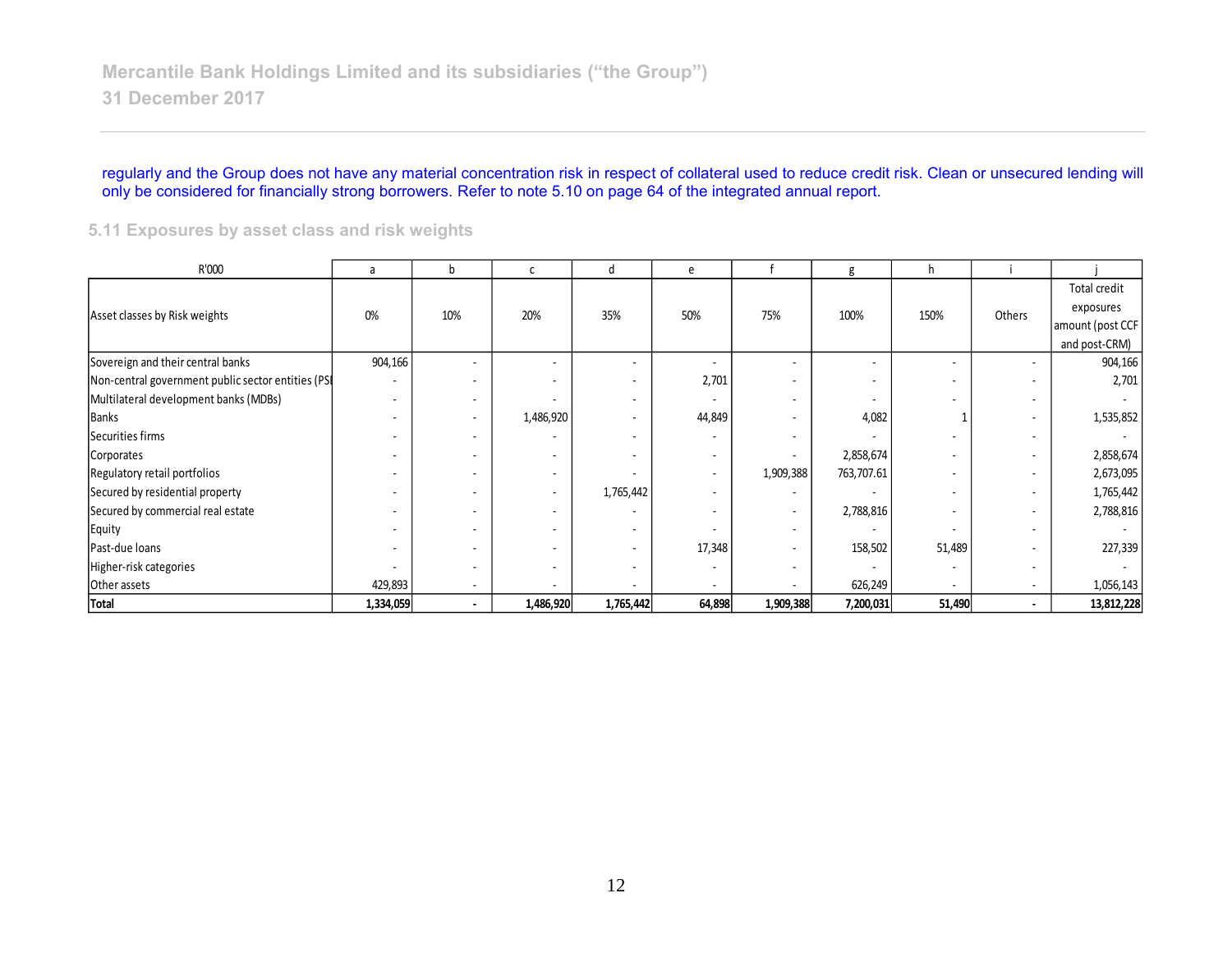## **5.12 Credit portfolio maturity analysis**

|                                                          | <b>Cash and</b><br>cash<br>equivalents<br>and current<br>accounts(1)<br><b>R'000</b> | <b>Credit</b><br>cards<br><b>R'000</b> | <b>Mortgage</b><br><b>loans</b><br><b>R'000</b> | <b>Instalment</b><br>sales and<br>leases<br><b>R'000</b> | <b>Other</b><br>advances<br>(2)<br><b>R'000</b> | <b>Negotiable</b><br><b>securities</b><br><b>R'000</b> | <b>Total</b><br><b>Advances</b><br><b>R'000</b> |
|----------------------------------------------------------|--------------------------------------------------------------------------------------|----------------------------------------|-------------------------------------------------|----------------------------------------------------------|-------------------------------------------------|--------------------------------------------------------|-------------------------------------------------|
| <b>Maturing up</b><br>to one month                       | 1858856                                                                              | 39 505                                 | 32                                              | 2792                                                     | 1 445 843                                       | 29 901                                                 | 3 376 929                                       |
| <b>Maturing</b><br>between one<br>and three<br>months    |                                                                                      |                                        | 179                                             | 3795                                                     | 2760                                            | 197 674                                                | 204 408                                         |
| <b>Maturing</b><br>between<br>three and six<br>months    |                                                                                      | ٠                                      | 113 987                                         | 8 1 6 7                                                  | 10 003                                          | 359 122                                                | 491 279                                         |
| <b>Maturing</b><br>between six<br>months and<br>one year |                                                                                      |                                        | 49 944                                          | 44 511                                                   | 60 629                                          | 291 707                                                | 446 791                                         |
| <b>Maturing after</b><br>one year                        |                                                                                      | ÷,                                     | 4 655 151                                       | 1 441 322                                                | 1 227 104                                       | 25762                                                  | 7 349 339                                       |
|                                                          | 1858856                                                                              | 39 505                                 | 4 8 1 9 2 9 3                                   | 1 500 587                                                | 2746339                                         | 904 166                                                | 11 868 746                                      |

(1) "Cash and cash equivalents" includes money market funds, Rand-denominated domestic bank balances and foreign currency-denominated bank balances.

(2) "Other advances" includes medium-term and structured loans.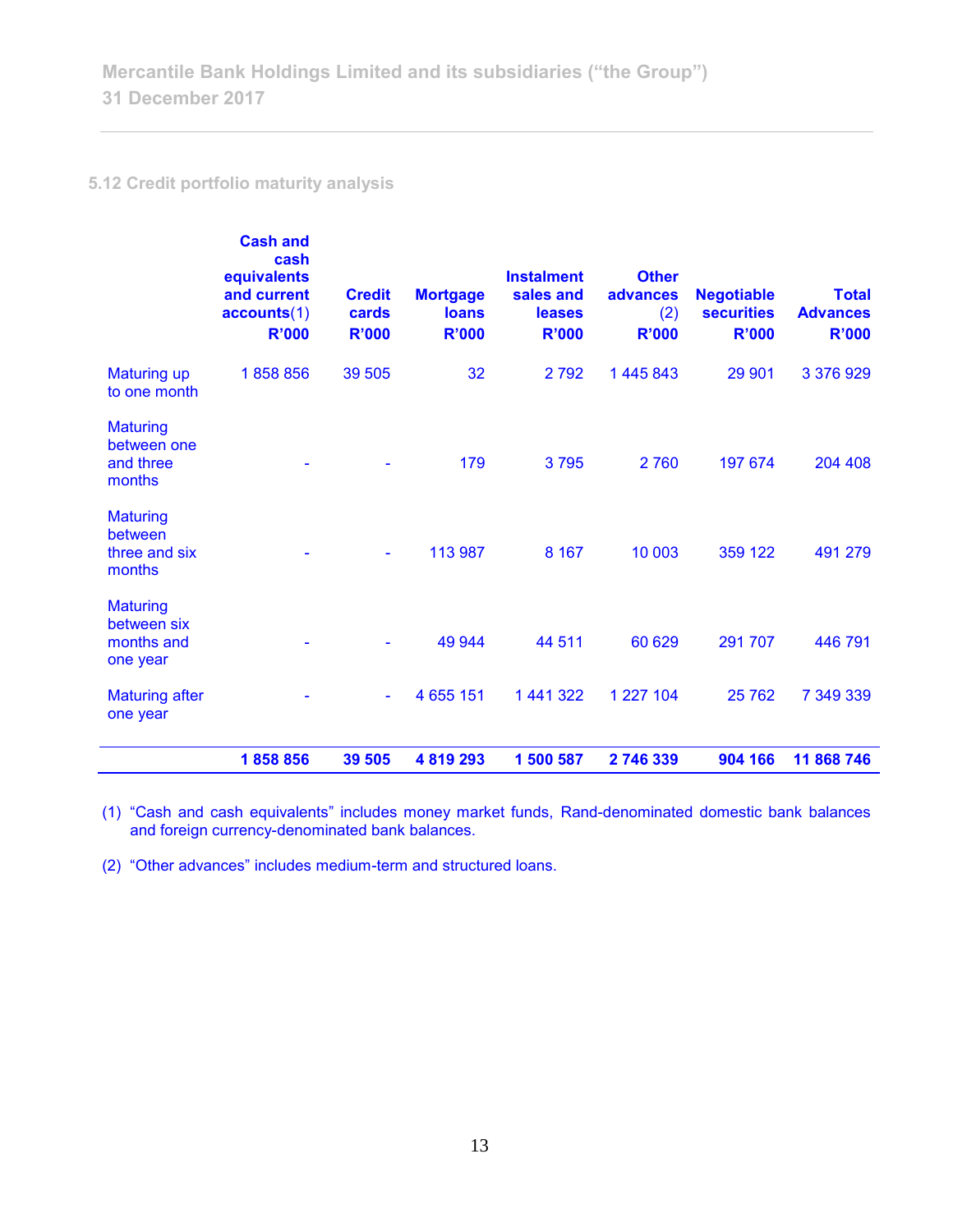**5.13 Daily average gross credit exposure** 

|                                                                   | <b>Average gross</b><br>credit<br>exposure |
|-------------------------------------------------------------------|--------------------------------------------|
|                                                                   | <b>R'000</b>                               |
| Summary of on-balance sheet and off-balance sheet credit exposure |                                            |
| <b>Asset class</b>                                                |                                            |
| <b>Liquid assets</b>                                              | 2 668 173                                  |
| Cash and cash equivalents - Rand denominated                      | 1435189                                    |
| Cash and cash equivalents - Foreign currency denominated          | 664 408                                    |
| <b>Negotiable securities</b>                                      | 568 576                                    |
| <b>Gross loans and other advances</b>                             | 9 533 932                                  |
| <b>Current accounts</b>                                           | 2 303 914                                  |
| <b>Credit cards</b>                                               | 35 780                                     |
| Mortgage loans                                                    | 4 600 860                                  |
| Instalment sales and leases                                       | 1 332 189                                  |
| Other advances                                                    | 1 261 189                                  |
| <b>Gross other assets</b>                                         | 45708                                      |
| <b>Investments</b>                                                | 6781                                       |
| Derivative financial assets                                       | 38 927                                     |
| <b>On-balance sheet exposure</b>                                  | 12 247 813                                 |
| <b>Guarantees</b>                                                 | 592 222                                    |
| Letters of credit                                                 | 15 4 96                                    |
| <b>Committed undrawn facilities</b>                               | 188 817                                    |
| <b>Revocable overdraft facilities</b>                             | 936 076                                    |
| <b>Operating lease commitment</b>                                 | 20 482                                     |
|                                                                   |                                            |
| <b>Off-balance sheet exposure</b>                                 | 1753093                                    |
| <b>Total gross credit exposure</b>                                | 14 000 906                                 |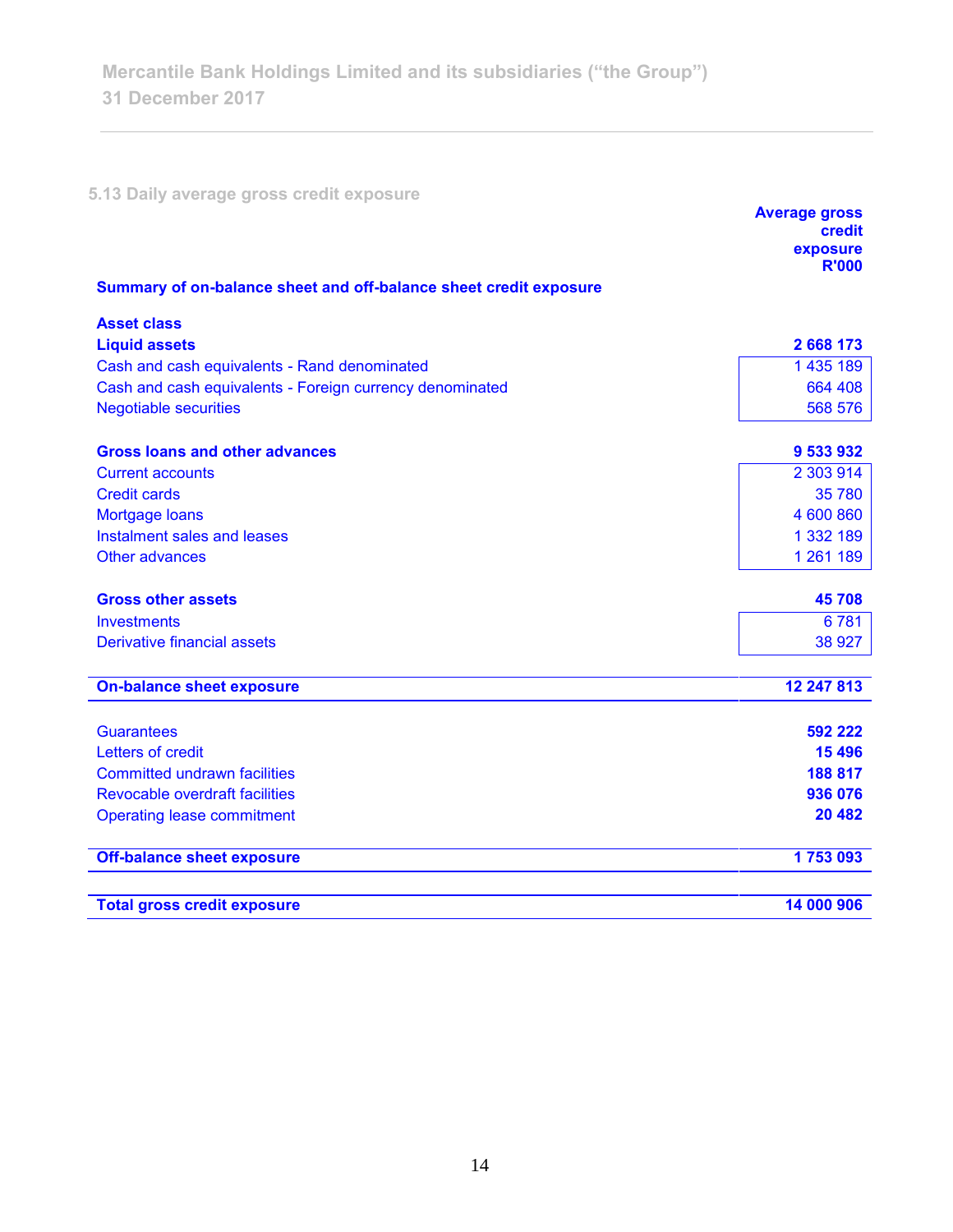## **6. Counterparty credit risk (CCR)**

Derivative exposures are only entered into with clients of sound financial standing. These derivative risks are taken on a back-to-back basis with the five major banks in South Africa. No concentration risk exists and no additional capital has been allocated. The Group's accounting policy and other related qualitative information can be found in the integrated report on pages 44 to 45 and pages 86 to 89 respectively.

**6.1 Analysis of counterparty credit risk (CCR) exposure by approach**

|                                                                |                     | h                            |             |                                               | $\epsilon$    |            |
|----------------------------------------------------------------|---------------------|------------------------------|-------------|-----------------------------------------------|---------------|------------|
|                                                                | Replacement<br>Cost | Potential future<br>exposure | <b>EEPE</b> | Alpha used for<br>computing<br>regulatory EAD | EAD ppost-CRM | <b>RWA</b> |
| 1 SA-CCR (for derivatives) $(1)$                               | 104,016             | 24,339                       |             |                                               | 117,181       | 144,858    |
| 2   Internal Model Method (for derivatives and SFTs)           |                     |                              |             |                                               |               |            |
| 3 Simple Approach for credit risk mitigation (for SFTs)        |                     |                              |             |                                               |               |            |
| 4 Comprehensive Approach for credit risk mitigation (for SFTs) |                     |                              |             |                                               |               |            |
| 5 VaR for SFTs                                                 |                     |                              |             |                                               |               |            |
| 6 Total                                                        |                     |                              |             |                                               |               | 144,858    |
| 6.2 Credit valuation adiustment (CVA) charge                   |                     |                              |             |                                               |               |            |

### **6.2 Credit valuation adjustment (CVA) charge**

Credit valuation adjustment is the difference between the risk-free portfolio value and the true portfolio value, taking into account the possibility of credit exposure.

|                                                                             | EAD post-CRM | <b>RWA</b> |
|-----------------------------------------------------------------------------|--------------|------------|
| Total portfolios subject to the Advanced CVA capital charge                 |              |            |
| $(i)$ VaR component (including the 3 x multiplier)                          |              | -          |
| $\left  \right $ (ii) Stressed VaR component (including the 3 x multiplier) |              |            |
| All portfolios subject to the Standardised CVA capital charge               | 117,181      | 27,677     |
| Total subject to the CVA capital charge<br>4                                | 117,181      | 27,677     |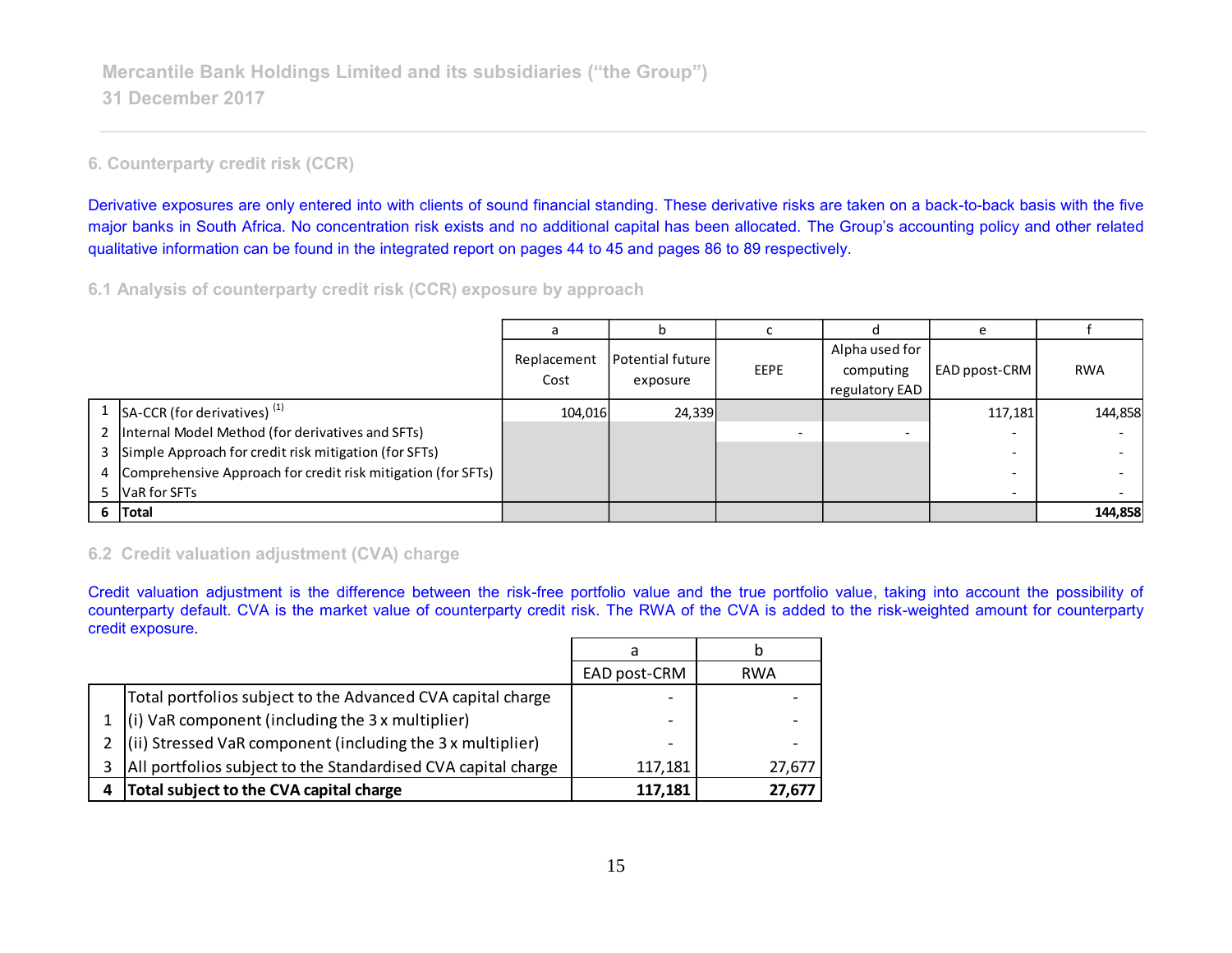| 6.3 CCR exposures by regulatory portfolios and risk weights |                          |     |        |                          |                          |                          |                          |                          |                          |                                 |
|-------------------------------------------------------------|--------------------------|-----|--------|--------------------------|--------------------------|--------------------------|--------------------------|--------------------------|--------------------------|---------------------------------|
|                                                             | a                        | n   |        | d                        | e                        |                          | g                        | h                        |                          |                                 |
| Regulatory portfolios by Risk weights                       | 0%                       | 10% | 20%    | 35%                      | 50%                      | 75%                      | 100%                     | 150%                     | Others                   | <b>Total credit</b><br>exposure |
| 1 Sovereigns                                                | -                        |     |        |                          |                          |                          |                          | ۰                        |                          |                                 |
| 2   Non-central government public sector entities (PSEs)    | $\sim$                   |     |        |                          | $\overline{a}$           | $\overline{\phantom{a}}$ | -                        | $\overline{\phantom{a}}$ |                          |                                 |
| 3   Multilateral development banks (MDBs)                   | -                        |     |        | $\overline{\phantom{0}}$ |                          | $\overline{\phantom{a}}$ |                          | $\overline{\phantom{a}}$ |                          |                                 |
| 4 Banks                                                     | -                        |     | 4,631  |                          | 14,936                   | $\overline{\phantom{a}}$ | 108,787                  | $\overline{\phantom{a}}$ | $\overline{\phantom{0}}$ | 128,355                         |
| 5 Securities firms                                          | -                        |     | $\sim$ | $\overline{\phantom{0}}$ | $\overline{\phantom{a}}$ | $\overline{\phantom{0}}$ | $\overline{\phantom{a}}$ | ۰                        | -                        |                                 |
| 6 Corporates                                                |                          |     |        |                          | $\overline{\phantom{a}}$ | $\sim$                   | $\overline{\phantom{a}}$ | ۰                        | -                        |                                 |
| Regulatory retail portfolios                                |                          |     |        |                          | $\overline{a}$           | $\overline{\phantom{a}}$ | -                        | ۰                        |                          |                                 |
| 13 Other assets                                             | ۰                        | -   |        | $\overline{a}$           | $\overline{a}$           | $\overline{\phantom{0}}$ |                          | $\overline{\phantom{a}}$ | -                        |                                 |
| 14 Total                                                    | $\overline{\phantom{a}}$ |     | 4,631  | $\overline{\phantom{0}}$ | 14,936                   | $\sim$                   | 108,787                  | $\overline{\phantom{a}}$ | $\overline{\phantom{a}}$ | 128,355                         |

#### **7. Securitisation risk**

The Group has exposure to securitised rental assets to the value of R344 million held in Compass Securitisation (RF) Ltd, which is consolidated for Group purposes and is reported as part of Loans and Advances in the integrated annual report. The Group has adopted the standardised approach to calculate regulatory capital for the securitisation vehicle. The Group's securitisation is categorised as a traditional securitisation structure, i.e. assets are sold to Compass Securitisation (RF) Ltd in tranches. During 2017, the first round of notes held by the International Finance Corporation (IFC) matured. A second round was issued and taken up by two new investors. The securitisation, in the amount of R240 million, consist of notes of R1 million each that are unsubordinated, secured, compulsorily redeemable, and asset-backed. These notes are linked to JIBAR with interest repayable quarterly and they mature on 06 June 2020.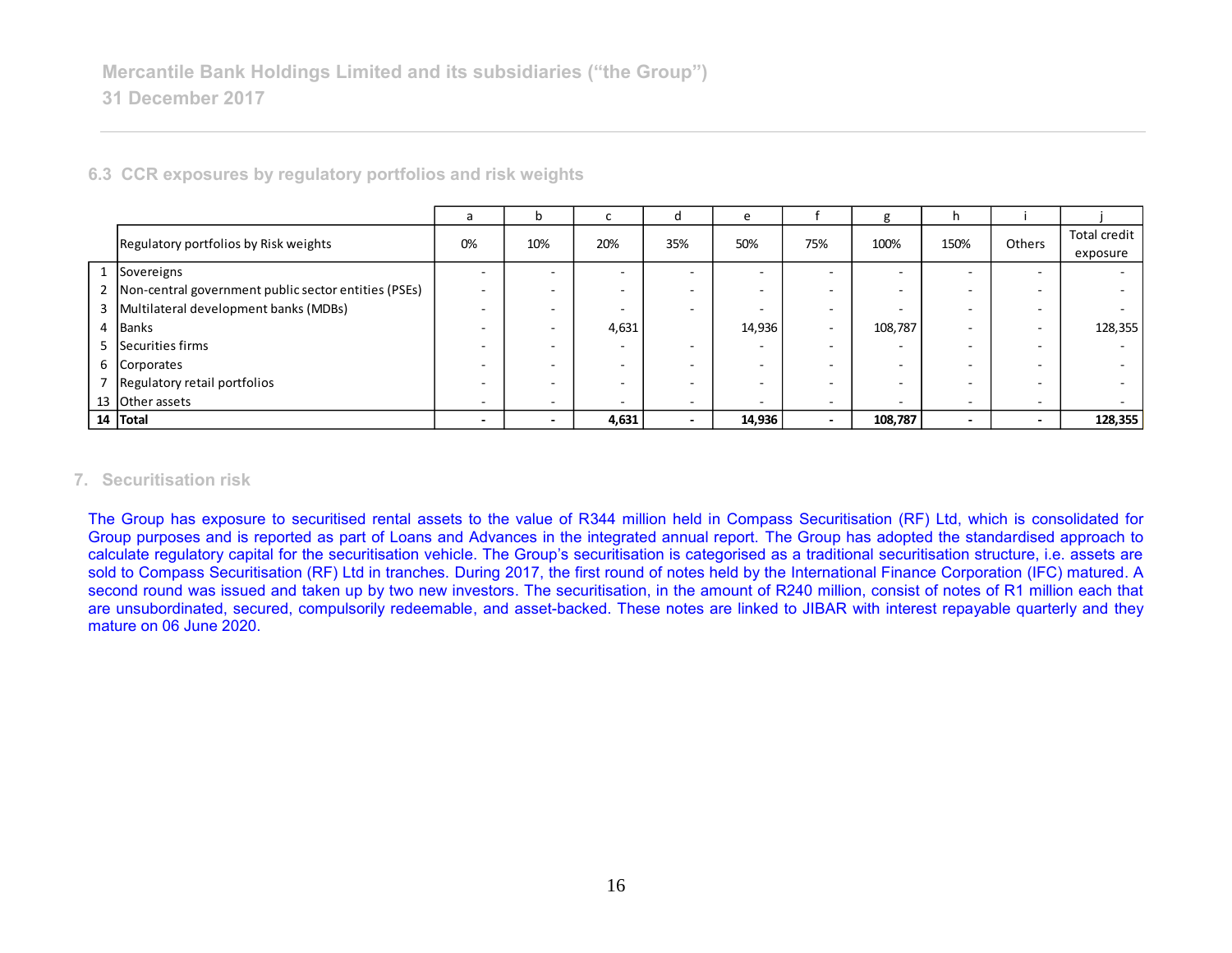| 7.1 Securitisation exposure at Mercantile Bank Holdings level |  |  |
|---------------------------------------------------------------|--|--|
|---------------------------------------------------------------|--|--|

|                |                        | a                                                     | b                        | C                        | e |                      | g     |                       |                       | k     |  |  |
|----------------|------------------------|-------------------------------------------------------|--------------------------|--------------------------|---|----------------------|-------|-----------------------|-----------------------|-------|--|--|
|                |                        |                                                       | Bank acts as originator  |                          |   | Bank acts as sponsor |       |                       | Bank acts as investor |       |  |  |
|                |                        | Traditional Synthetic Sub-total Traditional Synthetic |                          |                          |   |                      | Sub-  | Traditional Synthetic |                       | Sub-  |  |  |
| R'000          |                        |                                                       |                          |                          |   |                      | total |                       |                       | total |  |  |
| 1              | Retail (total)         |                                                       |                          |                          |   |                      |       |                       |                       |       |  |  |
|                | -of which              | 343,663                                               |                          | 343,663                  |   |                      |       |                       |                       |       |  |  |
| $\overline{2}$ | residential mortgage   |                                                       |                          |                          |   |                      |       |                       |                       |       |  |  |
| 3              | credit card            |                                                       | $\overline{\phantom{0}}$ |                          |   |                      |       |                       |                       |       |  |  |
| 4              | other retail exposures | 343,663                                               | $\overline{\phantom{0}}$ | 343,663                  |   |                      |       |                       |                       |       |  |  |
| 5              | re-securitisation      |                                                       |                          | $\overline{\phantom{a}}$ |   |                      |       |                       |                       |       |  |  |
| 6              | Wholesale (total)      |                                                       |                          |                          |   |                      |       |                       |                       |       |  |  |
|                | - of which             |                                                       |                          |                          |   |                      |       |                       |                       |       |  |  |
| 7              | loans to corporate     |                                                       |                          |                          |   |                      |       |                       |                       |       |  |  |
| 8              | commercial mortgage    |                                                       |                          |                          |   |                      |       |                       |                       |       |  |  |
| 9              | lease and receivables  |                                                       |                          |                          |   |                      |       |                       |                       |       |  |  |
| 10             | other wholesale        |                                                       |                          |                          |   |                      |       |                       |                       |       |  |  |
| 11             | re-securitisation      |                                                       |                          |                          |   |                      |       |                       |                       |       |  |  |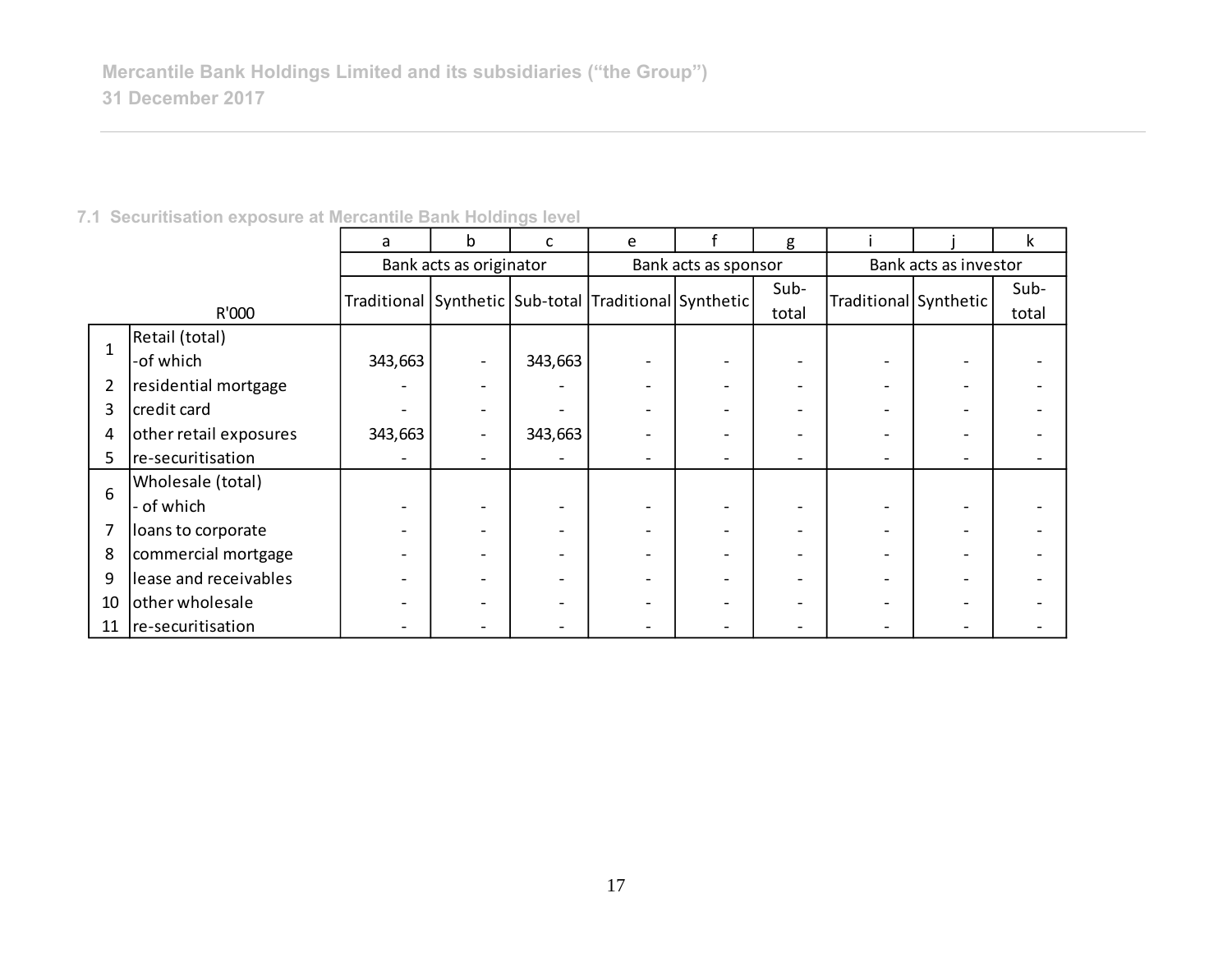|                |                            | a       |                          |                               | п                              | e                  |                               |                          |                                             |                          |                                 |                          |                              | m                        |                                      | $\circ$                  |                          | α                        |
|----------------|----------------------------|---------|--------------------------|-------------------------------|--------------------------------|--------------------|-------------------------------|--------------------------|---------------------------------------------|--------------------------|---------------------------------|--------------------------|------------------------------|--------------------------|--------------------------------------|--------------------------|--------------------------|--------------------------|
|                |                            |         |                          | Exposure values (by RW bands) |                                |                    |                               |                          | Exposure values (by regulatory<br>approach) |                          |                                 |                          | RWA (by regulatory approach) |                          |                                      |                          | Capital charge after cap |                          |
|                | R'000                      | <20% RW | <20% to<br>50% RW        | <50% to<br>100% RW            | >100% to<br>1250%<br><b>RW</b> | 1250%<br><b>RW</b> | IRB RBA<br>(include<br>NG1AA) |                          | IRB SFA SA/SSFA                             | 1250%                    | IRB RBA<br>(include  <br>NG1AA) | <b>IRB SFA</b>           | SA/SSFA                      | 1250%                    | <b>IRB RBA</b><br>(include<br>NG1AA) |                          | IRB SFA   SA/SSFA        | 1250%                    |
|                | Total exposures            |         | $\sim$                   | 257,420                       | $\sim$                         | $\sim$             |                               | $\overline{a}$           |                                             |                          | $\overline{\phantom{a}}$        | $\sim$                   | 257,420                      | $\sim$                   | $\overline{\phantom{a}}$             | $\overline{\phantom{a}}$ |                          | $\overline{\phantom{0}}$ |
| $\overline{2}$ | Traditional securitisation |         | $\overline{\phantom{a}}$ | 257,420                       | $\overline{\phantom{0}}$       | $\overline{a}$     |                               | -                        |                                             |                          | $\overline{\phantom{a}}$        | $\overline{\phantom{0}}$ | 257,420                      | ۰                        |                                      | $\overline{\phantom{a}}$ |                          |                          |
| 3              | Of which securitisation    |         | $\sim$                   | 257,420                       | $\sim$                         | $\sim$             |                               | $\sim$                   |                                             |                          | $\sim$                          | $\overline{a}$           | 257,420                      | $\overline{a}$           |                                      | $\overline{\phantom{a}}$ |                          | $\overline{\phantom{0}}$ |
| 4              | Of which retail underlying |         | $\sim$                   | 257,420                       | $\overline{a}$                 | $\overline{a}$     |                               | $\overline{\phantom{a}}$ | $\overline{\phantom{a}}$                    | $\overline{\phantom{0}}$ | $\sim$                          | $\overline{a}$           | 257,420                      | $\overline{\phantom{a}}$ |                                      | $\overline{\phantom{a}}$ | $\overline{\phantom{a}}$ | $\overline{a}$           |
| 5              | Of which wholesale         |         | $\sim$                   | $\overline{\phantom{a}}$      | $\overline{\phantom{a}}$       | $\sim$             |                               | $\overline{a}$           |                                             |                          | $\sim$                          | $\overline{a}$           | $\sim$                       |                          |                                      | $\overline{\phantom{a}}$ |                          | $\overline{\phantom{0}}$ |
| 6              | Of which re-securitisation |         | $\overline{\phantom{a}}$ | $\overline{\phantom{a}}$      | $\overline{\phantom{0}}$       | $\overline{a}$     |                               | $\sim$                   | $\overline{\phantom{a}}$                    | $\overline{\phantom{0}}$ | $\sim$                          | $\overline{a}$           | $\sim$                       | $\overline{\phantom{a}}$ | $\sim$                               | $\overline{\phantom{a}}$ | $\overline{\phantom{a}}$ | $\overline{\phantom{0}}$ |
| 7              | Of which senior            |         | $\overline{\phantom{a}}$ | $\overline{\phantom{a}}$      | $\overline{\phantom{0}}$       | $\overline{a}$     |                               | $\overline{\phantom{a}}$ | $\overline{\phantom{a}}$                    | $\overline{\phantom{0}}$ | $\sim$                          |                          | $\sim$                       | $\overline{\phantom{a}}$ | $\overline{\phantom{a}}$             | $\overline{\phantom{a}}$ |                          | $\overline{a}$           |
| 8              | Of which non senior        |         | $\overline{\phantom{a}}$ | $\overline{\phantom{a}}$      | $\overline{\phantom{0}}$       | $\overline{a}$     |                               | $\sim$                   | <b>.</b>                                    | $\overline{\phantom{0}}$ | $\sim$                          |                          | $\sim$                       | $\overline{a}$           | $\sim$                               | $\overline{\phantom{a}}$ |                          |                          |
| 9              | Synthetic securitisation   |         | $\overline{\phantom{a}}$ | $\overline{\phantom{a}}$      |                                | $\overline{a}$     |                               | $\overline{\phantom{a}}$ |                                             | $\overline{\phantom{0}}$ | $\sim$                          | $\overline{a}$           | $\sim$                       |                          |                                      | $\overline{\phantom{a}}$ |                          |                          |
| 10             | Of which securitisation    |         | $\overline{\phantom{a}}$ | $\overline{\phantom{a}}$      |                                | $\overline{a}$     |                               | $\overline{\phantom{a}}$ |                                             |                          | -                               |                          | $\sim$                       |                          |                                      | $\overline{\phantom{a}}$ |                          |                          |
| 11             | Of which retail underlying |         | $\overline{\phantom{0}}$ | $\overline{\phantom{a}}$      |                                | $\overline{a}$     |                               | $\overline{a}$           |                                             | -                        | $\sim$                          | $\overline{\phantom{0}}$ | $\sim$                       |                          |                                      | $\overline{\phantom{a}}$ | $\overline{\phantom{a}}$ |                          |
| 12             | Of which wholesale         |         |                          | $\overline{\phantom{a}}$      |                                | $\overline{a}$     |                               |                          |                                             |                          | $\overline{\phantom{a}}$        |                          | $\sim$                       |                          |                                      | $\overline{\phantom{a}}$ |                          |                          |
| 13             | Of which re-securitisation |         | $\overline{\phantom{0}}$ | $\overline{\phantom{a}}$      |                                | ۰                  |                               | -                        |                                             |                          |                                 |                          | $\sim$                       |                          |                                      |                          |                          |                          |

## **7.2 Securitisation exposure and associated regulatory capital requirements**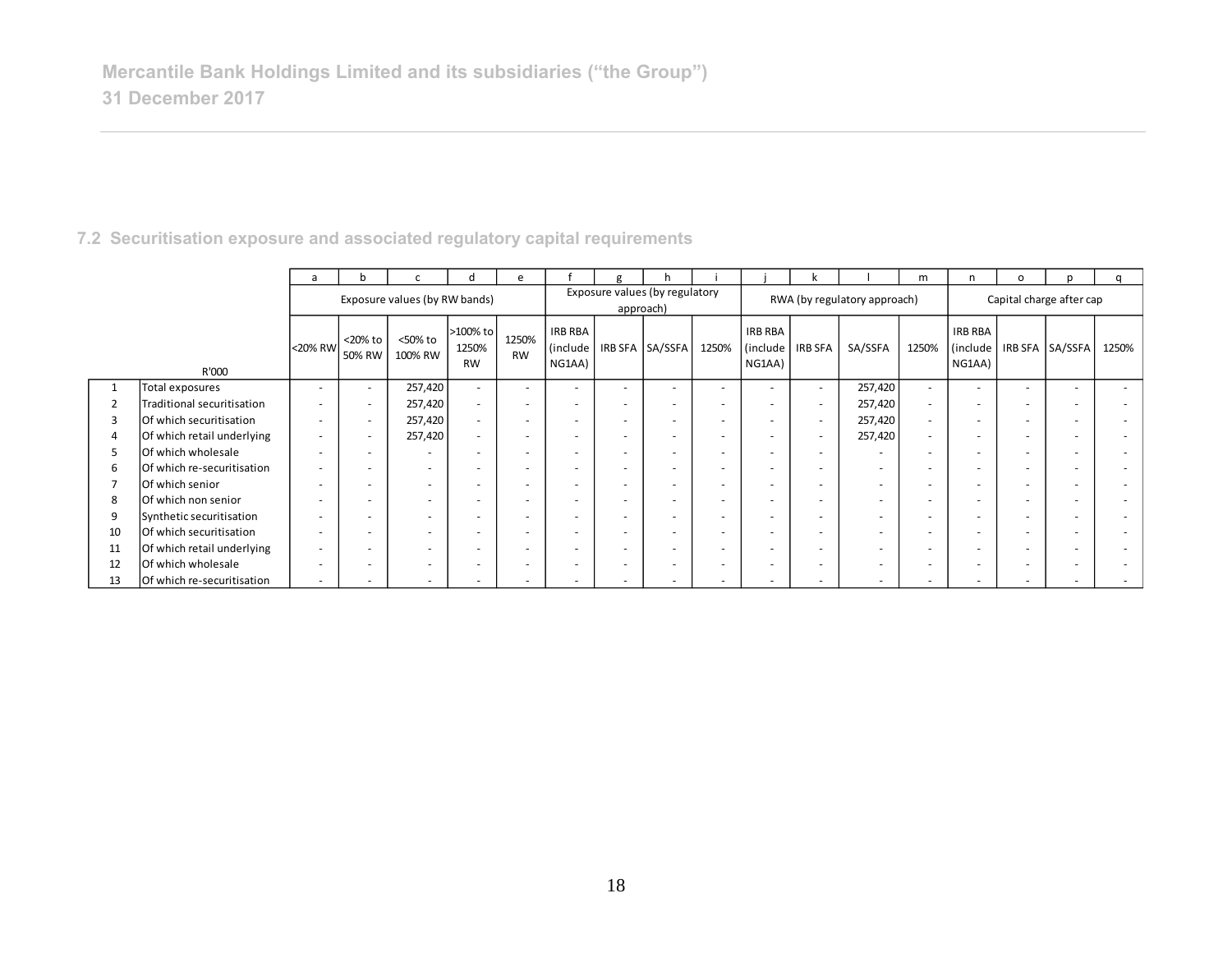**8. Operational risk**

The Group currently holds R164 million in operational risk capital in terms of the standardised approach for the calculation of capital (based on a capital requirement of 10.75%).

**9. Market risk**

The portfolios that are subject to market risk are foreign exchange and interest rate contracts for which the Group currently holds R6 million in market risk capital in terms of the standardised approach for the calculation of capital (based on a capital requirement of 10.75%).

|   |                                             | a          |
|---|---------------------------------------------|------------|
|   | R'000                                       | <b>RWA</b> |
|   | Outright products                           | 55,863     |
| 1 | - Interest rate risk (general and specific) |            |
| 2 | - Equity risk (general and specific)        |            |
| 3 | - Foreign exchange risk                     | 55,863     |
| 4 | - Commodity risk                            |            |
|   | Options                                     |            |
| 5 | - Simplified approach                       |            |
| 6 | - Delta-plus method                         |            |
| 7 | - Scenario approach                         |            |
| 8 | Securitisation                              |            |
| 9 | Total                                       | 55.863     |

## **10. Equity positions**

Investments consist of unlisted equity investments and these have been designated as available-for-sale.

|                                       | <b>Type</b>   | <b>Carrying</b><br>amount<br><b>R'000</b> | <b>Fair value</b><br><b>R'000</b> | <b>Capital</b><br>requirement (@<br>$10.75\%$<br><b>R'000</b> |
|---------------------------------------|---------------|-------------------------------------------|-----------------------------------|---------------------------------------------------------------|
| <b>Investments</b><br><b>Unlisted</b> | <b>Shares</b> | 6985                                      | 6985                              | 751                                                           |
|                                       |               | 6985                                      | 6985                              | 751                                                           |

**Realised and unrealised gains on equity investments**

| Realised gains and losses in profit and loss for the year                      | <b>Total</b><br>R'000 |
|--------------------------------------------------------------------------------|-----------------------|
| Unrealised cumulative gains and losses recognised directly in equity<br>Listed | 133                   |
| <b>Unlisted</b>                                                                | 6648                  |
|                                                                                | 6 7 8 1               |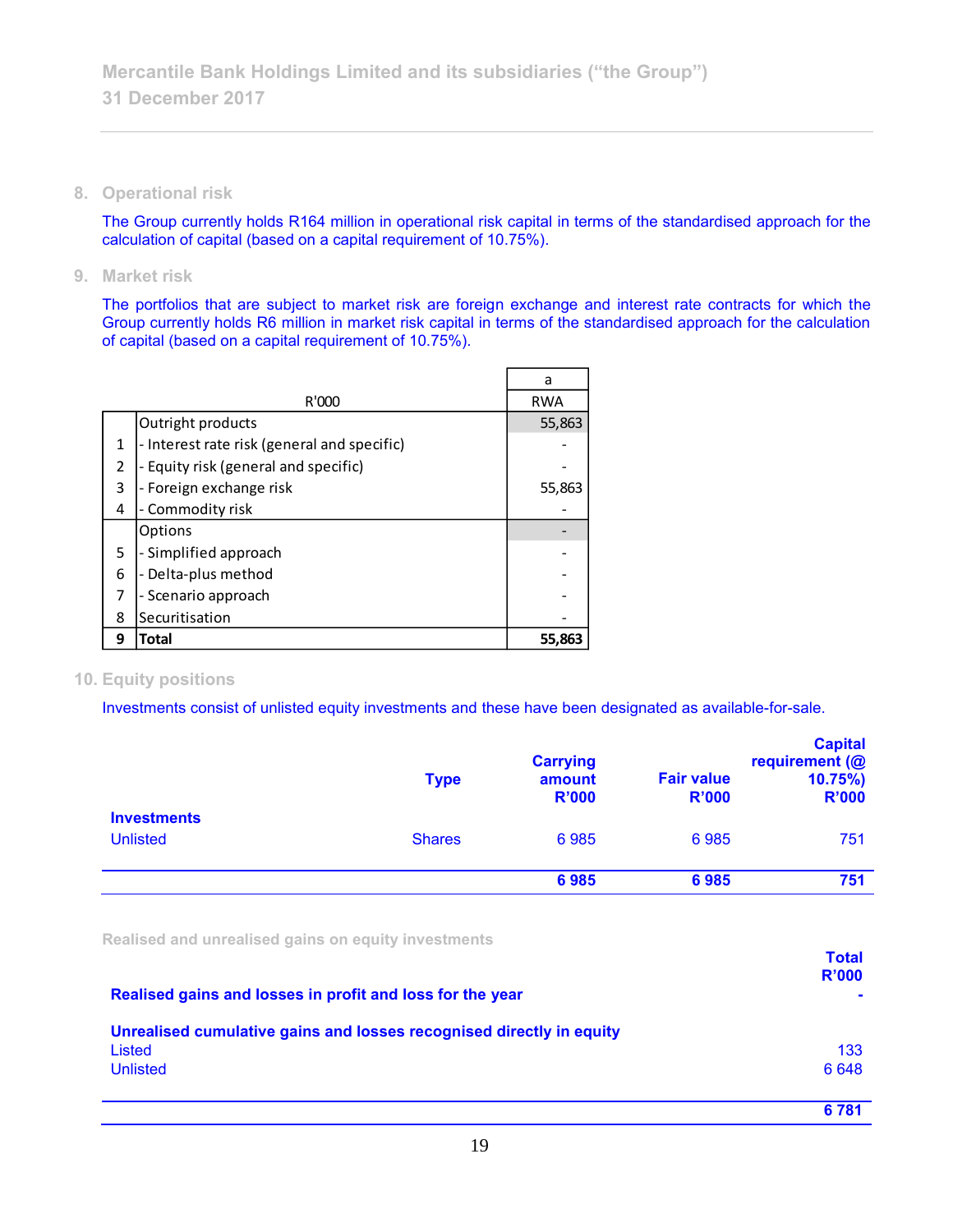#### **11.Liquidity risk**

The table below summarises assets and liabilities of the Group into relevant maturity groupings, based on the remaining period to contractual maturity at reporting date:

|                                          | <b>Assets</b><br><b>R'000</b> | <b>Liabilities</b><br>R'000 | <b>Total</b><br>mismatch<br>R'000 |
|------------------------------------------|-------------------------------|-----------------------------|-----------------------------------|
| Maturing up to one month                 | 4 4 6 9 0 6 6                 | 7 201 566                   | (2732500)                         |
| Maturing between one and three months    | 248 974                       | 1 343 498                   | (1094524)                         |
| Maturing between three and six months    | 508 170                       | 216 382                     | 291 788                           |
| Maturing between six months and one year | 452 690                       | 480 344                     | (27654)                           |
| Maturing after one year                  | 7 349 341                     | 1708 589                    | 5 640 752                         |
| Non-contractual                          | 321 929                       | 63 765                      | 258 164                           |
|                                          | 13 350 170                    | 11 014 144                  | 2 336 026                         |

#### **12. Interest rate risk**

**Interest rate sensitivity analyses**

For regulatory purposes, the assessment and measurement of interest rate risk is based on the accumulated impact of interest rate sensitive instruments resulting from a parallel movement of plus or minus 200 basis points on the yield curve.

In addition, the impact on equity as well as profit and loss resulting from a change in interest rates is calculated monthly based on management's forecast of the most likely change in interest rates.

The table below reflects the Group's annual net interest income sensitivity for a 200 basis point increase or decrease in interest rates, while all other variables remain constant. The impact is mainly attributable to the Group's exposure to interest rates on its capital position and lending and deposits in the banking book.

|                                                     | Impact on<br>economic<br>value of equity<br><b>R'000</b> | Impact on net<br>interest income<br>for twelve<br>months<br><b>R'000</b> |
|-----------------------------------------------------|----------------------------------------------------------|--------------------------------------------------------------------------|
| Net interest income sensitivity of a parallel shock |                                                          |                                                                          |
| Interest rate increase (200bps increase)            | 71 542                                                   | 74 347                                                                   |
| Interest rate decrease (200bps decrease)            | (85174)                                                  | (88526)                                                                  |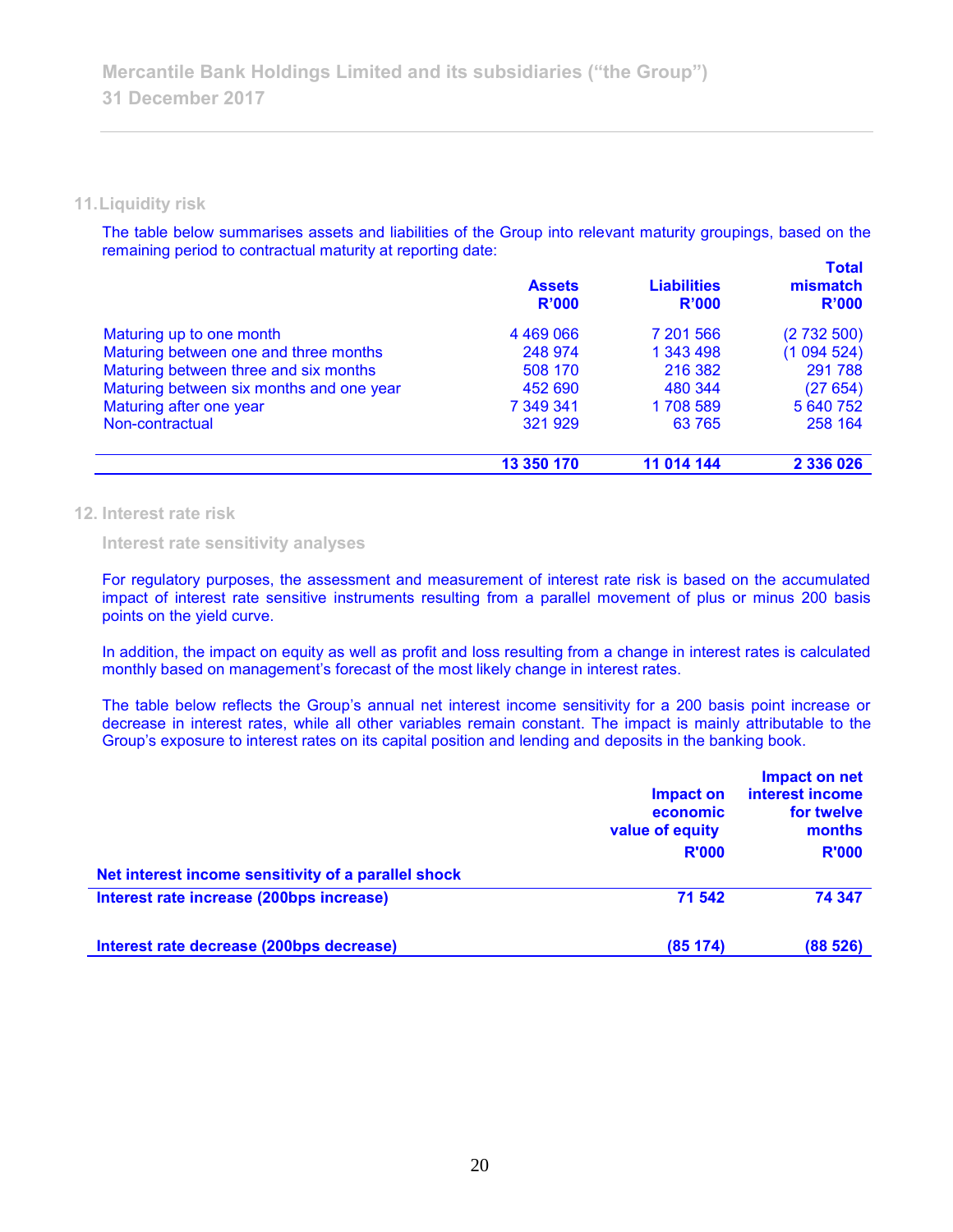## **13.Liquidity disclosures**

In terms of Regulation 43(1)(e)(iii)(F), the Liquidity Coverage Ratio ("LCR") positions of the Bank, as at 31 December 2017, are set out below.

|              | Liquidity coverage ratio (LCR) - common disclosure template                                       |              |                       |
|--------------|---------------------------------------------------------------------------------------------------|--------------|-----------------------|
| Line         |                                                                                                   | <b>Total</b> | <b>Total</b>          |
| #            |                                                                                                   | Value        | <b>Weighted Value</b> |
|              |                                                                                                   |              | (Average)             |
|              |                                                                                                   | 31 December  | 31 December           |
|              | <b>R'000</b>                                                                                      | 2017         | 2017                  |
|              |                                                                                                   |              |                       |
| $\mathbf{1}$ | <b>High-Quality Liquid Assets</b><br>Total high-quality liquid assets (HQLA)                      |              | 1,267,722             |
|              |                                                                                                   |              |                       |
|              | <b>Cash Outflows</b>                                                                              |              |                       |
| 2            | Retail deposits and deposits from small business customers, of which:                             | 3,396,589    | 173,878               |
| 3            | Stable deposits                                                                                   |              |                       |
| 4            | Less-stable deposits                                                                              | 3,396,589    | 173,878               |
| 5            | Unsecured wholesale funding, of which:                                                            | 6,474,065    | 1,554,079             |
| 6            |                                                                                                   |              |                       |
|              | Operational deposits (all counterparties) and deposits in networks of cooperative banks           |              |                       |
| 7            | Non-operational deposits (all counterparties)                                                     | 6,474,065    | 1,554,079             |
| 8            | Unsecured debt                                                                                    |              |                       |
| 9            | Secured wholesale funding                                                                         |              |                       |
| 10           | Additional requirements, of which:                                                                |              |                       |
| 11           | Outflows related to derivative exposures and other collateral requirements                        |              |                       |
| 12           | Outflows related to loss of funding on debt products                                              |              |                       |
| 13           | Credit and liquidity facilities                                                                   | 1,234,066    | 46,341                |
| 14           | Other contractual funding obligations                                                             |              |                       |
| 15           | Other contingent funding obligations                                                              | 683,393      | 33,916                |
| 16           | <b>Total Cash Outflows</b>                                                                        | 11,788,113   | 1,808,214             |
|              |                                                                                                   |              |                       |
|              | <b>Cash Inflows</b>                                                                               |              |                       |
| 17           | Secured lending (e.g. reverse repos)                                                              |              |                       |
| 18           | Inflows from fully performing exposures                                                           | 3,915,155    | 2,634,721             |
| 19           | Other cash inflows                                                                                |              |                       |
| 20           | <b>Total Cash Inflows</b>                                                                         | 3,915,155    | 2,634,721             |
|              |                                                                                                   |              | Total                 |
|              |                                                                                                   |              | <b>Adjusted Value</b> |
| 21           | Total HQLA                                                                                        |              | 1,267,722             |
| 22           | Total Net Cash Outflows <sup>(2)</sup>                                                            |              | 452,054               |
| 23           | Liquidity Coverage Ratio (%) (3)                                                                  |              | 280%                  |
|              | 1 Average belanges are beand on month and averages in terms of condenstion resolved from the CADD |              |                       |

1. Average balances are based on month-end averages in terms of condonation received from the SARB.

2. The Bank has a net cash inflow after applying the run-off factors; net cash inflows are however limited to 75% of total cash outflows for the purpose of this ratio.

3. There is no material difference between Bank and Group.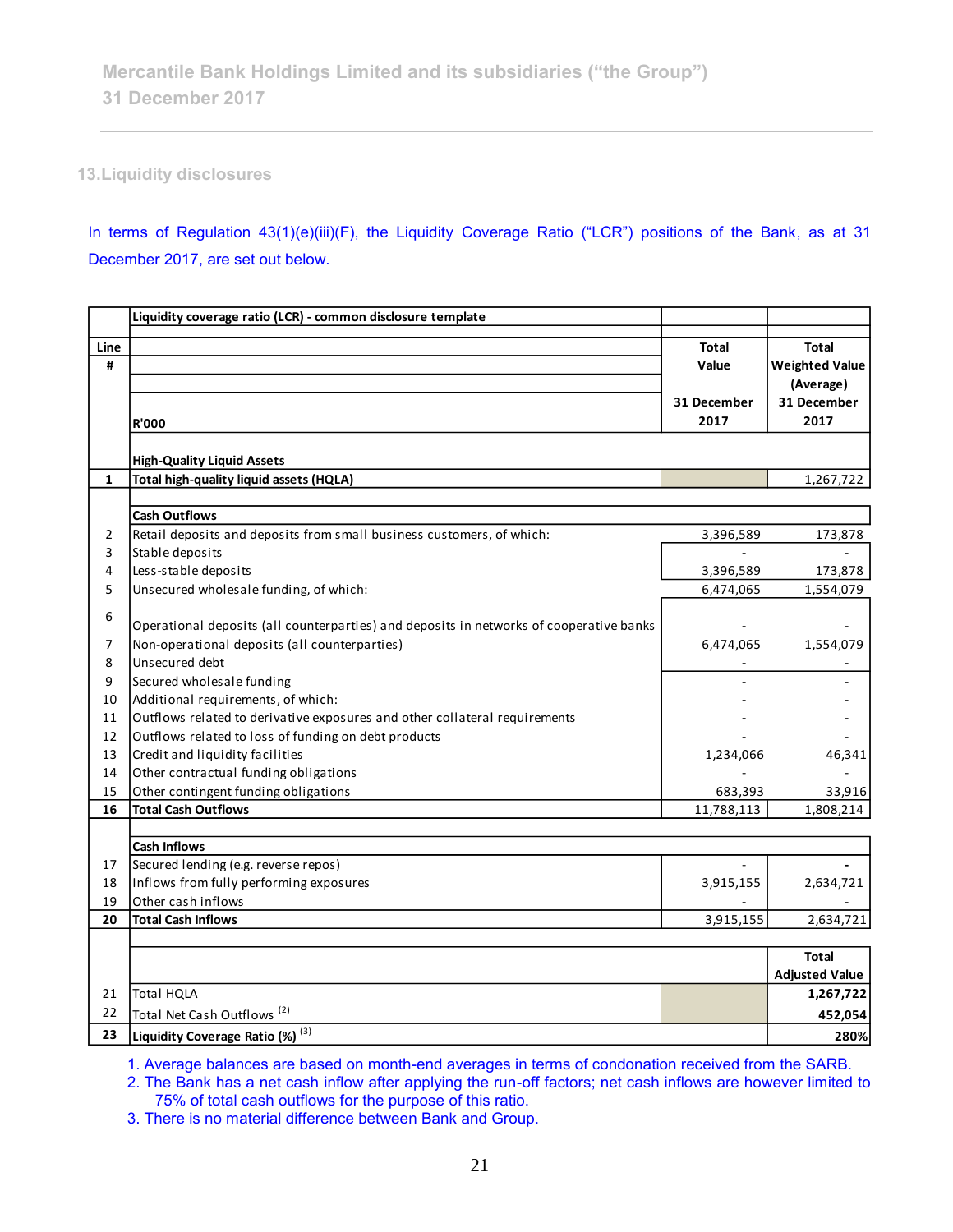#### **14.Capital management**

In line with the requirements of the Bank Supervision Department of the South African Reserve Bank, and effective from 1 January 2017, the Bank has implemented a countercyclical buffer of 0.00% and a capital conservation buffer of 1.25%.

The Group has documented its Internal Capital Adequacy Assessment Process ("ICAAP"), which has been approved by the Board of Directors. Evaluations were made of the various direct, indirect and associated risks faced by the Bank and the related mitigating controls that are in place.

The disclosures of the composition of capital and main capital features for the Group and the Bank, required per Directive 3 of 2015, issued in terms of section 6(6) of the Banks Act of 1990, are set out in Annexures A and B, respectively.

#### **15.Leverage ratio**

In the table that follows and in terms of Regulation 43(1)(e)(iii)(G), the Group provides a summarised comparison of the accounting assets and the regulatory leverage ratio differences, as well as the Leverage Ratio positions of the Group and of the Bank, as at 31 December 2017.

| Line<br>31 December<br><b>R'000</b><br>2017<br>#<br>2017<br>Total consolidated assets as per published financial statements<br>13,350,170<br>$\mathbf{1}$<br>2<br>Adjustment for investment in banking, financial, insurance or<br>commercial entities that are consolidated for accounting purposes<br>but are outside the scope of regulatory consolidation<br>3<br>Adjustment for fiduciary assets recognised on the balance sheet<br>pursuant to the operative accounting framework but excluded<br>from the leverage ratio exposure measure<br>Adjustment for derivative financial instruments<br>(24, 339)<br>(24, 339)<br>4<br>5<br>Adjustment for securities financing transactions (i.e. repos and<br>similar secured lending)<br>Adjustment for off-balance sheet items (i.e. conversion to credit<br>6<br>equivalent amounts of off-balance sheet exposures)<br>509,690<br>Other adjustments<br>(57, 116)<br>10,543<br>7<br>13,778,405<br>8<br>Leverage ratio exposure |  | Mercantile<br><b>Bank Holdings Bank Limited</b><br>Limited | <b>Mercantile</b> |
|-----------------------------------------------------------------------------------------------------------------------------------------------------------------------------------------------------------------------------------------------------------------------------------------------------------------------------------------------------------------------------------------------------------------------------------------------------------------------------------------------------------------------------------------------------------------------------------------------------------------------------------------------------------------------------------------------------------------------------------------------------------------------------------------------------------------------------------------------------------------------------------------------------------------------------------------------------------------------------------|--|------------------------------------------------------------|-------------------|
|                                                                                                                                                                                                                                                                                                                                                                                                                                                                                                                                                                                                                                                                                                                                                                                                                                                                                                                                                                                   |  |                                                            | 31 December       |
|                                                                                                                                                                                                                                                                                                                                                                                                                                                                                                                                                                                                                                                                                                                                                                                                                                                                                                                                                                                   |  |                                                            |                   |
|                                                                                                                                                                                                                                                                                                                                                                                                                                                                                                                                                                                                                                                                                                                                                                                                                                                                                                                                                                                   |  |                                                            | 12,825,012        |
|                                                                                                                                                                                                                                                                                                                                                                                                                                                                                                                                                                                                                                                                                                                                                                                                                                                                                                                                                                                   |  |                                                            |                   |
|                                                                                                                                                                                                                                                                                                                                                                                                                                                                                                                                                                                                                                                                                                                                                                                                                                                                                                                                                                                   |  |                                                            |                   |
|                                                                                                                                                                                                                                                                                                                                                                                                                                                                                                                                                                                                                                                                                                                                                                                                                                                                                                                                                                                   |  |                                                            |                   |
|                                                                                                                                                                                                                                                                                                                                                                                                                                                                                                                                                                                                                                                                                                                                                                                                                                                                                                                                                                                   |  |                                                            |                   |
|                                                                                                                                                                                                                                                                                                                                                                                                                                                                                                                                                                                                                                                                                                                                                                                                                                                                                                                                                                                   |  |                                                            | 600,160           |
|                                                                                                                                                                                                                                                                                                                                                                                                                                                                                                                                                                                                                                                                                                                                                                                                                                                                                                                                                                                   |  |                                                            |                   |
|                                                                                                                                                                                                                                                                                                                                                                                                                                                                                                                                                                                                                                                                                                                                                                                                                                                                                                                                                                                   |  |                                                            | 13,411,376        |

**15.1 Summarised comparison of accounting assets and leverage ratio exposure measure**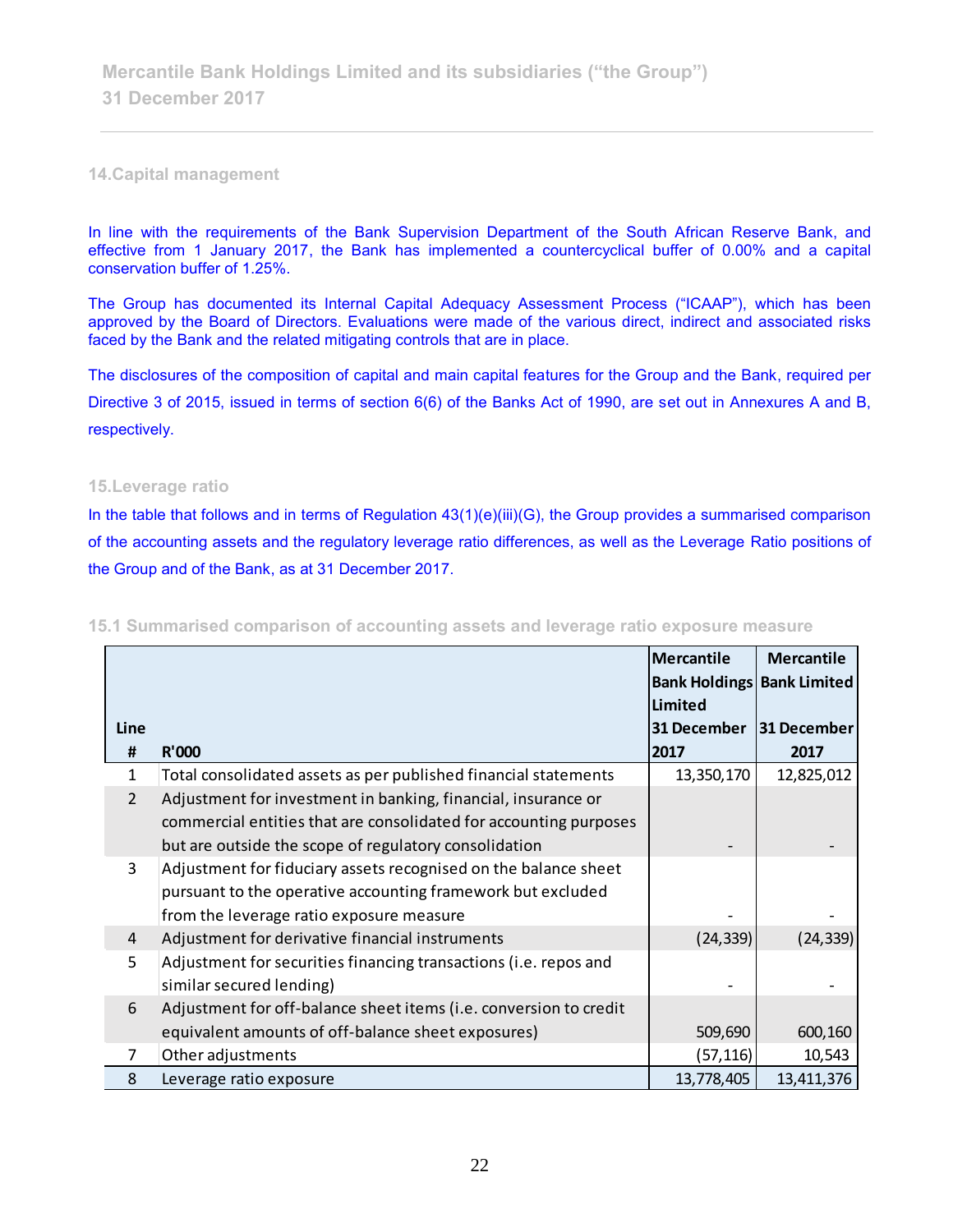# **15.2 Leverage ratio of Group and Bank**

|                |                                                                                                      | <b>Mercantile</b><br><b>Bank Holdings Bank Limited</b> | <b>Mercantile</b> |
|----------------|------------------------------------------------------------------------------------------------------|--------------------------------------------------------|-------------------|
|                |                                                                                                      | <b>Limited</b>                                         |                   |
| Line           |                                                                                                      | 31 December 31 December                                |                   |
| #              | <b>R'000</b>                                                                                         | 2017                                                   | 2017              |
|                | On balance sheet exposures                                                                           |                                                        |                   |
|                | On-balance sheet items                                                                               | 13,270,662                                             | 12,812,893        |
| 1              | (excluding derivatives and SFTs, but including collateral)                                           |                                                        |                   |
| $\overline{2}$ | Asset amounts deducted in determining Basel III Tier 1 capital                                       | (130, 301)                                             | (130, 031)        |
| 3              | <b>Total on-balance sheet exposures</b>                                                              | 13,140,361                                             | 12,682,862        |
|                | (excluding derivatives and SFTs) (sum of lines 1 and 2)                                              |                                                        |                   |
|                | Derivative exposures                                                                                 |                                                        |                   |
|                | Replacement cost associated with all derivatives transactions (ie net of                             | 104,016                                                | 104,016           |
| 4              | eligible cash variation margin)                                                                      |                                                        |                   |
| 5              | Add-on amounts for PFE associated with all derivatives transactions                                  | 24,339                                                 | 24,339            |
|                | Gross-up for derivatives collateral provided where deducted from the                                 |                                                        |                   |
| 6              | balance sheet assets pursuant to the operative accounting framework                                  |                                                        |                   |
| 7              | (Deductions of receivables assets for cash variation margin provided in<br>derivatives transactions) |                                                        |                   |
| 8              | (exempted CCP leg of clients-cleared trade exposures)                                                |                                                        |                   |
| 9              | Adjusted effective notional amount of written credit derivatives                                     |                                                        |                   |
|                | (Adjusted effective notional offsets and add on deductions for written                               |                                                        |                   |
| 10             | credit derivatives)                                                                                  |                                                        |                   |
| 11             | Total derivatives exposures (sum of lines 4 to 10)                                                   | 128,355                                                | 128,355           |
|                | Securities financing transaction exposures                                                           |                                                        |                   |
|                | Gross SFT assets (with no recognition of netting), after adjusting for                               |                                                        |                   |
| 12             | sales accounting transactions                                                                        |                                                        |                   |
|                | (Netted amounts of cash payables and cash receivables of gross SFT                                   |                                                        |                   |
| 13             | assets)                                                                                              |                                                        |                   |
| 14             | CCR exposure for SFT assets                                                                          |                                                        |                   |
| 15             | Agent transaction exposures                                                                          |                                                        |                   |
| 16             | <b>Total securities financing transaction exposures</b>                                              |                                                        |                   |
|                | (sum of lines 12 to 15)                                                                              |                                                        |                   |
|                | Other off-balance sheet exposures                                                                    |                                                        |                   |
| 17             | Off balance sheet exposures at gross notional amount                                                 | 1,822,822                                              | 1,917,458         |
| 18             | (Adjustments for conversion to credit equivalent amounts)                                            | (1, 313, 132)                                          | (1, 317, 299)     |
| 19             | Off balance sheet items (sum of lines 17 and 18)                                                     | 509,690                                                | 600,160           |
|                | Capital and total exposures                                                                          |                                                        |                   |
| 20             | Tier 1 capital                                                                                       | 2,078,765                                              | 2,099,366         |
| 21             | Total exposures (sum of lines 3,11, 16 and 19)                                                       | 13,778,405                                             | 13,411,376        |
|                | Leverage ratio                                                                                       |                                                        |                   |
| 22             | Basel III leverage ratio                                                                             | 15.09%                                                 | 15.65%            |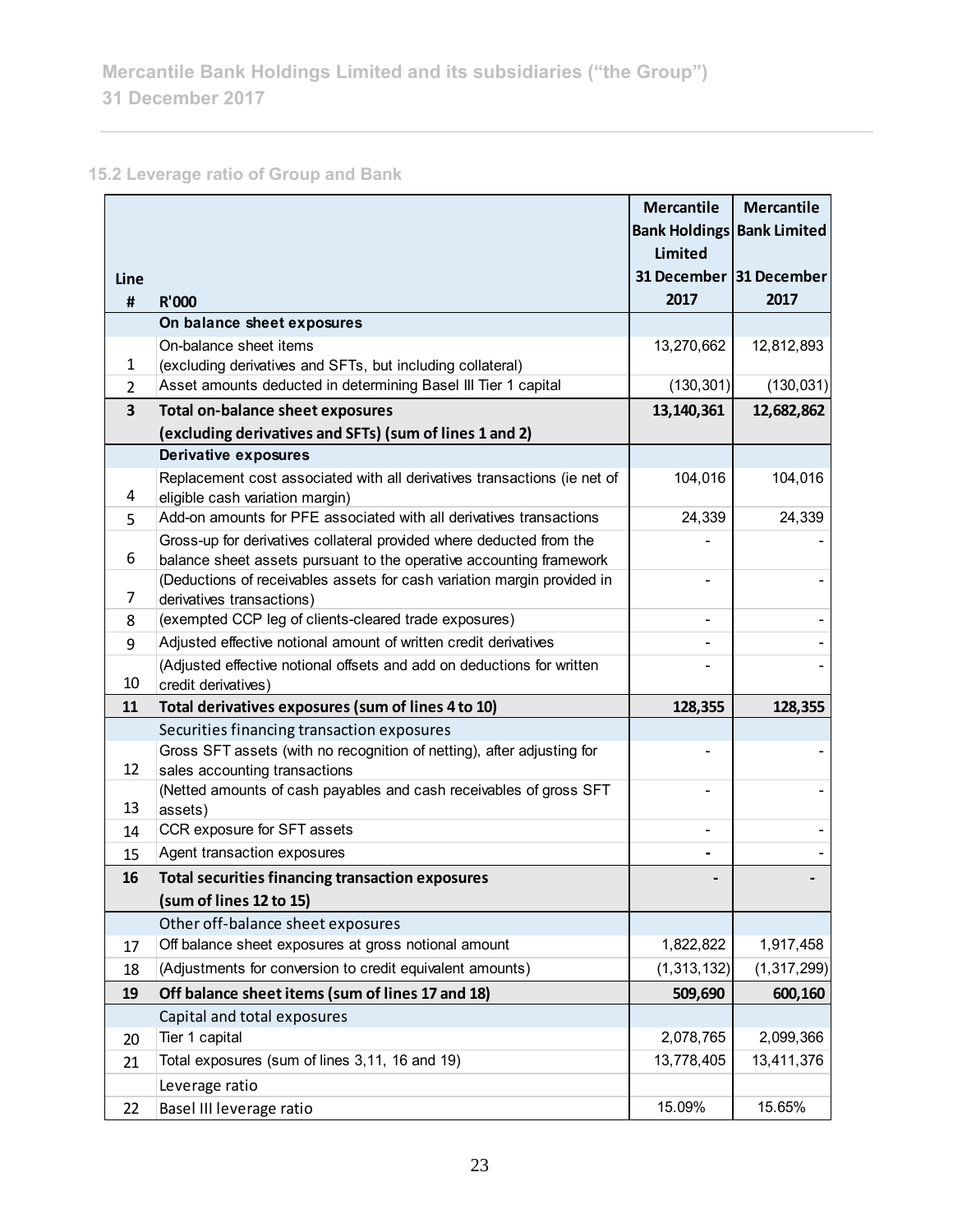#### **16. Financial performance and financial position**

Information pertaining to the financial performance and financial position for the year ended 31 December 2017 is available on the Group's website: [www.mercantile.co.za](http://www.mercantile.co.za/)

#### **17. Remuneration**

The Regulations require that the Group's remuneration policy, processes and procedures be disclosed to the public. Sufficient detail of qualitative and quantitative information has been disclosed as part of the corporate governance section of the Group's integrated annual report for the financial year ended 31 December 2017.

#### **18. Qualitative disclosures and accounting policies**

The Regulations require that certain qualitative disclosures and statements on accounting policy be made. These required regulatory qualitative disclosures and statements on accounting policy were made in the Group integrated annual report for the financial year ended 31 December 2017.

The above disclosures should be read in conjunction with the qualitative disclosures made in the sections on risk management and control and corporate governance, and the statements on Group accounting policy contained in the Group integrated annual report as at 31 December 2017.

28 March 2018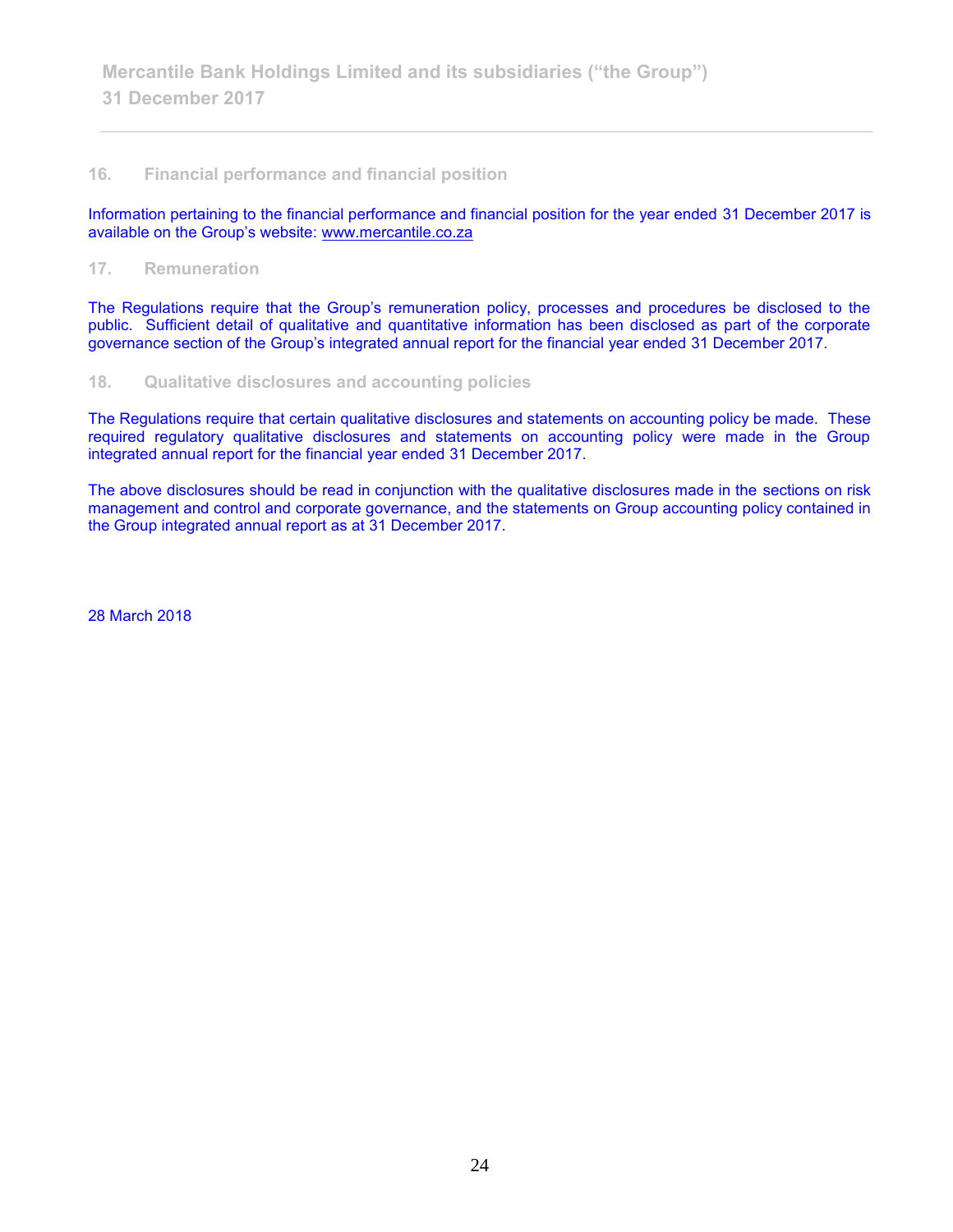## **ANNEXURE A: COMPOSITION OF CAPITAL DISCLOSURES TEMPLATE**

#### **Mercantile Bank Holdings Limited**

As at 31 December 2017

|                         | Basel III common disclosures template to be used during the transition of regulatory adjustments<br>(i.e. from 1 June 2013 to 1 January 2018)<br><b>R'000</b> |              |              |  |
|-------------------------|---------------------------------------------------------------------------------------------------------------------------------------------------------------|--------------|--------------|--|
|                         | <b>Common Equity Tier 1 capital: instruments and reserves</b>                                                                                                 |              |              |  |
|                         | Directly issued qualifying common share capital (and equivalent for non-joint stock companies) plus related stock surplus                                     | 1 207 270    |              |  |
| $\overline{\mathbf{c}}$ | <b>Retained earnings</b>                                                                                                                                      | 873 527      |              |  |
| 3                       | Accumulated other comprehensive income (and other reserves)                                                                                                   | 128 269      |              |  |
| $\overline{\mathbf{4}}$ | Directly issued capital subject to phase out from CET 1 (only applicable to non-joint stock companies)                                                        | $\Omega$     |              |  |
|                         | Public sector capital injections grandfathered until 1 January 2018                                                                                           | $\Omega$     |              |  |
| 5                       | Common share capital issued by subsidiaries and held third parties (amounts allowed in group CET)                                                             | $\Omega$     | $\mathbf{0}$ |  |
| 6                       | <b>Common Equity Tier 1 capital before regulatory adjustments</b>                                                                                             | 2 209 066    |              |  |
|                         | <b>Common Equity Tier 1 capital: regulatory adjustments</b>                                                                                                   |              |              |  |
|                         | <b>Prudential valuation adjustments</b>                                                                                                                       | $\bf{0}$     | $\mathbf{0}$ |  |
| 8                       | Goodwill (net of related tax liability)                                                                                                                       | $\Omega$     |              |  |
| $\overline{9}$          | Other intangibles other than mortgage-servicing rights (net of related tax liability)                                                                         | 130 301      | 130 301      |  |
| 10                      | Deferred tax assets that rely on future profitability excluding those arising from temporary differences (net of related tax                                  |              |              |  |
|                         | liability)                                                                                                                                                    | $\mathbf 0$  | $\Omega$     |  |
| 11                      | Cash-flow hedge reserve                                                                                                                                       | $\mathbf{0}$ | $\Omega$     |  |
| 12                      | Shortfall of provisions to expected losses                                                                                                                    | $\mathbf{0}$ | $\mathbf{0}$ |  |
| 13                      | Securitisation gain on sale                                                                                                                                   | 0            | $\mathbf{0}$ |  |
| 14                      | Gains and losses due to changes in own credit risk on fair valued liabilities                                                                                 | $\mathbf{0}$ | $\mathbf{0}$ |  |
| 15                      | Defined-benefit pension fund net assets                                                                                                                       | $\mathbf{0}$ | $\mathbf{0}$ |  |
| 16                      | Investments in own shares (if not already netted off paid-in capital on reported balance sheet                                                                | $\mathbf{0}$ | $\Omega$     |  |
| 17                      | Reciprocal cross-holdings in common equity                                                                                                                    | $\Omega$     | $\Omega$     |  |
|                         | Investments in the capital of banking, financial, insurance entities that are outside the scope of regulatory consolidation,                                  |              |              |  |
| 18                      | net of eligible short position, where the bank does not own more than 10% of the issued share capital (amount above 10%<br>threshold)                         | $\mathbf 0$  | $\mathbf{0}$ |  |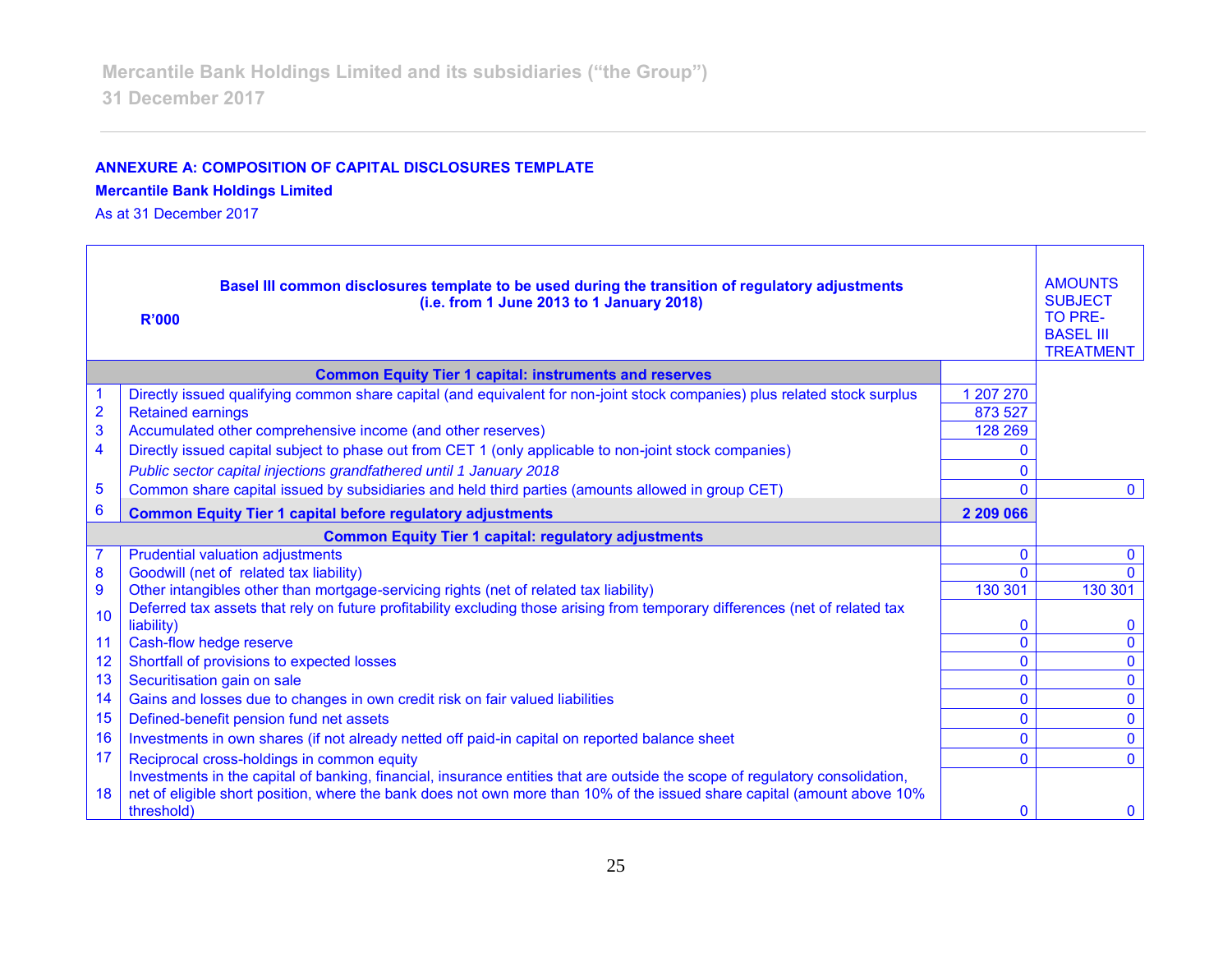# **31 December 2017**

|    | Significant investments in the common stock of banking, financial and insurance entities that are outside the scope of              |                |                         |
|----|-------------------------------------------------------------------------------------------------------------------------------------|----------------|-------------------------|
| 19 | regulatory consolidation, net of eligible short positions (amounts above 10% threshold)                                             | $\mathbf 0$    | $\mathbf 0$             |
| 20 | Mortgage servicing rights (amount above 10% threshold)                                                                              | $\overline{0}$ | $\mathbf 0$             |
| 21 | Deferred tax assets arising from temporary differences (amounts above 10% threshold, net of related tax liability)                  | $\overline{0}$ | $\overline{\mathbf{0}}$ |
| 22 | Amount exceeding the 15% threshold                                                                                                  | $\mathbf 0$    | $\mathbf 0$             |
| 23 | of which: significant investments in the common stock of financials                                                                 | $\mathbf 0$    | $\overline{\mathbf{0}}$ |
| 24 | of which: mortgage servicing rights                                                                                                 | $\mathbf 0$    | $\mathbf{0}$            |
| 25 | of which: deferred tax assets arising from temporary differences                                                                    | $\mathbf 0$    | $\pmb{0}$               |
| 26 | National specific regulatory adjustments                                                                                            | $\mathbf{0}$   | $\overline{0}$          |
|    | REGULATORY ADJUSTMENTS APPLIED TO COMMON EQUITY TIER 1 IN RESPECT OF AMOUNTS SUBJECT TO                                             |                |                         |
|    | <b>PR-BASEL III TREAMENT</b>                                                                                                        | 130 301        |                         |
|    | OF WHICH: Other intangibles other than mortgage-servicing rights (net of related tax liability)                                     | 130 301        |                         |
|    | OF WHICH:                                                                                                                           | $\mathbf{0}$   |                         |
| 27 | Regulatory adjustments applied to Common Equity Tier 1 due to insufficient Additional Tier 1 and Tier 2 to cover                    |                |                         |
|    | deductions                                                                                                                          | 0              |                         |
| 28 | <b>Total regulatory adjustments to Common Equity Tier 1</b>                                                                         | 130 301        |                         |
| 29 | <b>Common Equity Tier 1 capital (CET1)</b>                                                                                          | 2 078 765      |                         |
|    | <b>Additional Tier 1 capital: instruments</b>                                                                                       |                |                         |
| 30 | Directly issued qualifying Additional Tier 1 instruments plus related stock surplus                                                 | $\mathbf{0}$   |                         |
| 31 | of which: classified as equity under applicable accounting standards                                                                | $\mathbf{0}$   |                         |
| 32 | of which: classified as liabilities under applicable accounting standards                                                           | 0              |                         |
| 33 | Directly issued capital instruments subject to phase out from Additional Tier 1                                                     | $\mathbf{0}$   |                         |
| 34 | Additional Tier 1 instruments (and CET1 instruments not included in line 5) issued by subsidiaries and held by third parties        |                |                         |
|    | (amounts allowed in group AT1)                                                                                                      | $\mathbf 0$    |                         |
| 35 | of which: instruments issued by subsidiaries subject to phase out                                                                   | $\overline{0}$ |                         |
| 36 | Additional Tier 1 capital before regulatory adjustments                                                                             | $\mathbf{0}$   |                         |
|    | <b>Additional Tier 1 capital: regulatory adjustments</b>                                                                            |                |                         |
| 37 | <b>Investments in own Additional Tier 1 instruments</b>                                                                             | $\mathbf 0$    | $\mathbf 0$             |
| 38 | Reciprocal cross-holdings in Additional Tier 1 instruments                                                                          | $\Omega$       | $\mathbf{0}$            |
|    | Investments in the capital of banking, financial, insurance entities that are outside the scope of regulatory consolidation,        |                |                         |
|    | net of eligible short position, where the bank does not own more than 10% of the issued common share capital of the entity          |                |                         |
| 39 | (amount above 10% threshold)                                                                                                        | $\bf{0}$       | $\mathbf 0$             |
|    | Significant investments in the capital of banking, financial and insurance entities that are outside the scope of regulatory        |                |                         |
| 40 | consolidation (net of eligible short positions)                                                                                     | 0              | $\mathbf 0$             |
| 41 | National specific regulatory adjustments<br>REGULATORY ADJUSTMENTS APPLIED TO COMMON EQUITY TIER 1 IN RESPECT OF AMOUNTS SUBJECT TO | $\overline{0}$ |                         |
|    | <b>PR-BASEL III TREAMENT</b>                                                                                                        |                |                         |
|    |                                                                                                                                     | 0              |                         |
|    | OF WHICH: (INSERT NAME OF ADJUSTMENT)                                                                                               | $\overline{0}$ |                         |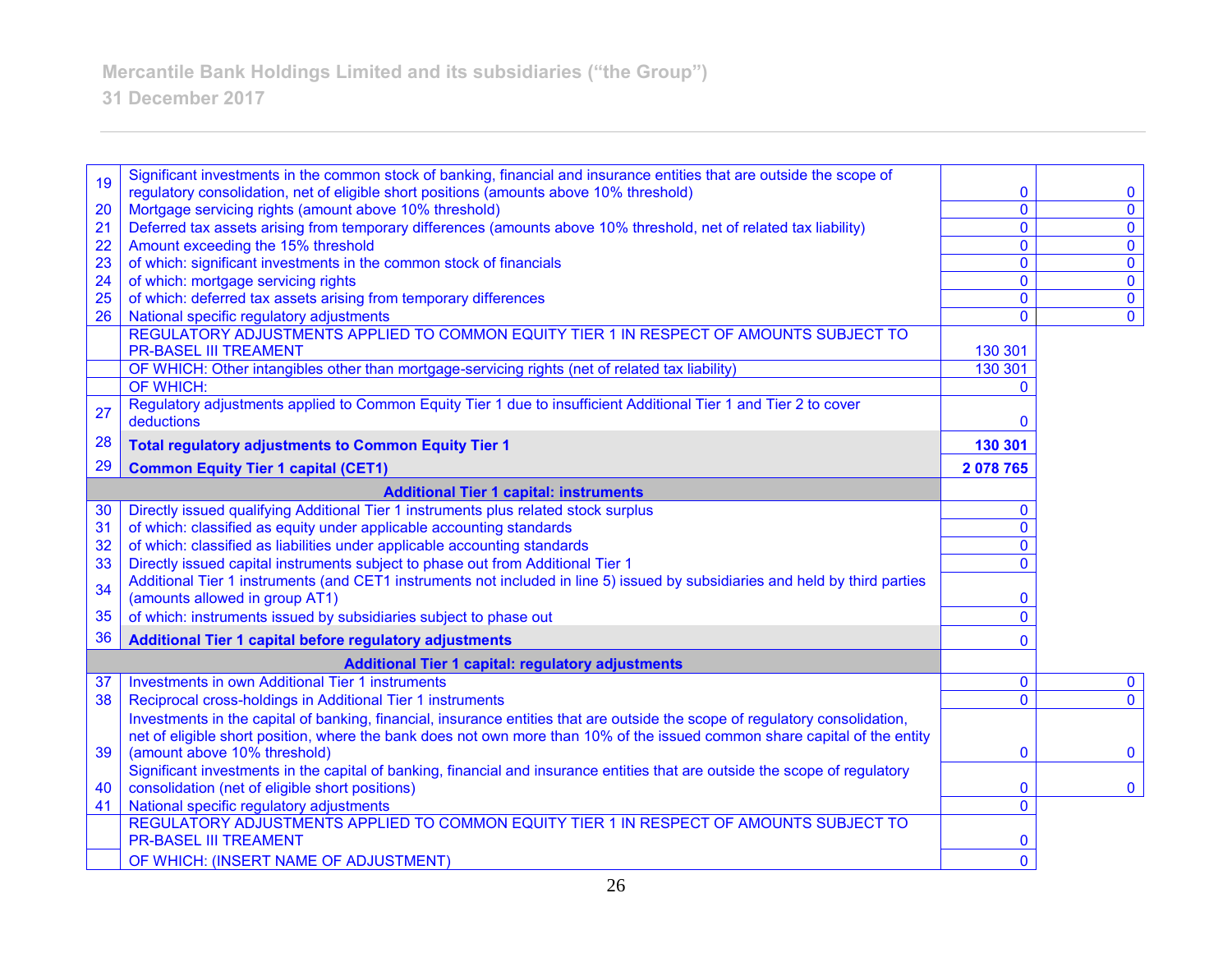|    | OF WHICH:                                                                                                                                                                       | $\mathbf{0}$   |              |
|----|---------------------------------------------------------------------------------------------------------------------------------------------------------------------------------|----------------|--------------|
| 42 | Regulatory adjustments applied to Additional Tier 1 due to insufficient Tier 2 to cover deductions                                                                              | $\mathbf{0}$   |              |
| 43 | <b>Total regulatory adjustments to Additional Tier 1 capital</b>                                                                                                                | $\mathbf 0$    |              |
| 44 | <b>Additional Tier 1 capital (AT1)</b>                                                                                                                                          | $\mathbf{0}$   |              |
| 45 | Tier 1 capital (T1= CET1 + AT1)                                                                                                                                                 | 2078765        |              |
|    |                                                                                                                                                                                 |                |              |
|    | <b>Tier 2 capital and provisions</b>                                                                                                                                            |                |              |
| 46 | Directly issued qualifying Tier 2 instruments plus related stock surplus                                                                                                        | $\mathbf{0}$   |              |
| 47 | Directly issued capital instruments subject to phase out from Tier 2                                                                                                            | $\mathbf{0}$   |              |
| 48 | Tier 2 instruments (and CET1 and AT1 instruments not included in lines 5 to 34) issued by subsidiaries and held by third<br>parties (amounts allowed in group Tier 2)           | $\mathbf 0$    |              |
| 49 | of which: instruments issued by subsidiaries subject to phase out                                                                                                               | $\Omega$       |              |
| 50 | <b>Provisions</b>                                                                                                                                                               | 24 4 39        |              |
| 51 | Tier 2 capital before regulatory adjustments                                                                                                                                    | 24 4 39        |              |
|    | Tier 2 capital: regulatory adjustments                                                                                                                                          |                |              |
| 52 | Investment in own Tier 2 instruments                                                                                                                                            | $\mathbf 0$    | $\mathbf 0$  |
| 53 | Reciprocal cross-holdings in Tier 2 instruments                                                                                                                                 | $\mathbf{0}$   | $\Omega$     |
|    | Investments in capital of banking, financial and insurance entities that are outside the scope of regulatory consolidation,                                                     |                |              |
| 54 | net of eligible short positions, where the bank does not own more than 10% of the issued common share capital of the                                                            |                |              |
|    | entity (amount above the 10% threshold)                                                                                                                                         | $\mathbf 0$    | $\mathbf 0$  |
| 55 | Significant investments in the capital of banking, financial and insurance entities that are outside the scope of regulatory<br>consolidation (net of eligible short positions) | $\mathbf 0$    | $\mathbf{0}$ |
| 56 | National specific regulatory adjustments                                                                                                                                        | $\mathbf 0$    |              |
|    | REGULATORY ADJUSTMENTS APPLIED TO COMMON EQUITY TIER 2 IN RESPECT OF AMOUNTS SUBJECT TO                                                                                         |                |              |
|    | <b>PR-BASEL III TREAMENT</b>                                                                                                                                                    | $\mathbf 0$    |              |
|    | OF WHICH: (INSERT NAME OF ADJUSTMENT)                                                                                                                                           | $\overline{0}$ |              |
|    | <b>OF WHICH:</b>                                                                                                                                                                | $\Omega$       |              |
| 57 | <b>Total regulatory adjustments to Tier 2 capital</b>                                                                                                                           | $\bf{0}$       |              |
| 58 | Tier 2 capital (T2)                                                                                                                                                             | 24 439         |              |
| 59 | Total capital (TC= T1 + T2)                                                                                                                                                     | 2 103 204      |              |
|    | RISK WEIGHTED ASSETS IN RESPECT OF AMOUNTS SUBJECT TO PRE-BASEL III TREAMENT                                                                                                    | 11 619 240     |              |
|    | OF WHICH: (INSERT NAME OF ADJUSTMENT)                                                                                                                                           |                |              |
|    | <b>OF WHICH:</b>                                                                                                                                                                | $\Omega$       |              |
| 60 | Total risk weighted assets                                                                                                                                                      | 11 619 240     |              |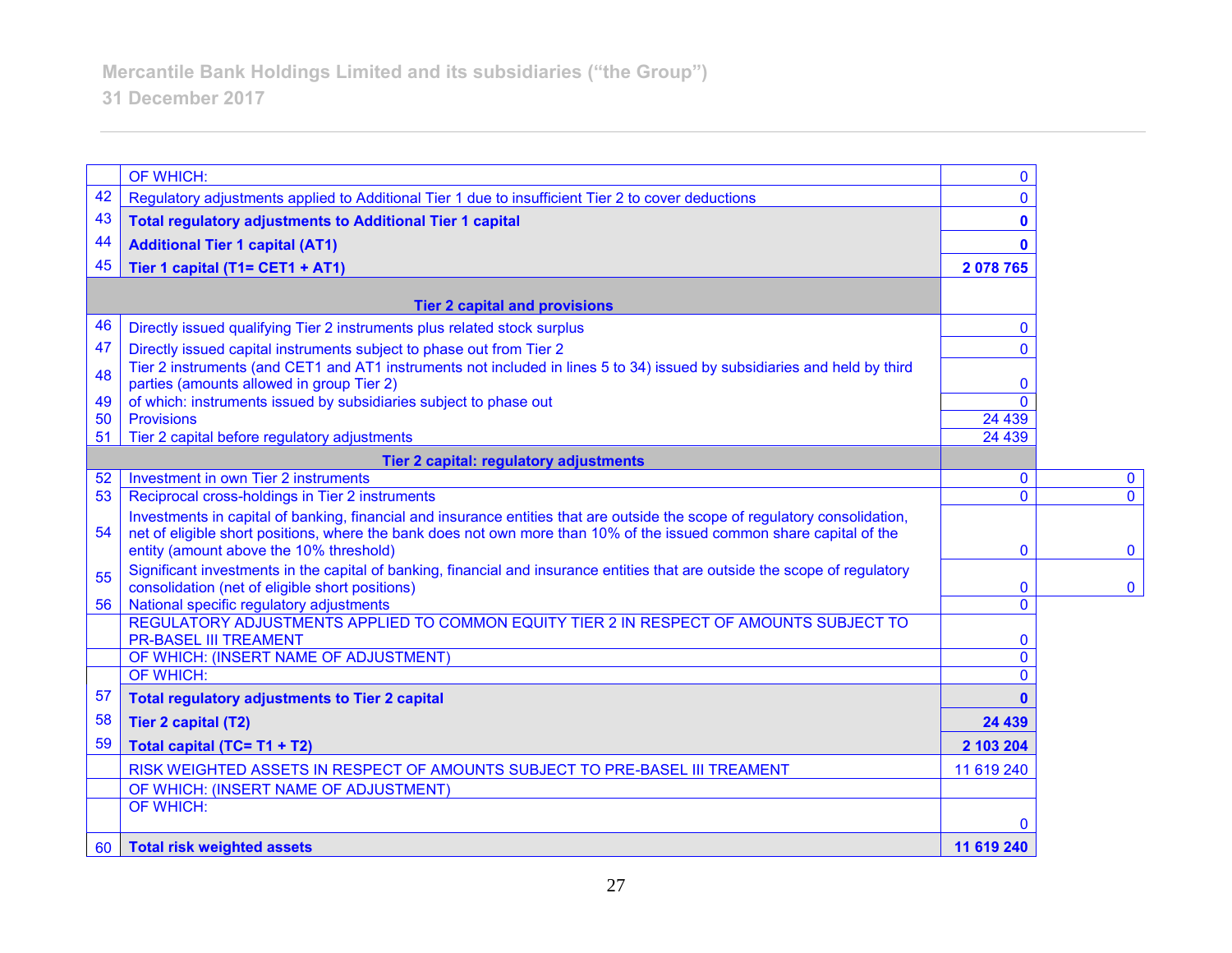|    | <b>Capital ratios</b>                                                                                                                                        |                                        |
|----|--------------------------------------------------------------------------------------------------------------------------------------------------------------|----------------------------------------|
| 61 | Common Equity Tier 1 (as a percentage of risk weighted assets)                                                                                               | 17.89                                  |
| 62 | Tier 1 (as a percentage of risk weighted assets)                                                                                                             | 17.89                                  |
| 63 | Total capital (as a percentage of risk weighted assets)                                                                                                      | 18.10                                  |
| 64 | Institution specific buffers requirements (minimum CET1 requirement plus capital conservation buffers plus countercyclical                                   |                                        |
|    | buffer requirements plus G-SIB buffer requirement, expressed as a percentage of risk weighted assets)                                                        | 1.25                                   |
| 65 | of which: capital conservation buffer requirement                                                                                                            | 1.25                                   |
| 66 | of which: bank specific countercyclical buffer requirement                                                                                                   | $\mathbf{0}$                           |
| 67 | of which: G-SIB buffer requirement<br>Common Equity Tier 1 available to meet buffers (as a percentage of risk weighted assets)                               | $\mathbf{0}$<br>17.89                  |
| 68 |                                                                                                                                                              |                                        |
|    | <b>National Minima (if different from Basel 3)</b>                                                                                                           |                                        |
| 69 | National Common Equity Tier 1 minimum ratio (if different from Basel 3 minimum)                                                                              | 6.00                                   |
| 70 | National Tier 1 minimum ratio                                                                                                                                | 7.25                                   |
| 71 |                                                                                                                                                              |                                        |
|    | National total capital minimum ratio                                                                                                                         | 9.50                                   |
|    | Amounts below the threshold for deductions (before risk weighting)                                                                                           |                                        |
| 72 | Non-significant investments in the capital of other financials                                                                                               | $\mathbf 0$                            |
| 73 | Significant investments in common stock of financials                                                                                                        | $\mathbf 0$                            |
| 74 | Mortgage servicing rights (net of related tax liability)                                                                                                     | $\mathbf 0$                            |
| 75 | Deferred tax assets arising from temporary differences (net of related tax liability)                                                                        | $\Omega$                               |
|    | Applicable caps on the inclusion of provisions in Tier 2                                                                                                     |                                        |
| 76 | Provisions eligible for inclusion in Tier 2 in respect of exposures subject to standardised approach (prior to application of<br>cap)                        | 24 4 39                                |
| 77 | Cap on inclusion of provisions in Tier 2 under standardised approach                                                                                         | $\mathbf 0$                            |
| 78 | Provisions eligible for inclusion in Tier 2 in respect of exposures subject to internal ratings-based approach (prior to<br>application of cap)              | $\mathbf 0$                            |
| 79 | Cap on inclusion of provisions in Tier 2 under internal ratings-based approach                                                                               | $\mathbf{0}$                           |
|    | Capital instruments subject to phase-out arrangement (only applicable between 1 Jan 2018 and 1 Jan 2022)                                                     |                                        |
| 80 |                                                                                                                                                              | $\mathbf 0$                            |
| 81 | Current cap on CET1 instruments subject to phase out arrangements                                                                                            |                                        |
| 82 | Amounts excluded from CET1 due to cap (excess over cap after redemptions and maturities)<br>Current cap on AT1 instruments subject to phase out arrangements | $\mathbf 0$<br>$\overline{\mathbf{0}}$ |
| 83 | Amounts excluded from AT1 due to cap (excess over cap after redemptions and maturities)                                                                      | $\overline{\mathbf{0}}$                |
| 84 | Current cap on T2 instruments subject to phase out arrangements                                                                                              | $\overline{\mathbf{0}}$                |
| 85 | Amounts excluded from T2 due to cap (excess over cap after redemptions and maturities)                                                                       | $\overline{0}$                         |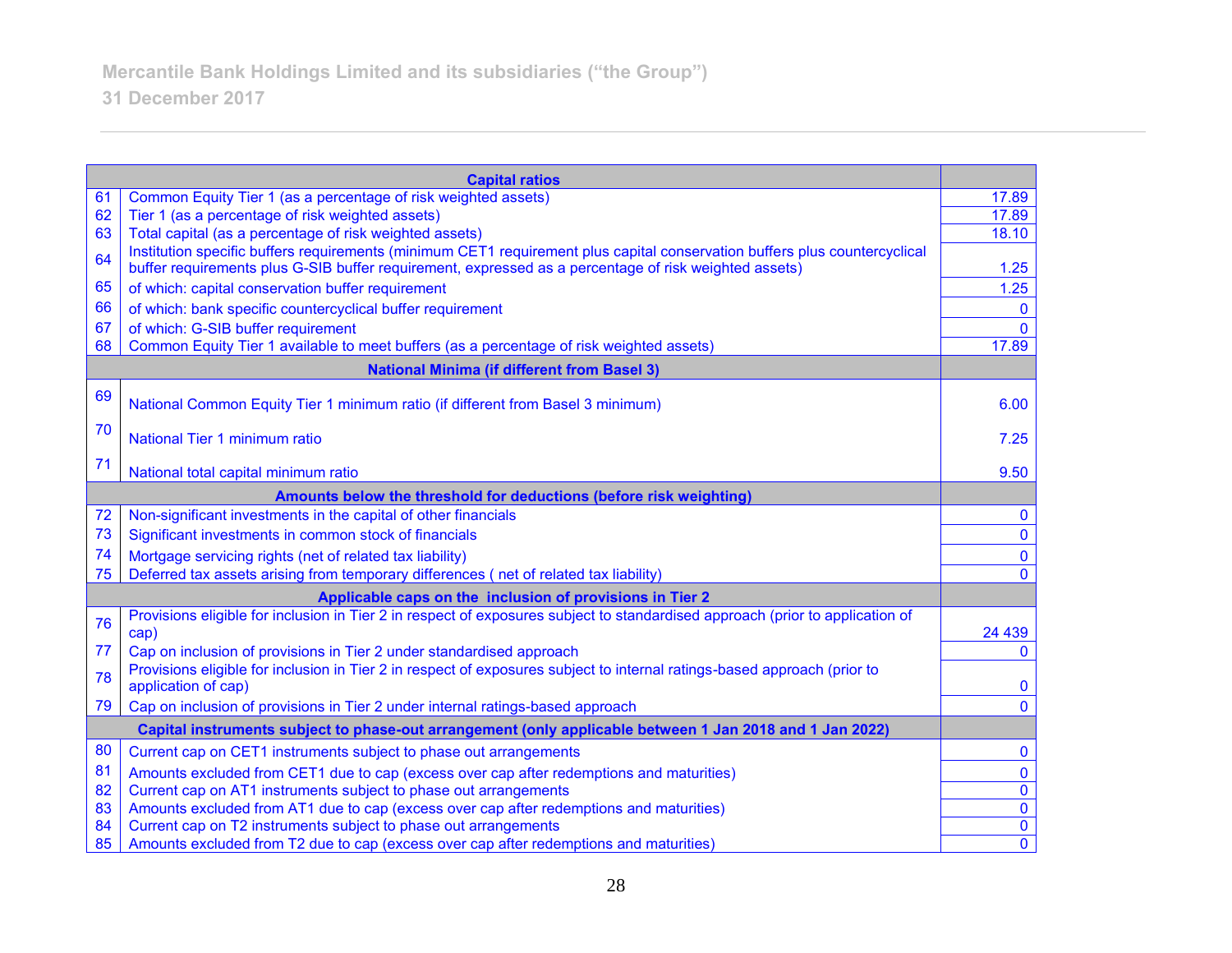### **ANNEXURE A: COMPOSITION OF CAPITAL DISCLOSURES TEMPLATE**

**Mercantile Bank Limited (solo)**

As at 31 December 2017

| Basel III common disclosures template to be used during the transition of regulatory adjustments<br>(i.e. from 1 June 2013 to 1 January 2018)<br><b>R'000</b> |                                                                                                                                                                                                                                                                       |               | <b>AMOUNTS</b><br><b>SUBJECT</b><br>TO PRE-<br><b>BASEL III</b><br><b>TREATMENT</b> |
|---------------------------------------------------------------------------------------------------------------------------------------------------------------|-----------------------------------------------------------------------------------------------------------------------------------------------------------------------------------------------------------------------------------------------------------------------|---------------|-------------------------------------------------------------------------------------|
|                                                                                                                                                               | <b>Common Equity Tier 1 capital: instruments and reserves</b>                                                                                                                                                                                                         |               |                                                                                     |
|                                                                                                                                                               | Directly issued qualifying common share capital (and equivalent for non-joint stock companies) plus related stock surplus                                                                                                                                             | 1 483 300     |                                                                                     |
| $\overline{2}$                                                                                                                                                | <b>Retained earnings</b>                                                                                                                                                                                                                                              | 747 079       |                                                                                     |
| 3                                                                                                                                                             | Accumulated other comprehensive income (and other reserves)                                                                                                                                                                                                           | (982)         |                                                                                     |
| 4                                                                                                                                                             | Directly issued capital subject to phase out from CET 1 (only applicable to non-joint stock companies)                                                                                                                                                                |               |                                                                                     |
|                                                                                                                                                               | Public sector capital injections grandfathered until 1 January 2018                                                                                                                                                                                                   |               |                                                                                     |
| 5                                                                                                                                                             | Common share capital issued by subsidiaries and held third parties (amounts allowed in group CET)                                                                                                                                                                     | $\Omega$      | $\Omega$                                                                            |
| 6                                                                                                                                                             | <b>Common Equity Tier 1 capital before regulatory adjustments</b>                                                                                                                                                                                                     | 2 2 2 3 3 3 7 |                                                                                     |
|                                                                                                                                                               | <b>Common Equity Tier 1 capital: regulatory adjustments</b>                                                                                                                                                                                                           |               |                                                                                     |
| $\overline{7}$                                                                                                                                                | <b>Prudential valuation adjustments</b>                                                                                                                                                                                                                               | 0             | $\Omega$                                                                            |
| 8                                                                                                                                                             | Goodwill (net of related tax liability)                                                                                                                                                                                                                               | 0             |                                                                                     |
| 9                                                                                                                                                             | Other intangibles other than mortgage-servicing rights (net of related tax liability)                                                                                                                                                                                 | 130 031       | 130 031                                                                             |
| 10                                                                                                                                                            | Deferred tax assets that rely on future profitability excluding those arising from temporary differences (net of related tax                                                                                                                                          |               |                                                                                     |
|                                                                                                                                                               | liability)                                                                                                                                                                                                                                                            | 0             | $\Omega$                                                                            |
| 11                                                                                                                                                            | Cash-flow hedge reserve                                                                                                                                                                                                                                               | 0             | $\Omega$                                                                            |
| 12                                                                                                                                                            | Shortfall of provisions to expected losses                                                                                                                                                                                                                            | 0             | $\mathbf{0}$                                                                        |
| 13                                                                                                                                                            | Securitisation gain on sale                                                                                                                                                                                                                                           | 0             | $\mathbf 0$                                                                         |
| 14                                                                                                                                                            | Gains and losses due to changes in own credit risk on fair valued liabilities                                                                                                                                                                                         | 0             | $\mathbf{0}$                                                                        |
| 15                                                                                                                                                            | Defined-benefit pension fund net assets                                                                                                                                                                                                                               | $\mathbf{0}$  | $\mathbf{0}$                                                                        |
| 16                                                                                                                                                            | Investments in own shares (if not already netted off paid-in capital on reported balance sheet                                                                                                                                                                        | $\mathbf 0$   | $\mathbf{0}$                                                                        |
| 17                                                                                                                                                            | Reciprocal cross-holdings in common equity                                                                                                                                                                                                                            | $\Omega$      | $\Omega$                                                                            |
| 18                                                                                                                                                            | Investments in the capital of banking, financial, insurance entities that are outside the scope of regulatory consolidation, net<br>of eligible short position, where the bank does not own more than 10% of the issued share capital (amount above 10%<br>threshold) | O             | $\Omega$                                                                            |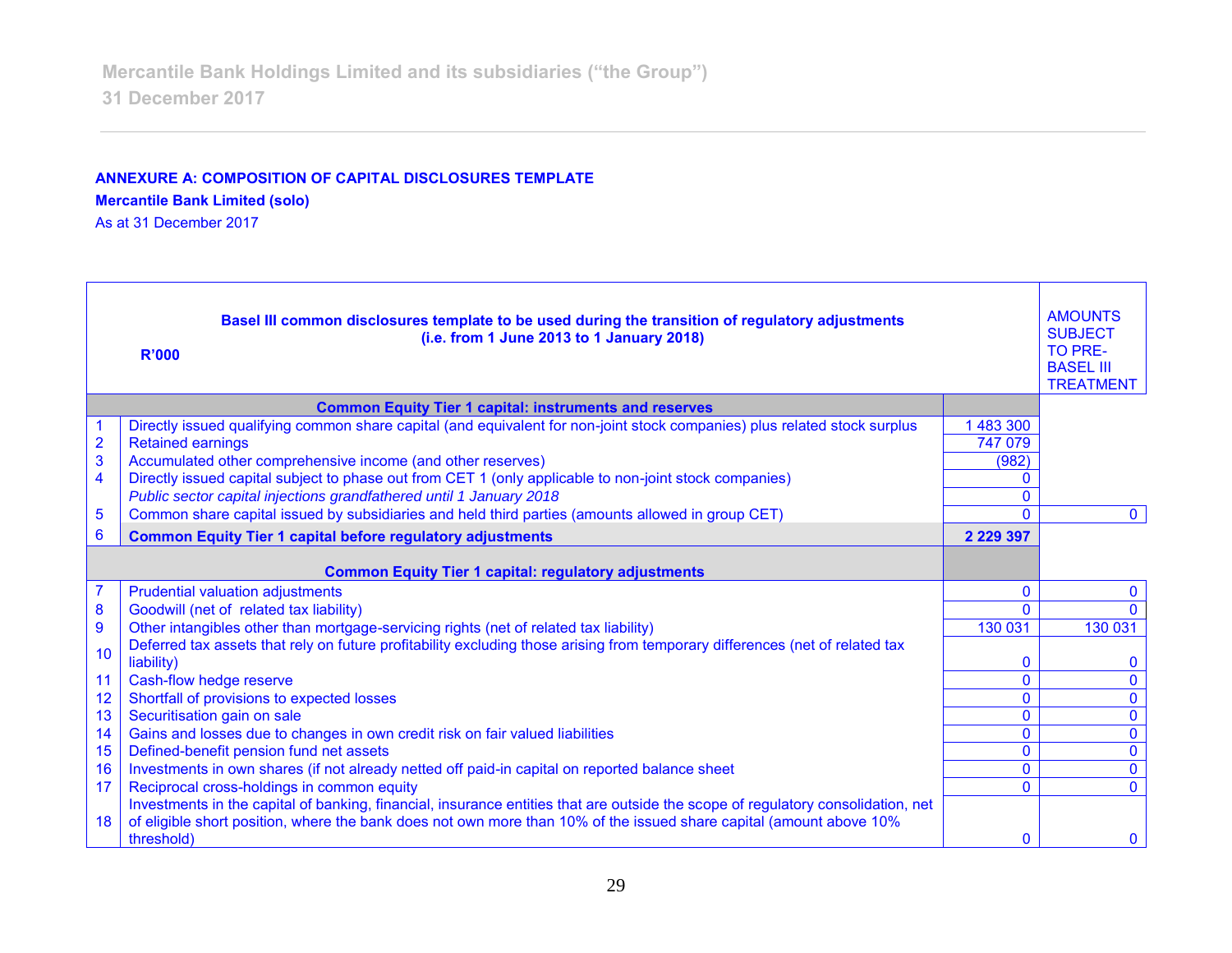# **31 December 2017**

|    | Significant investments in the common stock of banking, financial and insurance entities that are outside the scope of           |                |                         |
|----|----------------------------------------------------------------------------------------------------------------------------------|----------------|-------------------------|
| 19 | regulatory consolidation, net of eligible short positions (amounts above 10% threshold)                                          | 0              | $\mathbf 0$             |
| 20 | Mortgage servicing rights (amount above 10% threshold)                                                                           | $\overline{0}$ | $\mathbf 0$             |
| 21 | Deferred tax assets arising from temporary differences (amounts above 10% threshold, net of related tax liability)               | $\overline{0}$ | $\overline{\mathbf{0}}$ |
| 22 | Amount exceeding the 15% threshold                                                                                               | $\mathbf 0$    | $\pmb{0}$               |
| 23 | of which: significant investments in the common stock of financials                                                              | $\mathbf{0}$   | $\mathbf 0$             |
| 24 | of which: mortgage servicing rights                                                                                              | $\mathbf{0}$   | $\overline{0}$          |
| 25 | of which: deferred tax assets arising from temporary differences                                                                 | 38 321         | 38 321                  |
| 26 | National specific regulatory adjustments                                                                                         | 0              | $\mathbf{0}$            |
|    | REGULATORY ADJUSTMENTS APPLIED TO COMMON EQUITY TIER 1 IN RESPECT OF AMOUNTS SUBJECT TO                                          |                |                         |
|    | <b>PR-BASEL III TREAMENT</b>                                                                                                     | 130 031        |                         |
|    | OF WHICH: Other intangibles other than mortgage-servicing rights (net of related tax liability)                                  | 130 031        |                         |
|    | OF WHICH:                                                                                                                        | $\Omega$       |                         |
| 27 | Regulatory adjustments applied to Common Equity Tier 1 due to insufficient Additional Tier 1 and Tier 2 to cover                 |                |                         |
|    | deductions                                                                                                                       | 0              |                         |
| 28 | <b>Total regulatory adjustments to Common Equity Tier 1</b>                                                                      | 130 031        |                         |
| 29 | <b>Common Equity Tier 1 capital (CET1)</b>                                                                                       | 2 099 366      |                         |
|    | <b>Additional Tier 1 capital: instruments</b>                                                                                    |                |                         |
| 30 | Directly issued qualifying Additional Tier 1 instruments plus related stock surplus                                              | $\mathbf{0}$   |                         |
| 31 | of which: classified as equity under applicable accounting standards                                                             | $\mathbf 0$    |                         |
| 32 | of which: classified as liabilities under applicable accounting standards                                                        | $\mathbf{0}$   |                         |
| 33 | Directly issued capital instruments subject to phase out from Additional Tier 1                                                  | $\Omega$       |                         |
| 34 | Additional Tier 1 instruments (and CET1 instruments not included in line 5) issued by subsidiaries and held by third parties     |                |                         |
|    | (amounts allowed in group AT1)                                                                                                   | 0              |                         |
| 35 | of which: instruments issued by subsidiaries subject to phase out                                                                | $\overline{0}$ |                         |
| 36 | <b>Additional Tier 1 capital before regulatory adjustments</b>                                                                   | $\Omega$       |                         |
|    | <b>Additional Tier 1 capital: regulatory adjustments</b>                                                                         |                |                         |
| 37 | <b>Investments in own Additional Tier 1 instruments</b>                                                                          | 0              | $\mathbf 0$             |
| 38 | Reciprocal cross-holdings in Additional Tier 1 instruments                                                                       | $\mathbf{0}$   | $\overline{0}$          |
|    | Investments in the capital of banking, financial, insurance entities that are outside the scope of regulatory consolidation, net |                |                         |
| 39 | of eligible short position, where the bank does not own more than 10% of the issued common share capital of the entity           |                |                         |
|    | (amount above 10% threshold)                                                                                                     | 0              | $\mathbf 0$             |
| 40 | Significant investments in the capital of banking, financial and insurance entities that are outside the scope of regulatory     |                |                         |
|    | consolidation (net of eligible short positions)                                                                                  | $\mathbf 0$    | $\mathbf 0$             |
| 41 | National specific regulatory adjustments                                                                                         | $\overline{0}$ |                         |
|    | REGULATORY ADJUSTMENTS APPLIED TO COMMON EQUITY TIER 1 IN RESPECT OF AMOUNTS SUBJECT TO                                          |                |                         |
|    | <b>PR-BASEL III TREAMENT</b>                                                                                                     | $\mathbf 0$    |                         |
|    | OF WHICH: (INSERT NAME OF ADJUSTMENT)                                                                                            |                |                         |
|    |                                                                                                                                  | $\mathbf{0}$   |                         |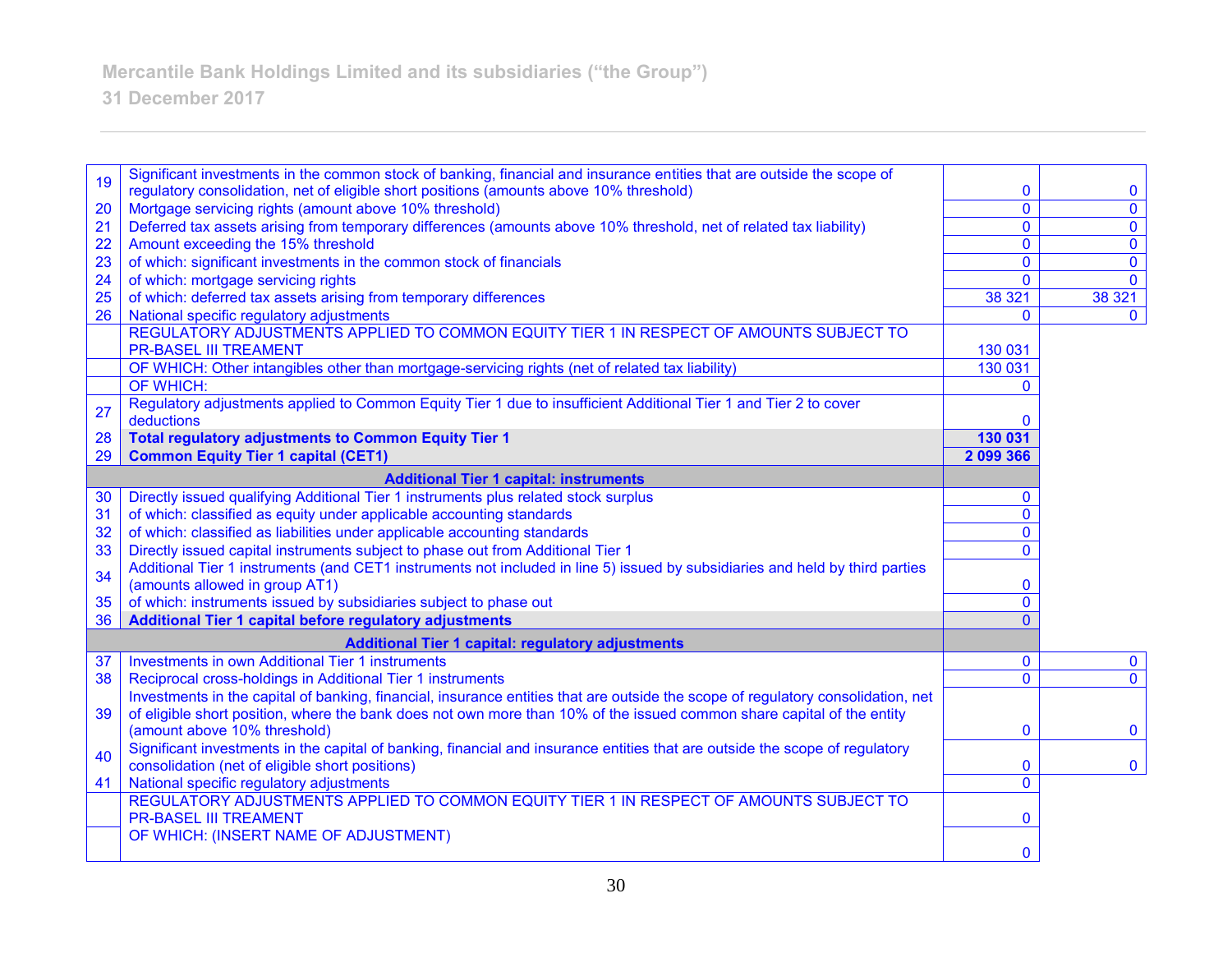|    | <b>OF WHICH:</b>                                                                                                                | $\mathbf{0}$ |                         |
|----|---------------------------------------------------------------------------------------------------------------------------------|--------------|-------------------------|
| 42 | Regulatory adjustments applied to Additional Tier 1 due to insufficient Tier 2 to cover deductions                              | $\mathbf{0}$ |                         |
| 43 | <b>Total regulatory adjustments to Additional Tier 1 capital</b>                                                                | $\mathbf{0}$ |                         |
| 44 | <b>Additional Tier 1 capital (AT1)</b>                                                                                          | $\mathbf{0}$ |                         |
| 45 | Tier 1 capital (T1= CET1 + AT1)                                                                                                 | 2 099 366    |                         |
|    | <b>Tier 2 capital and provisions</b>                                                                                            |              |                         |
| 46 | Directly issued qualifying Tier 2 instruments plus related stock surplus                                                        | $\mathbf{0}$ |                         |
| 47 | Directly issued capital instruments subject to phase out from Tier 2                                                            | $\mathbf{0}$ |                         |
| 48 | Tier 2 instruments (and CET1 and AT1 instruments not included in lines 5 to 34) issued by subsidiaries and held by third        |              |                         |
|    | parties (amounts allowed in group Tier 2)                                                                                       | 0            |                         |
| 49 | of which: instruments issued by subsidiaries subject to phase out                                                               | $\Omega$     |                         |
| 50 | <b>Provisions</b>                                                                                                               | 24 946       |                         |
| 51 | Tier 2 capital before regulatory adjustments                                                                                    | 24 946       |                         |
|    | Tier 2 capital: regulatory adjustments                                                                                          |              |                         |
| 52 | Investment in own Tier 2 instruments                                                                                            | 0            | $\mathbf 0$             |
| 53 | Reciprocal cross-holdings in Tier 2 instruments                                                                                 | $\mathbf{0}$ | $\overline{\mathbf{0}}$ |
|    | Investments in capital of banking, financial and insurance entities that are outside the scope of regulatory consolidation, net |              |                         |
| 54 | of eligible short positions, where the bank does not own more than 10% of the issued common share capital of the entity         |              |                         |
|    | (amount above the 10% threshold)                                                                                                | $\mathbf{0}$ | $\bf{0}$                |
| 55 | Significant investments in the capital of banking, financial and insurance entities that are outside the scope of regulatory    |              |                         |
|    | consolidation (net of eligible short positions)                                                                                 | $\mathbf{0}$ | $\bf{0}$                |
| 56 | National specific regulatory adjustments                                                                                        | 0            |                         |
|    | REGULATORY ADJUSTMENTS APPLIED TO COMMON EQUITY TIER 2 IN RESPECT OF AMOUNTS SUBJECT TO<br><b>PR-BASEL III TREAMENT</b>         | 0            |                         |
|    | OF WHICH: (INSERT NAME OF ADJUSTMENT)                                                                                           | 0            |                         |
|    | OF WHICH:                                                                                                                       |              |                         |
|    |                                                                                                                                 | 0            |                         |
| 57 | <b>Total regulatory adjustments to Tier 2 capital</b>                                                                           | $\mathbf{0}$ |                         |
| 58 | <b>Tier 2 capital (T2)</b>                                                                                                      | 24 946       |                         |
| 59 | Total capital (TC= T1 + T2)                                                                                                     | 2 124 312    |                         |
|    | RISK WEIGHTED ASSETS IN RESPECT OF AMOUNTS SUBJECT TO PRE-BASEL III TREAMENT                                                    |              |                         |
|    |                                                                                                                                 | 11 661 019   |                         |
|    | OF WHICH: (INSERT NAME OF ADJUSTMENT)                                                                                           |              |                         |
|    | <b>OF WHICH:</b>                                                                                                                |              |                         |
|    |                                                                                                                                 | $\Omega$     |                         |
| 60 | <b>Total risk weighted assets</b>                                                                                               | 11 661 019   |                         |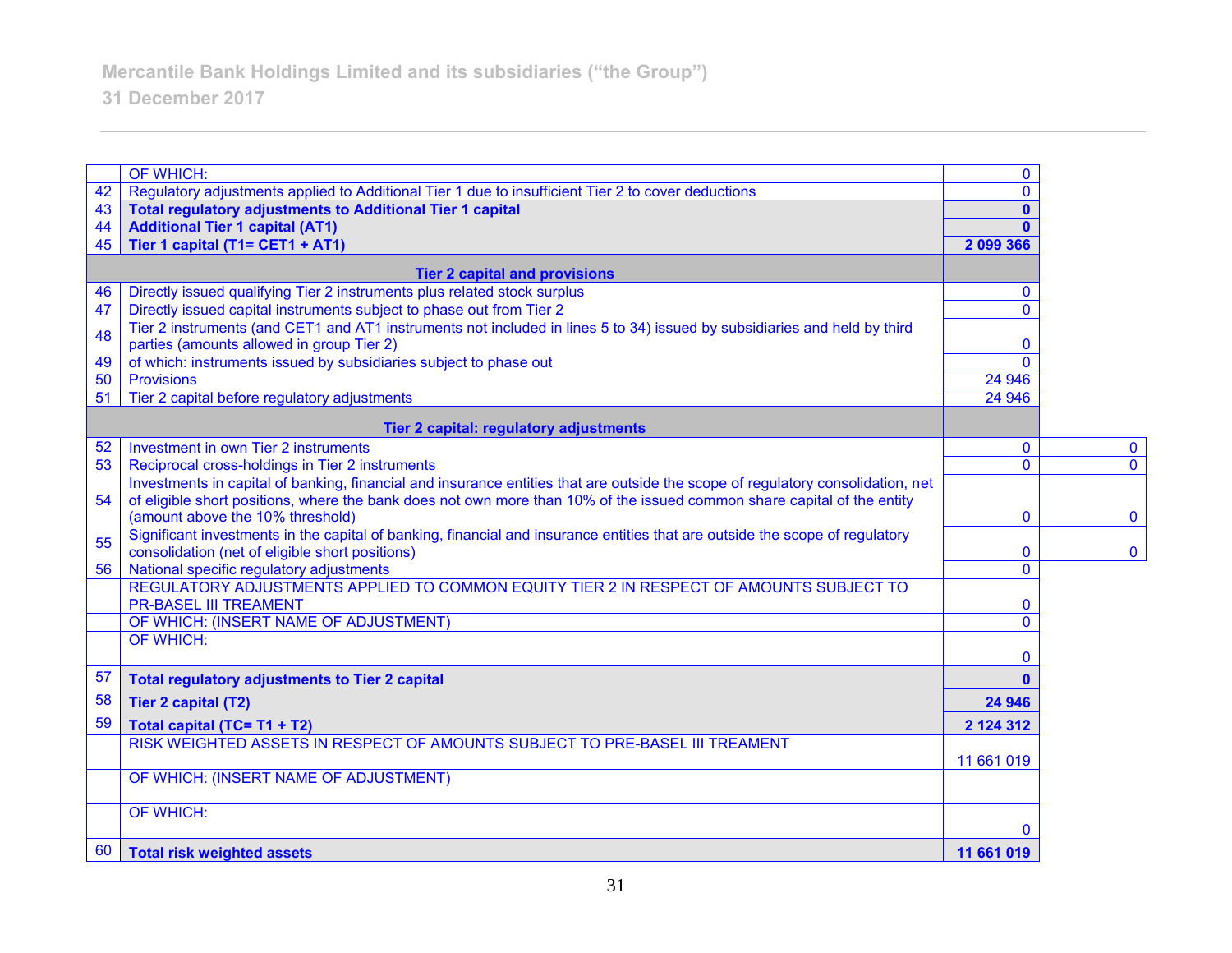|                                                                    | <b>Capital ratios</b>                                                                                                         |                         |
|--------------------------------------------------------------------|-------------------------------------------------------------------------------------------------------------------------------|-------------------------|
| 61                                                                 | Common Equity Tier 1 (as a percentage of risk weighted assets)                                                                | 18.00                   |
| 62                                                                 | Tier 1 (as a percentage of risk weighted assets)                                                                              | 18.00                   |
| 63                                                                 | Total capital (as a percentage of risk weighted assets)                                                                       | 18.22                   |
| 64                                                                 | Institution specific buffers requirements (minimum CET1 requirement plus capital conservation buffers plus countercyclical    |                         |
|                                                                    | buffer requirements plus G-SIB buffer requirement, expressed as a percentage of risk weighted assets)                         | 1.25                    |
| 65                                                                 | of which: capital conservation buffer requirement                                                                             | 1.25                    |
| 66                                                                 | of which: bank specific countercyclical buffer requirement                                                                    | $\mathbf{0}$            |
| 67                                                                 | of which: G-SIB buffer requirement                                                                                            | $\Omega$                |
| 68                                                                 | Common Equity Tier 1 available to meet buffers (as a percentage of risk weighted assets)                                      | 18.00                   |
|                                                                    | <b>National Minima (if different from Basel 3)</b>                                                                            |                         |
| 69                                                                 | National Common Equity Tier 1 minimum ratio (if different from Basel 3 minimum)                                               | 6.00                    |
|                                                                    |                                                                                                                               |                         |
| 70                                                                 | National Tier 1 minimum ratio                                                                                                 | 7.25                    |
|                                                                    |                                                                                                                               |                         |
| 71                                                                 | National total capital minimum ratio                                                                                          | 9.50                    |
| Amounts below the threshold for deductions (before risk weighting) |                                                                                                                               |                         |
| 72                                                                 | Non-significant investments in the capital of other financials                                                                | $\Omega$                |
| 73                                                                 | Significant investments in common stock of financials                                                                         | 107 194                 |
| 74                                                                 | Mortgage servicing rights (net of related tax liability)                                                                      | $\Omega$                |
| 75                                                                 | Deferred tax assets arising from temporary differences (net of related tax liability)                                         | 38 321                  |
|                                                                    | Applicable caps on the inclusion of provisions in Tier 2                                                                      |                         |
| 76                                                                 | Provisions eligible for inclusion in Tier 2 in respect of exposures subject to standardised approach (prior to application of |                         |
|                                                                    | cap)                                                                                                                          | 24 946                  |
| 77                                                                 | Cap on inclusion of provisions in Tier 2 under standardised approach                                                          | $\mathbf{0}$            |
| 78                                                                 | Provisions eligible for inclusion in Tier 2 in respect of exposures subject to internal ratings-based approach (prior to      |                         |
|                                                                    | application of cap)                                                                                                           | $\bf{0}$                |
| 79                                                                 | Cap on inclusion of provisions in Tier 2 under internal ratings-based approach                                                | $\mathbf{0}$            |
|                                                                    |                                                                                                                               |                         |
|                                                                    | Capital instruments subject to phase-out arrangement (only applicable between 1 Jan 2018 and 1 Jan 2022)                      |                         |
| 80                                                                 | Current cap on CET1 instruments subject to phase out arrangements                                                             | $\bf{0}$                |
| 81                                                                 | Amounts excluded from CET1 due to cap (excess over cap after redemptions and maturities)                                      | $\overline{\mathbf{0}}$ |
| 82                                                                 | Current cap on AT1 instruments subject to phase out arrangements                                                              | $\overline{0}$          |
| 83                                                                 | Amounts excluded from AT1 due to cap (excess over cap after redemptions and maturities)                                       | $\overline{0}$          |
| 84                                                                 | Current cap on T2 instruments subject to phase out arrangements                                                               | $\overline{\mathbf{0}}$ |
| 85                                                                 | Amounts excluded from T2 due to cap (excess over cap after redemptions and maturities)                                        | $\overline{0}$          |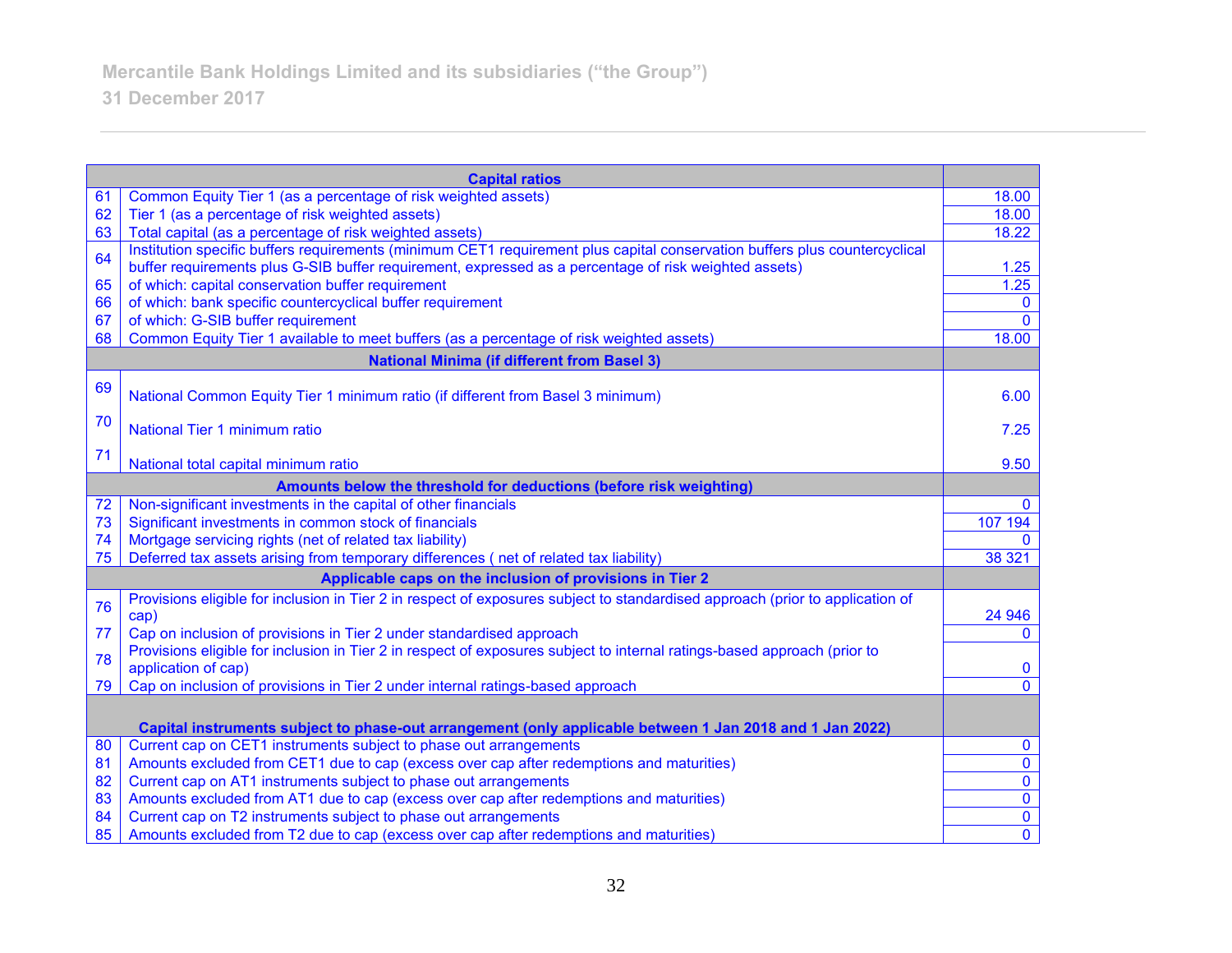#### **ANNEXURE B: MAIN FEATURES DISCLOSURE TEMPLATE**

**Mercantile Bank Group and Mercantile Bank Limited (solo)**

As at 31 December 2017

Set out below is the template that banks must use to ensure that the key features of all regulatory capital instruments are disclosed. Banks will be required to complete all of the shaded cells for each outstanding regulatory capital instrument (banks should insert "N/A" if the question is not applicable).

| Disclosure template for main features of regulatory capital instruments |                                                                                                |                                 |                                         |
|-------------------------------------------------------------------------|------------------------------------------------------------------------------------------------|---------------------------------|-----------------------------------------|
|                                                                         |                                                                                                |                                 |                                         |
|                                                                         | <b>Issuer</b>                                                                                  | <b>Mercantile Bank Limited</b>  | <b>Mercantile Bank Holdings Limited</b> |
| $\overline{2}$                                                          | Unique identifier (e.g. CUSIP, ISIN or Bloomberg identifier for private<br>placement)          | <b>Unlisted</b>                 | <b>Unlisted</b>                         |
| $\mathbf{3}$                                                            | Governing Law(s) of the instrument                                                             | <b>Banks Act, Companies Act</b> | <b>Banks Act, Companies Act</b>         |
|                                                                         | <b>Regulatory treatment</b>                                                                    |                                 |                                         |
| 4                                                                       | <b>Transitional Basel III rules</b>                                                            | <b>Common Equity Tier 1</b>     | <b>Common Equity Tier 1</b>             |
| $\overline{5}$                                                          | <b>Post-transitional Basel III rules</b>                                                       | <b>Common Equity Tier 1</b>     | <b>Common Equity Tier 1</b>             |
| $6\phantom{1}6$                                                         | Eligible at solo/group/group & solo                                                            | Group and solo                  | Group                                   |
| $\overline{7}$                                                          | Instrument type (type to be specified by each jurisdiction)                                    | <b>Ordinary share capital</b>   | <b>Ordinary share capital</b>           |
| 8                                                                       | Amount recognised in regulatory capital (Currency in mil, as of most recent<br>reporting date) | R1 483 Million                  | R1 207 Million                          |
| $\boldsymbol{9}$                                                        | Par value of instrument                                                                        | R <sub>2.00</sub>               | 1 cent                                  |
| 10                                                                      | <b>Accounting classification</b>                                                               | Shareholders' equity            | Shareholders' equity                    |
| 11                                                                      | Original date of issuance                                                                      | 28/03/2002                      | 13/06/1989                              |
| 12                                                                      | Perpetual or dated                                                                             | Perpetual                       | Perpetual                               |
| 13                                                                      | Original maturity date                                                                         | <b>No Maturity</b>              | <b>No Maturity</b>                      |
| 14                                                                      | Issuer call subject to prior supervisory approval                                              | <b>Yes</b>                      | Yes                                     |